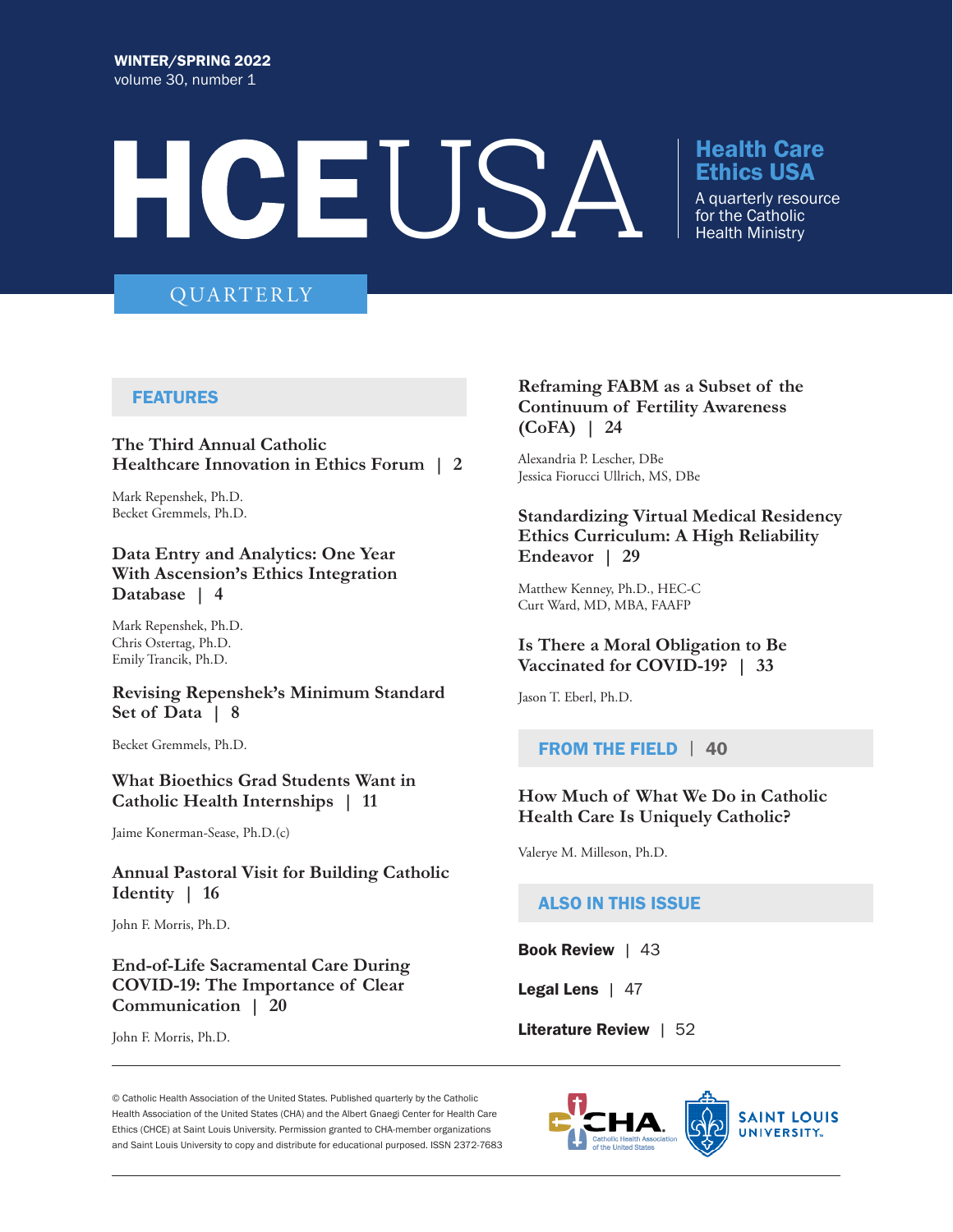**FEATURE ARTICLE** The Third Annual Catholic Healthcare Innovation in Ethics Forum

# The Third Annual Catholic Healthcare Innovation in Ethics Forum

Mark Repenshek, Ph.D. Becket Gremmels, Ph.D.

The third annual Catholic Healthcare Innovation in Ethics Forum (CHIEF) was hosted by Ascension and CommonSpirit Health in September 2021. Rather than a hybrid of in-person and virtual due to the COVID-10 pandemic, CHIEF was again held completely virtual. The planning committee, made up of ethicists from Ascension, CommonSpirit Health, Providence Health & Services, OSF HealthCare, Mercy Health System, and SSM Health, affirmed the goals of CHIEF: to provide a venue for ethicists working in Catholic health care to present innovative ideas or projects, receive critical feedback, and contribute to evolving the way Catholic health care thinks about and implements ethics.<sup>1</sup>

As in years past, we solicited talks on specific focal areas. This year the planning committee selected:

- Ethics Outside the Hospital
- Ethics and Data Science
- High Reliability in Clinical Ethics

The majority of the conference time over the two days remained as lightning talks. Each presenter was limited to seven minutes and three slides (plus a title slide). Presenters were

grouped by subject area, and each group was followed by a 45-minute panel discussion and Q&A with the presenters from that session. Over the two days, there were 24 presentations from 20 ethicists on topics ranging from "Recalibrating Clinical Ethics Toward Justice" to "Benchmarking and Variance Analysis in Clinical Ethics Consultation."

In addition, the conference planning committee decided to create two breakout sessions that intentionally would not follow the lightning talk format. For each session, we invited subject matter experts for a 15-20 minute presentation followed by engaged dialogue on a tangible work product. This format allowed us to do a "deeper dive" on two areas. The first was "Ethics and Data Science: The Experience at the VA" offered by Dr. Ken Berkowitz, Acting Special Advisor, National Center for Ethics in Health Care, US Department of Veteran Affairs and the second was "Striving for Excellence in Ethics 3.0" offered by Dr. Nate Hibner, Director, Ethics, The Catholic Health Association.

As with the CHIEF 2020, the planning committee approached the virtual format with the desire to optimize the virtual format rather than simply look at it as a substitute to an in-person gathering. To that end, this year's conference utilized a Virtual Conference Platform. The Virtual Conference Platform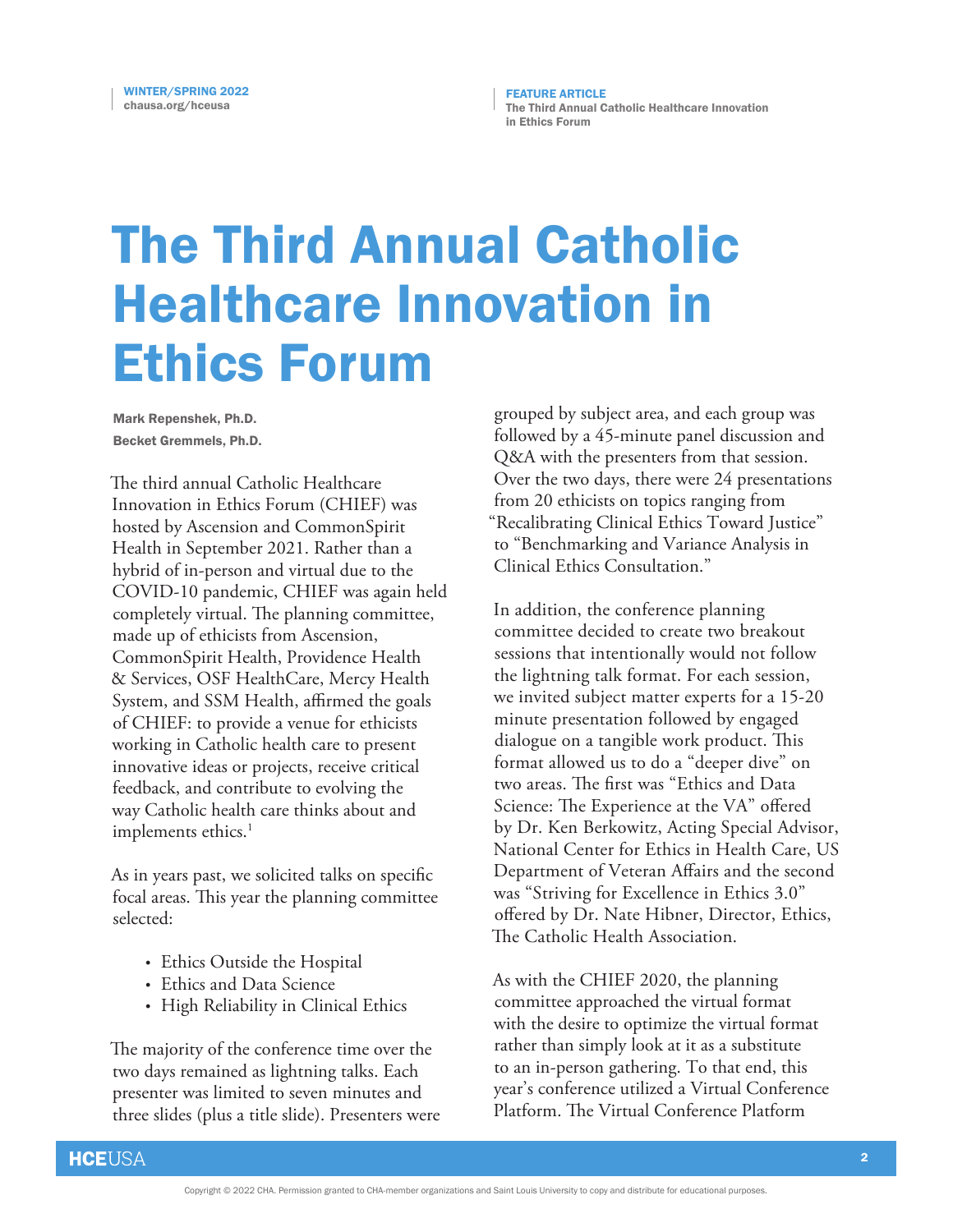allowed for participants to network during conference "brain breaks" or request to meet with other participants in a variety of virtual meeting rooms to discuss session content further.

We were once again blessed this year with a keynote presentation from a leader in the field, Carol Taylor, PhD, MSN, RN. Dr. Taylor preserved the tradition of CHIEF keynote presentations offering more of a retreat-like engagement, hers being "Reflection on a Lifetime of Grace: Emerging Challenges." Throughout the keynote, Dr. Taylor allowed for moments of reflection on the themes of Vulnerability, Empathy and Health Equity, as well as contribution from conference participants which she then seamlessly wove into her talk with reflective responses.

Evaluation data indicate that CHIEF 2021 was again a success. With 79 participants, CHIEF continues to increase attendance each year. Over 93% of participants thought the event had a "high" or "higher quality" when compared to other professional events attended. Nearly 77% of survey respondents indicated that they would "likely" or "very likely" make changes to the ethics services at their respective organizations as a result of attending CHIEF. Such changes include but are not limited to implementing training in bioethics for clinical staff, designing indicators and measurement tools that allow for improvement in the clinical environment, and striving for a better incorporation of charity — being an instrument of grace during challenging and complex interdisciplinary ethics conversations. The CHIEF Planning Committee is still working to find the right balance and use of the "brain break" sessions as indicated by survey FEATURE ARTICLE The Third Annual Catholic Healthcare Innovation in Ethics Forum

data on suggestions for improvement. Finally, it appears from these data that regardless of whether we proceed in-person or virtual, CHIEF will continue to be well received as over 50% of survey respondents said "CHIEF was great no matter the format."

We remain grateful to The Catholic Health Association for their offer to publish summaries of presentations in *Health Care Ethics USA* for presenters who wished to submit. We look forward to CHIEF 2022 again this fall, preserving its well-received format.

#### ENDNOTE

You can find more information about CHIEF and the agenda here: www.missiononline.net/ chief-2021-09151621/#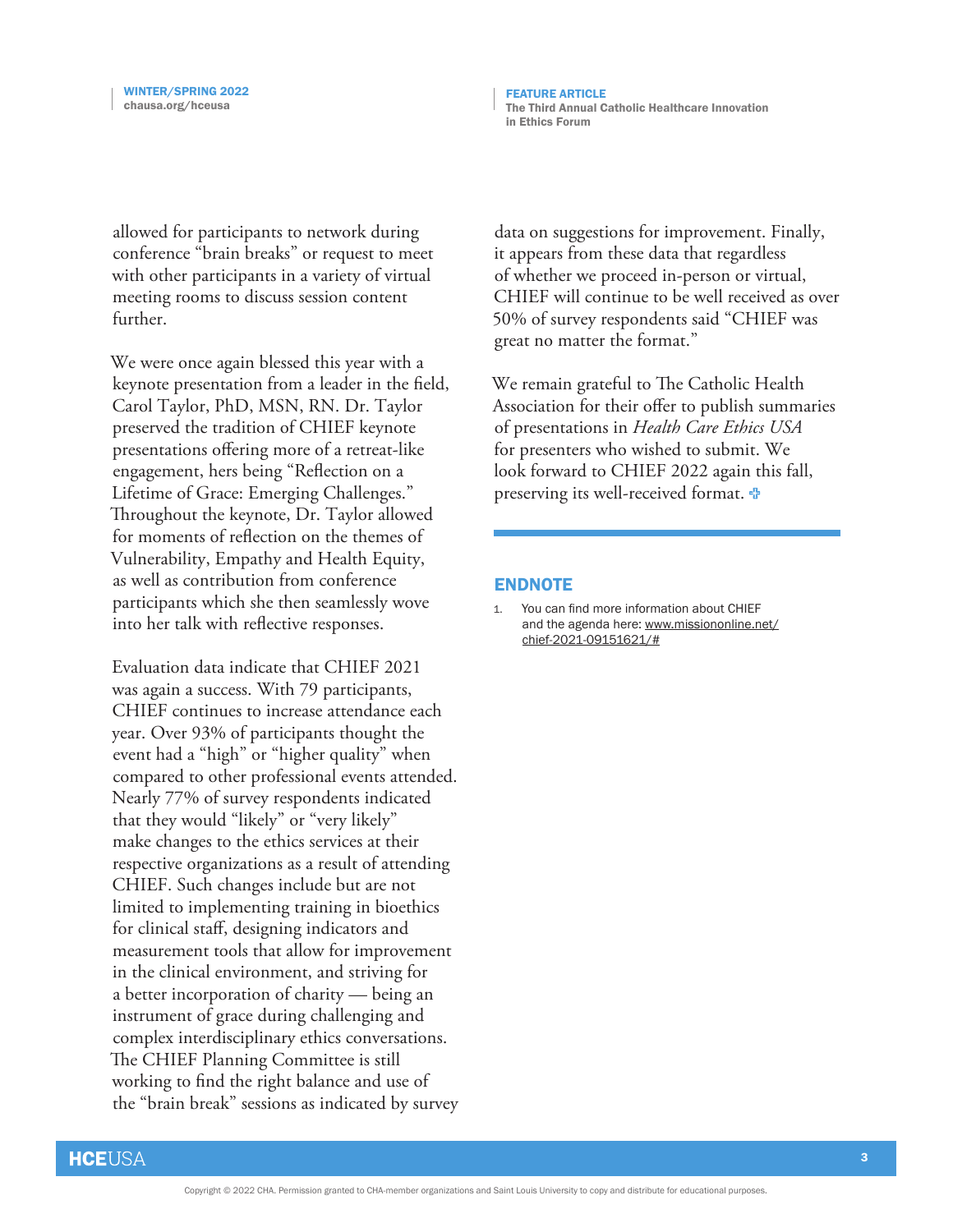#### WINTER/SPRING 2022 chausa.org/hceusa

FEATURE ARTICLE Data Entry and Analytics: One Year With Ascension's Ethics Integration Database

# Data Entry and Analytics: One Year With Ascension's Ethics Integration Database

Mark Repenshek, Ph.D. Chris Ostertag, Ph.D. Emily Trancik, Ph.D.

In April of 2020, amidst a flurry of activity related to COVID-19 across all of healthcare, a small cohort of ethicists within Ascension decided to embark on a redesign of the "Ethics Tracker" database. At the outset of this project there was agreement that the redesign needed to be guided by end-user input, that the database would be structured in such a way that the ethics department of Ascension could make decisions guided by the data captured, and that data visualization would help Mission Integration as a whole "tell our story." These goals, guided by a Usability Testing Process and Redesign in collaboration with expertise from the Ascension Studio team, helped the Ethics Center of Expertise (CoE) avoid some of the pitfalls of past database design and bring to scale a data entry and visualization system called Ethics Integration Database (EID).

#### USABILITY TESTING

In the early phases of the redesign process, we connected with the User Experience (UX) team at Ascension Studio to learn about ways we might improve the ethics database for end-users. After discussing how and by whom our database is used, the UX design team recommended we do usability testing as part of our redesign process. Usability testing allows us to gain insight into the end-user's experience of the database and to incorporate this feedback into the redesign process itself, thereby allowing end-users to be an integral part of the redesign process. Our engagement of the usability testing process consisted of the creation of a usability test plan, usability testing, and the incorporation of usability testing feedback into the redesign process.

A usability test plan is essential to help ensure consistency across the usability testing process. In this test plan, we first identified the testing subjects. We were able to include users from all roles who would be entering data into our database, users from different markets as well as the system office, and users with varied experience entering this kind of data. Our test plan also included a script for usability testing to ensure consistency across each testing session, as well as a template for recording feedback from the user during testing. Finally, our test plan included three case scenarios which would serve as the basis for a testing subject to enter a record into the database.

Each usability testing session included a facilitator, a note-taker, and the testing subject. Given the location of our testing subjects and the presence of a global pandemic, we utilized a virtual format for our testing sessions. Using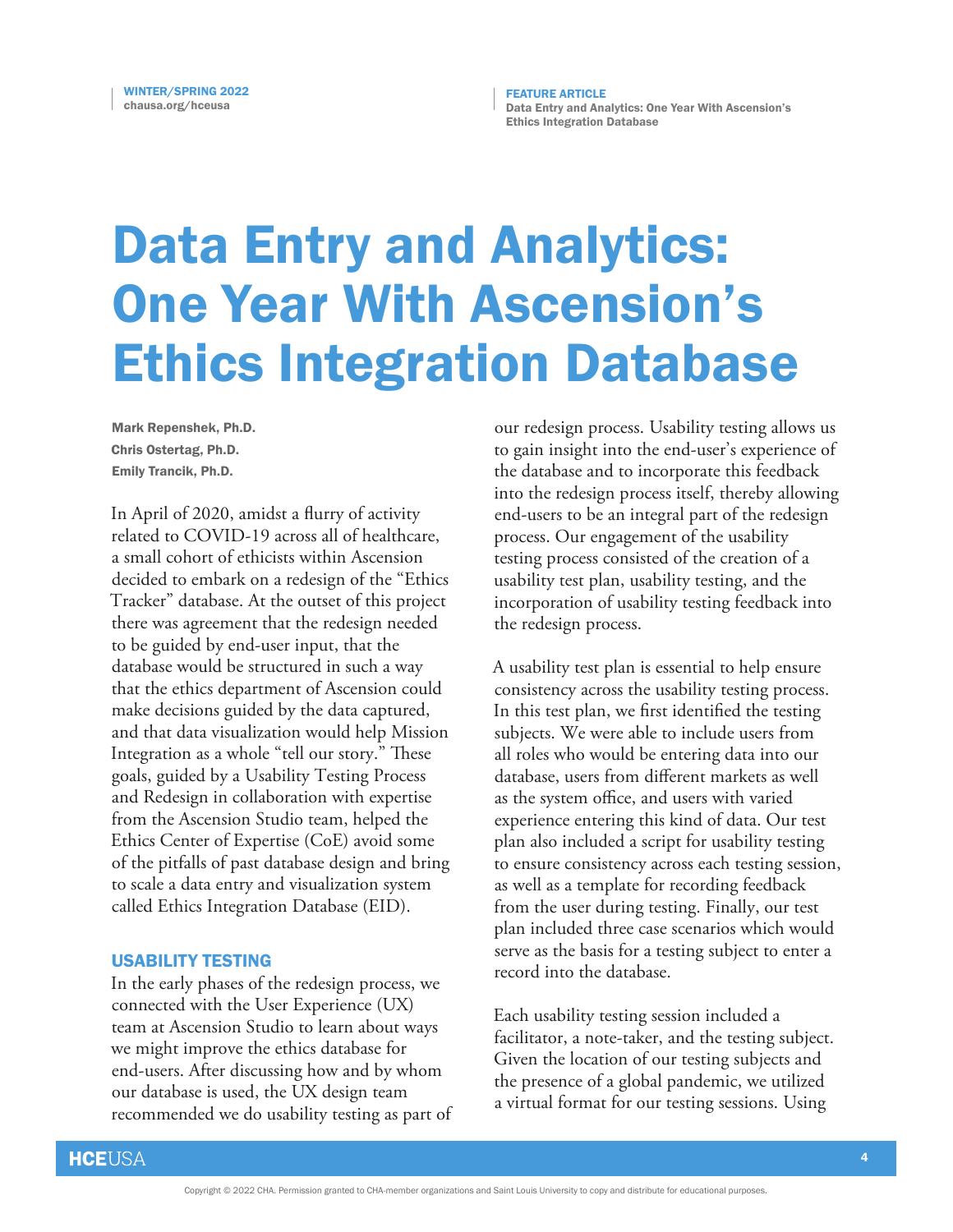the script from the test plan, the facilitator would first provide a high-level overview of usability testing and our ethics database. Next, the facilitator would ask the testing subject to share their screen. The facilitator would read through the first case scenario and then ask the testing subject to enter this record into the database. Importantly, we asked the testing subject to "talk aloud" throughout the testing session, so we could know what the testing subject was thinking as s/he was entering the data for the scenario. The note-taker would try to capture everything that was said by the testing subject throughout the testing session and would generally capture how the testing subject was recording the case scenario in the database. We would provide very minimal guidance for the testing subject while entering the case. After completing the first case scenario, we would do the same for the second and third cases. Our ethics database is accessible by desktop and mobile platforms, so we made sure every testing subject used both desktop and mobile platforms — and we changed up the order of their use to avoid order bias.

Finally, after completing all of our usability testing sessions, we compiled all the notes from the testing sessions and looked for themes. Surprisingly, we discovered strong themes after only a few testing sessions. We discussed the results of the usability testing in a redesign group meeting and were able to make changes to the database that were driven by the end-users.

#### DATA ENTRY AND VISUALIZATION

The timing of the redesign of our database was somewhat serendipitous as we were able to take advantage of two platforms that Ascension FEATURE ARTICLE Data Entry and Analytics: One Year With Ascension's Ethics Integration Database

began to formally support through internal infrastructure — REDCap and Tableau. REDCap was created at Vanderbilt University in 2004 in response to the growing need for a secure data collection tool that met HIPAA compliance standards. That development led to the REDCap consortium in 2006 which began as a group of non-profit organizations interested in expanding the functionality of REDCap through collaboration.<sup>1</sup> Relative to the design of EID, use of REDCap allowed the Ethics CoE to take advantage of well over a decade of database design with the additional benefit of internal experts to design a structure that would yield high usability.

Tableau is a visual analytics platform. Tableau was founded in 2003 as part of a computer science project at Stanford that desired to make data analysis more visually appealing and more easily interpreted by the general population.2 Mission Integration has begun work to communicate its "empirical narrative" in the same way all other clinical and operational entities have done. Relative to the "empirical narrative" of EID data entered into REDCap, use of Tableau allows the Ethics CoE to provide data visualizations regarding all domains of ethics service.

Use of these two platforms greatly increased the appeal of data entry, as those inputting records could visualize models, tables, etc., directly related to the data entered. This was an important first step in redesign as the insights gained from usability testing were able to be implemented in the redesign of EID. This redesign has also enabled the creation of a significant number of dashboards (n > 30 at this time) within Tableau for data visualization and communication throughout the healthcare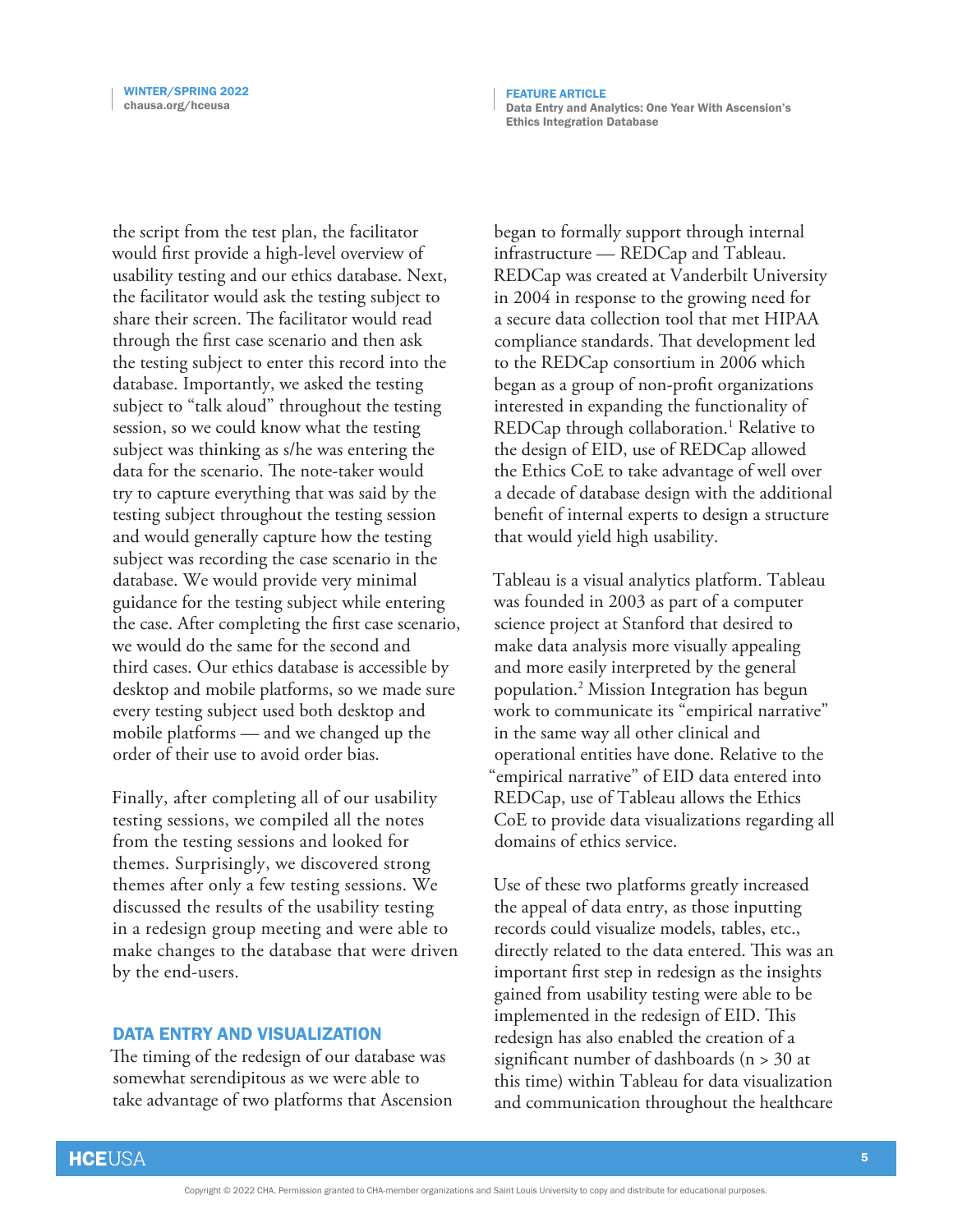FEATURE ARTICLE

Data Entry and Analytics: One Year With Ascension's Ethics Integration Database

### **TABLE ONE**

|                                | <b>Patient Specific</b><br>Cars<br>Consultation | General<br>Advisement | Retrospective<br>Carse Amplysis | Total<br>Consults <sup>:</sup> |
|--------------------------------|-------------------------------------------------|-----------------------|---------------------------------|--------------------------------|
| Alabama                        | 囹                                               | -21                   |                                 | - 23                           |
| <b>ARREA</b>                   | m                                               | ٠r                    | 17                              | 29                             |
| Ascension Att Home             |                                                 |                       |                                 | 2.1                            |
| <b>Ascension Living</b>        | ٠                                               |                       |                                 | 1                              |
| External Health System         | ı                                               | ۱                     |                                 | 11                             |
| Florida and the Sulf Coast.    | m                                               | 丗                     | ż                               | 126                            |
| Indiana                        | тaг                                             | 抽                     |                                 | 137                            |
| Kansas                         | n                                               | 迨                     | ٠                               | 50                             |
| Michigan                       | ٠                                               | 20                    | ż                               | 72                             |
| Dictahusma                     |                                                 | m                     | ٠                               | 104                            |
| Our Lady of Lourdon (Bingham.) |                                                 |                       |                                 |                                |
| St. Agnes (Baltimore, MD)      |                                                 |                       |                                 |                                |
| St. Mary's (Amsterdam, NY)     |                                                 |                       |                                 | 15                             |
| Tennessee                      | m                                               | 'n                    | ٠                               | 171                            |
| Texas                          | н                                               | h                     |                                 | 148                            |
| Wisconsin                      | $\mathbb{R}$                                    | 42                    | a.                              | 100                            |
| <b>Total Consults</b>          | 70J                                             | 234                   | Ħ                               | 967                            |

ministry. For example, Table 1 is a dashboard illustrating our data for FY 21 related to Clinical Consultation.

Ascension's data analytics visualization tool provides the ability to see the volume of clinical consultation across Ascension broken down by Ministry Markets and by sub-type (i.e., Ascension Clinical Ethics Taxonomy) of clinical consult as well as several other "key performance indicators". Specifically, the key performance indicators shown on the right side of Table One include the number of clinical consults acknowledged within 24 hours of request; percentage of clinical consults entailing some sort of collaboration with at least one Embedded Ethics Resource (EER — members of our Ethics Integration Committees trained in certain types of clinical ethics consultation); and average time from "patient admit date to consult request."



Response Time for Patient Specific Care Consults



These data allow us to better understand the demand for different types of clinical ethics consultations (e.g., patient specific care consults versus general advisements and retrospective case analyses). The other metrics related to response time, collaboration with Embedded Ethics Resource and "average time (days) from patient admit to consult request" are indicative of whether Ascension's clinical ethics consultation service delivery model is working in moving consult requests upstream and allow us to identify opportunities for continuous quality improvement.

In addition, the Ethics CoE shares an Organizational Ethics Overview, Ecclesial Relations Overview and an Education Overview Tableau dashboard with the entire organization through the Ascension Analytics Hub. Internal to the Ethics CoE, a variety of additional dashboards allow us to "drill down" on specific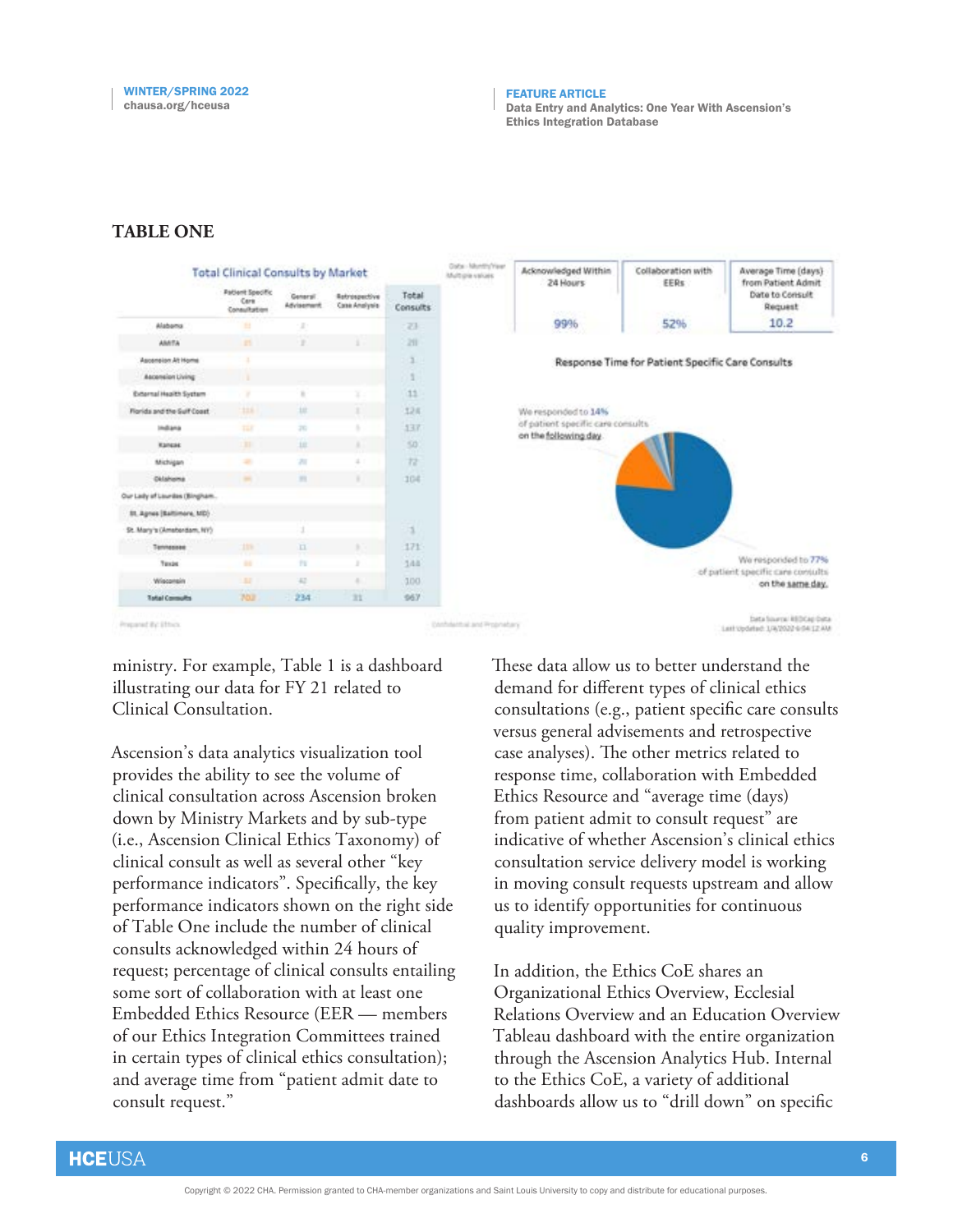#### FEATURE ARTICLE

Data Entry and Analytics: One Year With Ascension's Ethics Integration Database

areas for further inquiry and data analysis. By its very nature, this work will be ongoing as we continuously explore new questions based on our current and future data set. Nonetheless, a single data repository for analytics has been incredibly beneficial to improve both the quality of the work we do and inform decisionmaking for the Ethics CoE across the entire organization.

#### ENDNOTES

- 1. For more information on REDCap, see: https:// projectredcap.org/. Accessed on December 31, 2021.
- 2. For more information on Tableau, see: https://www. tableau.com/. Accessed on December 31, 2021.

#### MARK REPENSHEK, Ph.D.

*Vice President, Ethics and Church Relations Ascension Cedarburg, Wisconsin*  mark.repenshek@ascension.org

#### CHRIS OSTERTAG, Ph.D.

*Director of Mission Services OSF HealthCare Heart of Mary Medical Center Mahomet, Illinois* christopher.j.ostertag@osfhealthcare.org

#### EMILY TRANCIK, Ph.D.

*Director of Ethics Integration Ascension Tennessee Nashville, Tennessee*  emily.trancik@ascension.org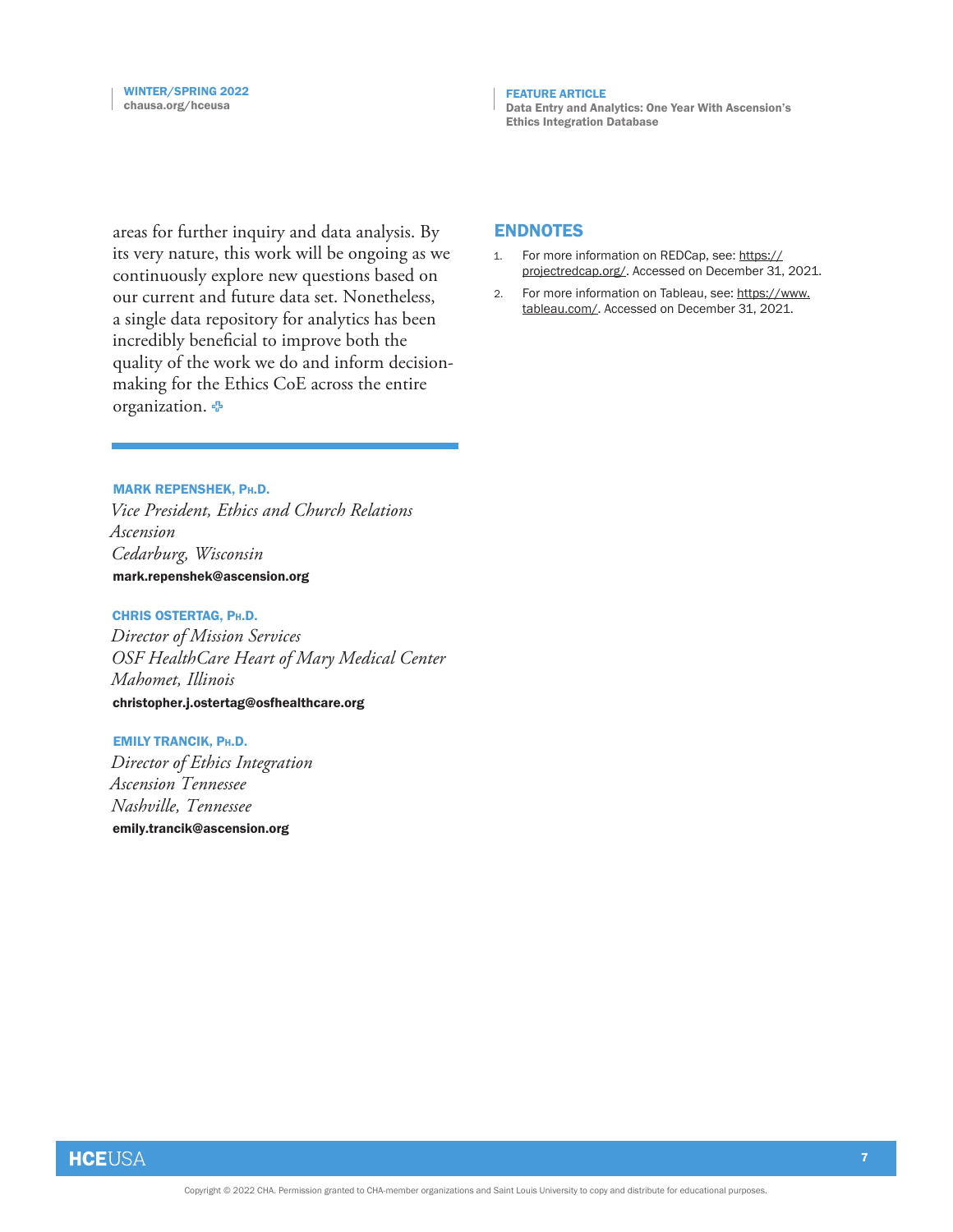# Revising Repenshek's Minimum Standard Set of Data

Becket Gremmels, Ph.D.

Establishing a minimum standard set (MSS) of data to collect is key for Catholic health care as Clinical Ethics Consultation (CEC) Services and Ethics Committees increasingly base their work and strategy on consultation data. An MSS that is widely agreed-upon and implemented would allow Catholic healthcare to: (1) compare data between hospitals, ethics consultants, Ethics Committees, and health systems; (2) develop standard methods of calculating the return on investment (ROI) for clinical ethics consults, similar to palliative care;<sup>1</sup> and (3) create a baseline for quality assessments of individual consults and CEC services.

Mark Repenshek has outlined a minimum standard set (MSS) of data that Ethics Committees should include in a database on clinical ethics consultation (CEC).2 He lists nine data points as "the bare essentials for starting a CEC database" (see Table 1). Repenshek emphasizes that "an MSS is truly that — the minimum set necessary." CEC Services and Ethics Committees can and should add other data points that they see as relevant, but should at least include capture these elements. He describes his MSS elements in detail elsewhere and makes the case for why they should be included. To clarify, the Patient Encounter Number is the identification number unique to the hospitalization in question, and Location means what kind of

unit the patient is in such as ICU, oncology, emergency department, ambulatory, etc.

However, several other fields appear necessary to achieve the goals of an MSS for CEC in Catholic health care (see Table 1). Each of these fields has unique benefits for assessing a CEC service. For example, the patient's discharge date allows for a calculation of the patient's total length of stay (LOS) which is required for many ROI metrics.3

A few fields can provide a quick snapshot of the patient's clinical situation, specifically the patient's discharge disposition, primary diagnostic related group (DRG) or ambulatory payment classification (APC), and type of decision maker.4 This in turn provides context for the ethical issues in the case. For example, a patient discharged to hospice with renal failure and a medical power of attorney typically presents different kinds of ethical issues and requires different actions than a patient discharged home with substance abuse who is unrepresented. Including the APC, and visit date in addition to admission date, ensures the MSS does not focus exclusively on inpatients. These fields do not provide a complete picture of the clinical situation, and other additions may improve the expanded focus to non-acute settings, but they are enough for a minimum standard set of data.

Other fields describe the consult itself. The names of the ethics consultant(s) involved,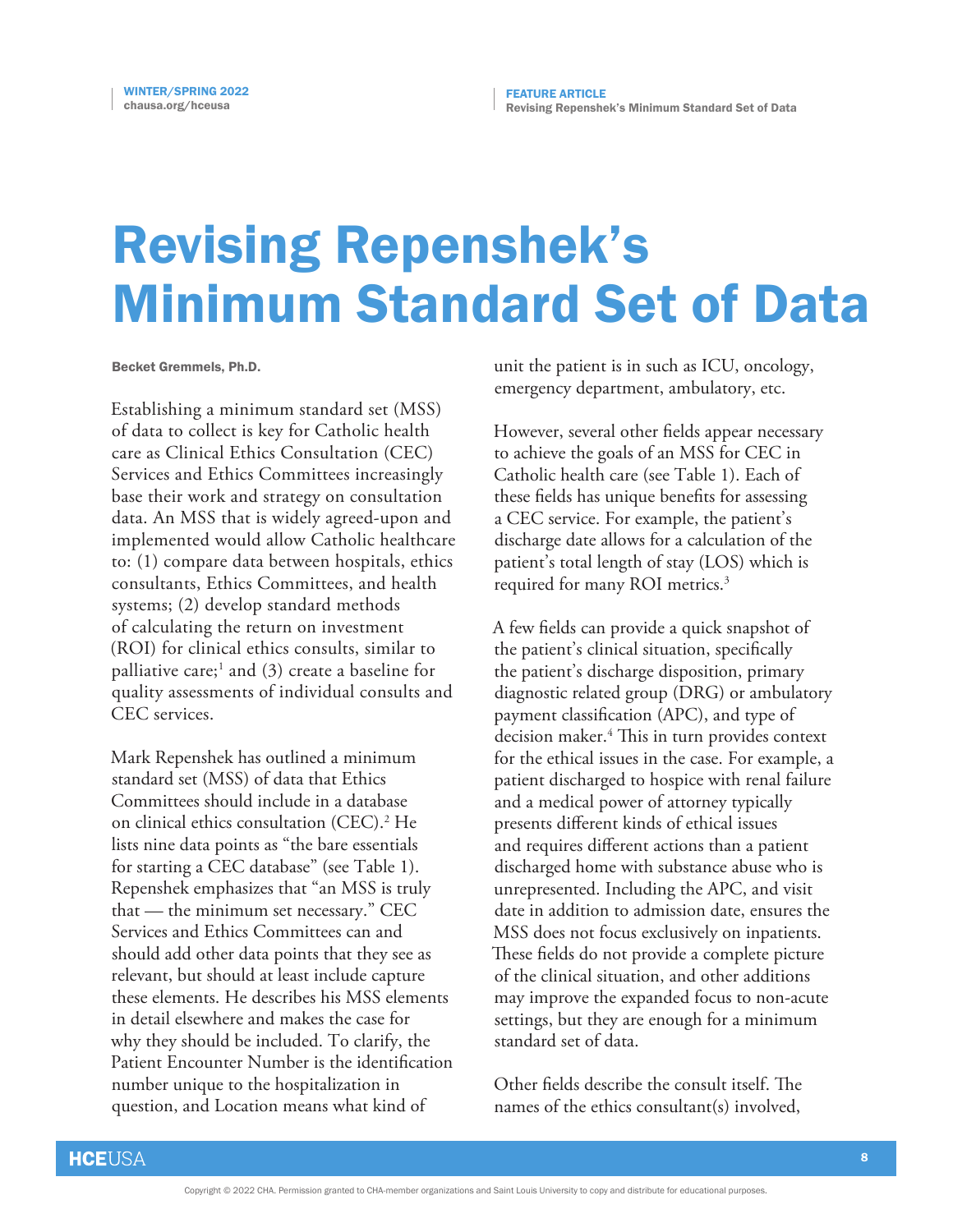the actions they took in the consult, the type of consult, and the secondary reason for the consult provide a brief glimpse as to what the consult was about and what occurred. The names of the consultant(s) and actions taken allow for quality assessment of individuals and teams. Stratifying consults by type permits cursory analysis of the consult's complexity, depending on how the categories are defined. Finally, adding a second reason for the consult gives more detailed insight into the ethical issues involved. Comparing actions in the consult, consult type, and the reasons for the consult between health systems would require standard terms, classifications, and definitions for these fields. While some examples exist,

there are no standards as of yet.<sup>5</sup> However, even a standard within a system would be more informative than none at all. Again, this does not give a full picture of what occurred but it is a minimum.

Lastly, the number of licensed beds in the hospital and number of ICU beds are required to calculate the Consult to Bed Ratio (CBR) and Consult to ICU Bed Ratio (CiBR).<sup>6</sup> These recently developed metrics to assess the volume of consults in a hospital. Case Mix Index provides insight into the acuity and complexity of the patients in the hospital. These three fields are static and do not change for each patient, which reduces the time needed to input the data.

| Revised Minimum Standard Set of Data* |                                               |    |                                      |     |                                                      |  |                                        |
|---------------------------------------|-----------------------------------------------|----|--------------------------------------|-----|------------------------------------------------------|--|----------------------------------------|
| 1.                                    | Medical Record<br>Number                      | 6. | <b>CEC</b> Request<br>Date           |     | 11. Patient<br>Discharge<br><b>Disposition</b>       |  | 16. CEC Type                           |
| 2.                                    | <b>Patient Encounter</b><br>Number            | 7. | <b>CEC</b> Consult<br>Date           |     | 12. Primary DRG \<br><b>APC</b>                      |  | 17. Secondary<br><b>Reason for CEC</b> |
| 3.                                    | <b>Patient Admission</b><br><b>Visit Date</b> | 8. | <b>CEC</b> Time<br>Commitment        | 13. | <b>Type of Decision</b><br><b>Maker</b>              |  | 18. Licensed Beds in<br>the Hospital   |
| 4.                                    | Discipline<br>Requesting                      | 9. | Primary Reason<br>for CEC            |     | 14. Ethics<br><b>Consultants</b><br><b>Involved</b>  |  | 19. Licensed ICU<br><b>Beds</b>        |
| 5.                                    | Location                                      |    | 10. Patient<br><b>Discharge Date</b> |     | 15. Actions Taken<br>by Ethics<br><b>Consultants</b> |  | 20. Hospital Case<br><b>Mix Index</b>  |

\*Elements 1 through 9 are Repenshek's proposed MSS. The revised MSS proposed here includes his and adds those in bold.

# **TABLE 1**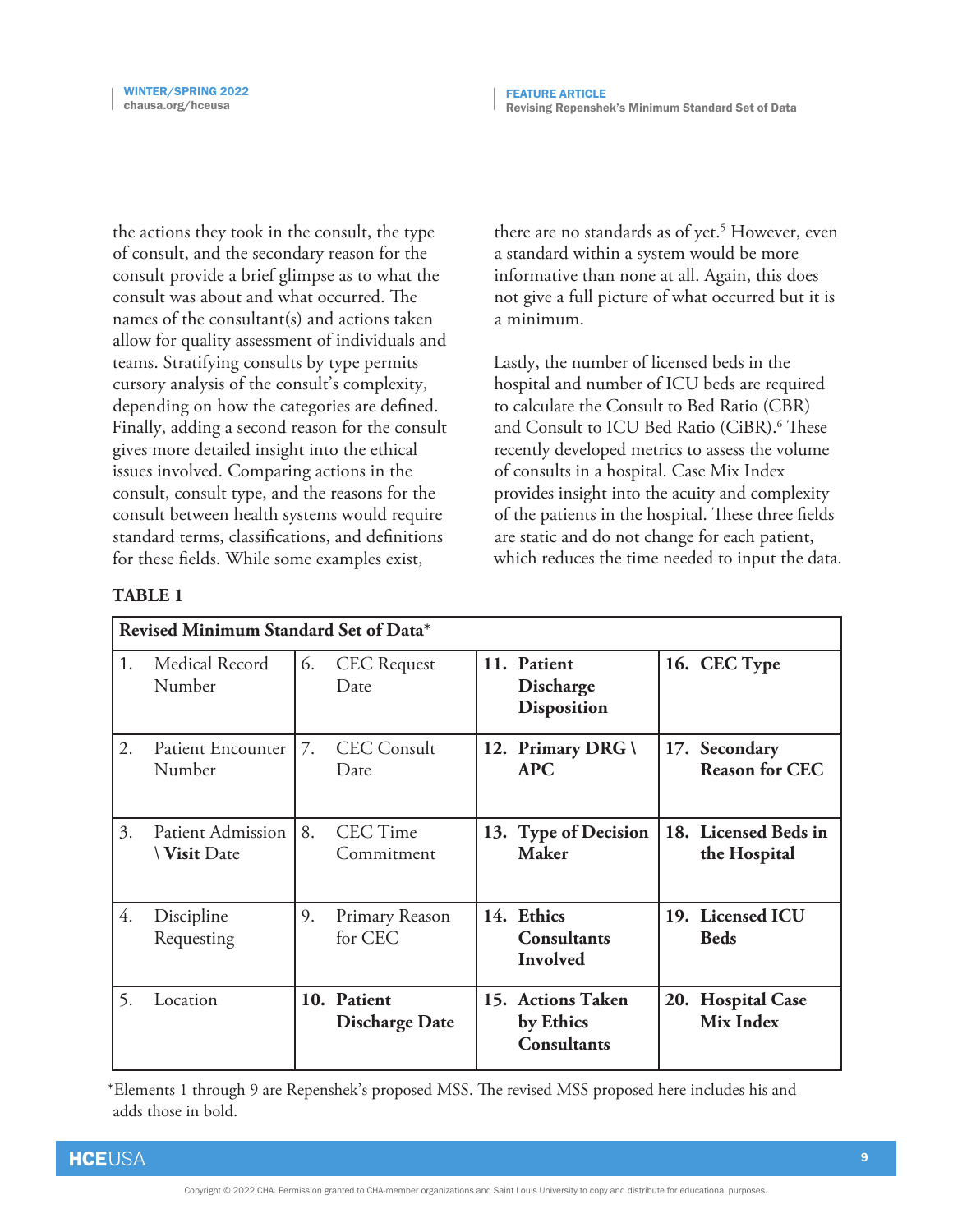A significant obstacle to collecting data in these fields is the time needed for data entry. Most ethics consults are still performed by volunteers, i.e. physicians or employees who have other full time jobs. An additional request could push them to stop volunteering to do ethics work, or they may simply not enter any data at all. Of the 20 data points proposed here, nine (eleven if the EMR documentation already captures type of decision maker and ethics consultants) are able to be automatically pulled in a report from the EMR or a data repository. Only the eleven (possibly nine) specific to the ethics consult, such as CEC Request Date or the reasons for the consult, need to be documented by the consultant. However, it is likely that many of these fields are already included in the consultant's EMR documentation and again can be pulled automatically. Automating the process of data collection improves the volume of data collected and likely the quality of data as well. The patient encounter number can serve as a flag to easily identify the patients in question.

The revised MSS proposed here increases the ability for continuous quality improvement related to CEC, enhances comparisons of CEC work between ethics consultants and Ethics Committees, and improves analysis of relationships between the kind of work done in a consult and the consult's outcomes. A commitment to implementing this MSS, or a similar one if agreed upon, would benefit all Catholic hospitals and could change

the field of clinical ethics in Catholic health care.

#### BECKET GREMMELS, Ph.D.

*System Vice President, Theology and Ethics CommonSpirit Health Trophy Club, Texas* becket.gremmels@commonspirit.org

### ENDNOTES

- 1. For an example, see the Hospital Impact Calculator by the Center to Advance Palliative Care (CAPC). www.capc.org/impact-calculator
- 2. Mark Repenshek, "Creating a Clinical Ethics Consultation Database." *In* Catholic Health Care Ethics: A Manual for Practitioners. *National Catholic Bioethics Center*, 3rd edition, 2020, p 6.39-6.46.
- 3. Homan, Mary E. "Factors associated with the timing and patient outcomes of clinical ethics consultation in a Catholic health care system." *The National Catholic Bioethics Quarterly* 18, no. 1 (2018): 71-92. Repenshek, Mark. "Examining Quality and Value in Ethics Consultation Services." The National Catholic Bioethics Quarterly 18, no. 1 (2018): 59-68.
- 4. An alternative to primary DRG worth considering is the Major Diagnostic Category (MDC) which has fewer, more generic categories. However, this presentation at CHIEF 2021 mentioned primary DRG.
- 5. For consultation types, see Kenney, Matthew R. "A System Approach to Proactive Ethics Integration." *The National Catholic Bioethics Quarterly* 18, no. 1 (2018): 99. American Society for Bioethics and Humanities, Core Competencies for Health Care Ethics Consultation, 2011, 2nd edition, 10-11. For reasons for consultation, see Armstrong Clinical Ethics Coding System, 2013.
- 6. Glover, Avery C., Thomas V. Cunningham, Evelina W. Sterling, and Jason Lesandrini."How much volume should healthcare ethics consult services have." *The Journal of Clinical Ethics* 31, no. 2 (2020): 2-16. Feldman, Sharon L., Sundus H. Rias, Joshua S. Crites, Jane Jankowski, and Paul J. Ford. "Answering the Call for Standardized Reporting of Clinical Ethics Consultation Data." *The Journal of Clinical Ethics* 31, no. 2 (2020): 173-177.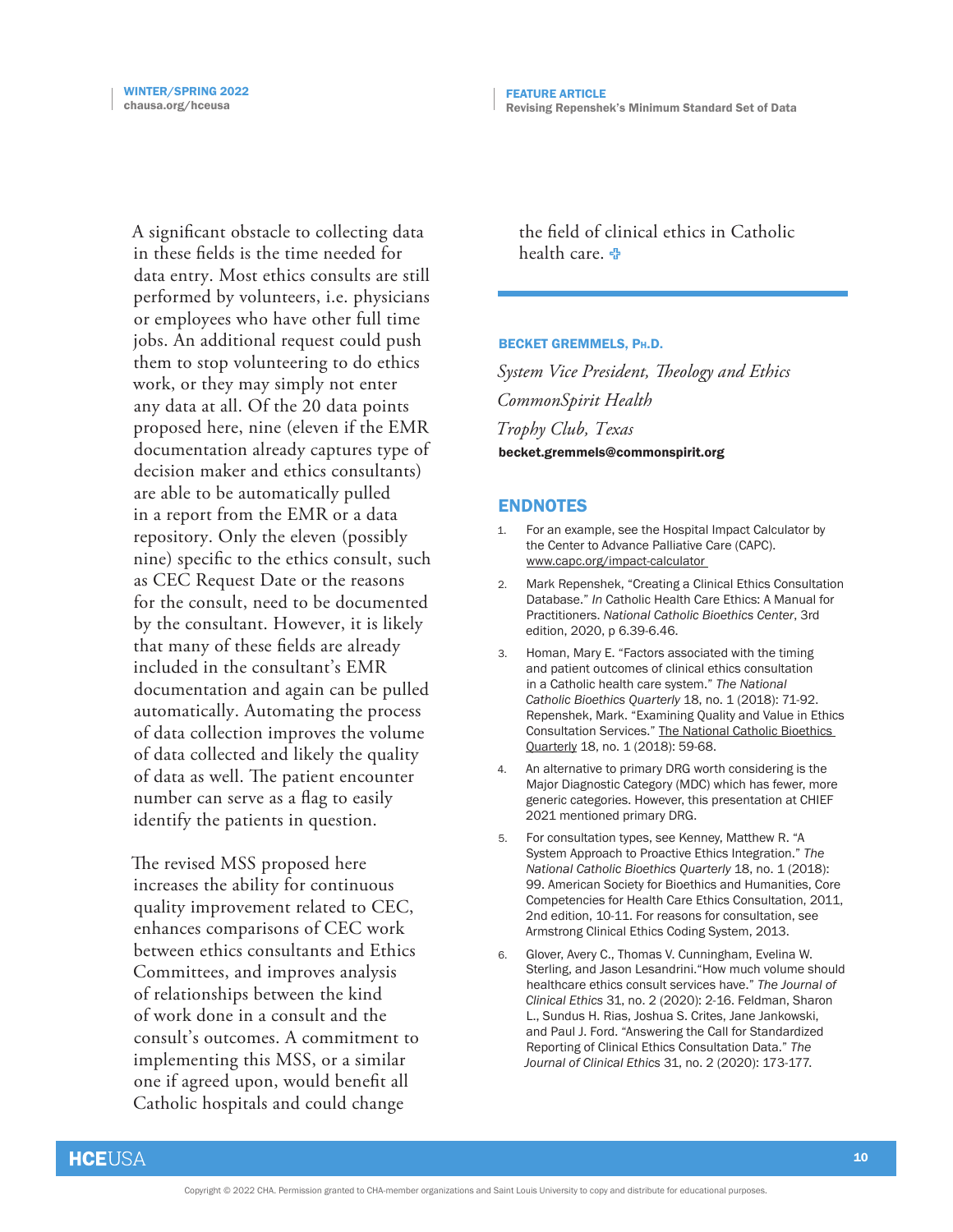#### WINTER/SPRING 2022 chausa.org/hceusa

FEATURE ARTICLE What Bioethics Grad Students Want in Catholic Health Internships

# What Bioethics Grad Students Want in Catholic Health Internships

Jaime Konerman-Sease, Ph.D.(c)

Cultivating a pipeline remains a popular topic in the world of Catholic health care ethics since CHA identified the need for a pipeline for new ethicists as part of Project Legacy. *HCEUSA* has previously published examinations on developing and running an internship program<sup>1</sup> as well as attempts to create shared terminology, expectations, and structures for a pipeline.<sup>2</sup> This survey contributes to the project of building an ethics pipeline by examining what graduate students in bioethics want in Catholic health internships. Exploring the desires and interests of potential interns is an important step to creating successful internships as positive internship experiences are likely to lead to a broader candidate pool for positions in Catholic health care ethics.

#### METHOD

In the summer of 2021, a brief 24 question survey was sent by email to graduate students in Bioethics programs from a variety of programs. Questions focused on interest in participation in different aspects of clinical ethics including ethics committees, consultation, chart notes, case discussions, and clinician education. Answers were gathered via google form and no identifying information was collected.

#### RESULTS

#### Characteristics of Respondents

Thirteen students responded. Three first-year graduate students, three second-years, one third year responded, four fourth years, one fifth year and one sixth year. Eight have never completed an internship in Catholic healthcare, three were current interns, and two were former interns.

**Education Level** 13 responses



First year graduate student Second year graduate student Third year graduate student Fourth year graduate student Fifth year graduate student Sixth year graduate student (or more)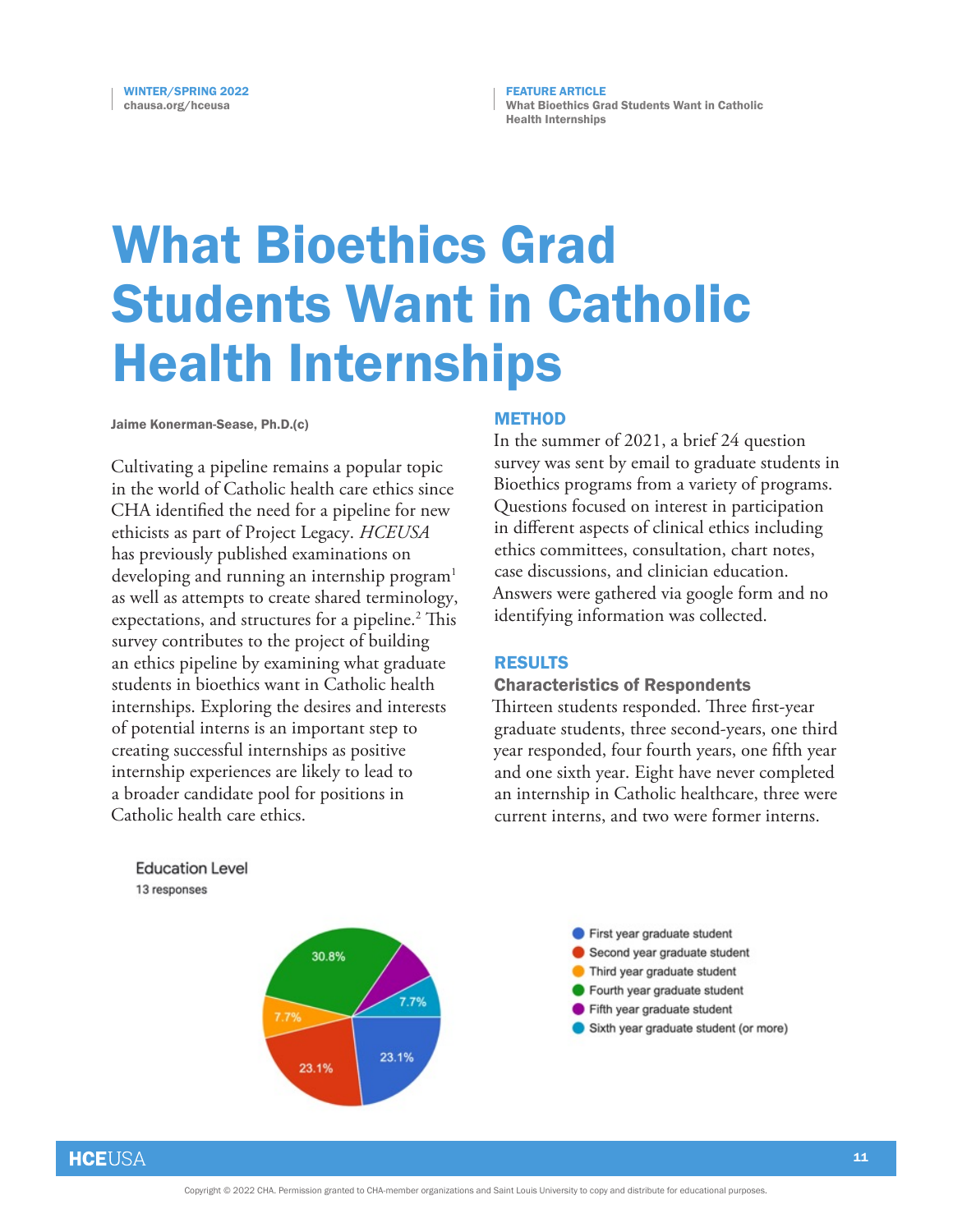# EXPERIENCES VALUED BY FORMER AND CURRENT INTERNS

Former interns valued the opportunities to learn about and participate in the daily activities of clinical ethics in Catholic health care on the local consultation level as well as any systems-level projects. Former interns wished they could have learned more about healthcare systems such as the economics and finances of healthcare, they also wished for an opportunity to lead an ethics consult and learn more about navigating ethics committees. Current interns appreciated experiencing the practical day to day operations of Catholic Healthcare and connecting with leaders in the field.

#### **EXPERIENCE**

### Consultation Experience

A majority of students have observed an ethics consult (84.6%). Two have observed no ethics consults (15.4%), almost half have observed one to five ethics consults (46.2), the remaining 38.5% have observed five or more ethics consults. Ten students were confident that they would like more experience observing ethics consults (76.9%), two were tentatively interested in more observation (15.4%) and one was not interested in observing more consults (7.7%).

Overall students had less experience participating in ethics consults than observing. Five students had participated in no ethics consults (38.5%) while 3 had participated in  $1 - 5$  (23.1%) and five students had participated in five or more consults (38.5%). An overwhelming majority were interested in participating in more ethics consults (12, 92.3%) while one student was not.

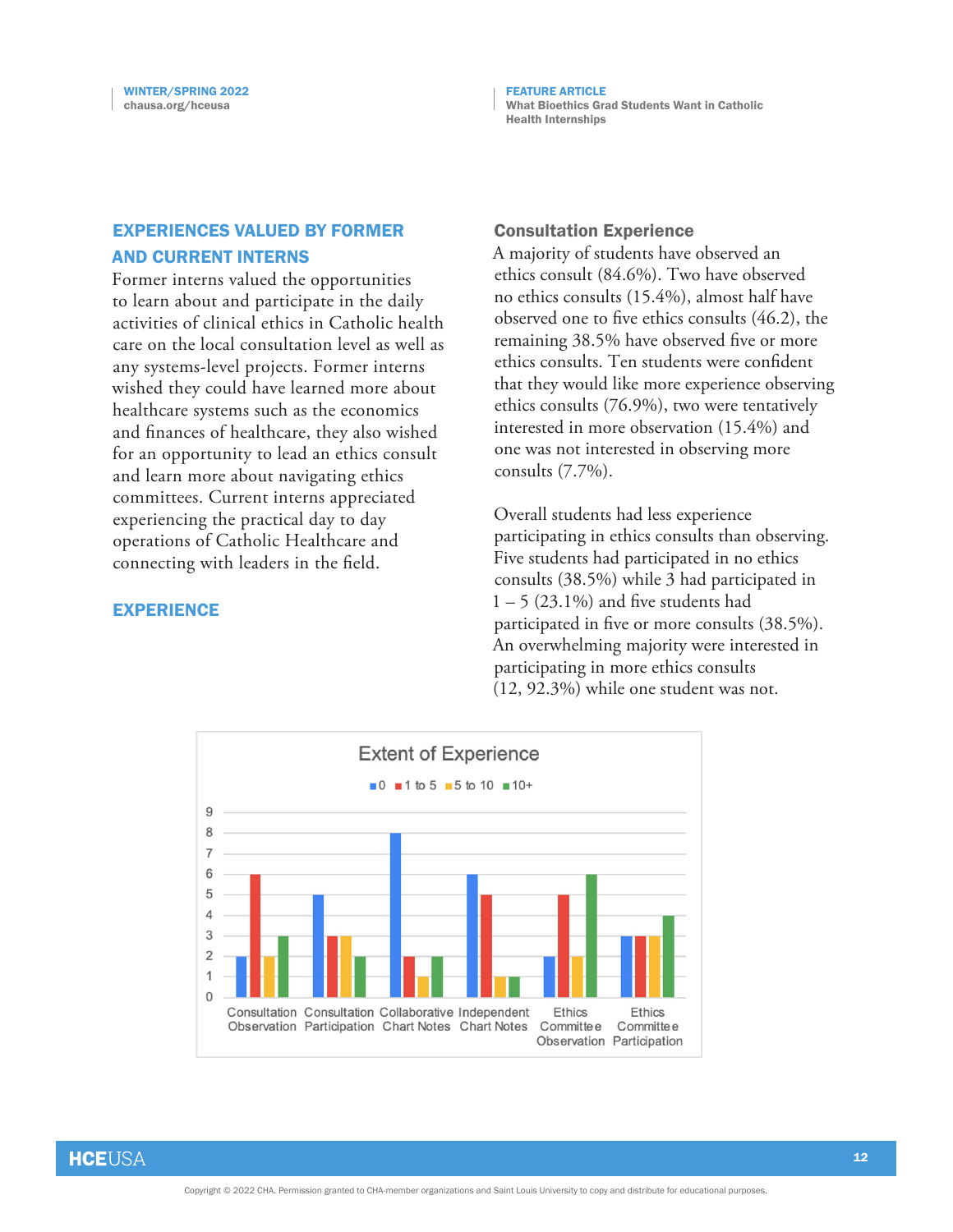#### FEATURE ARTICLE

What Bioethics Grad Students Want in Catholic Health Internships

#### Chart Note Experience

Six students had never independently written a chart note for an ethics consult (46.2%) while five had written 1-5 chart notes (38.5%). Two students have written over 5 chart notes independently (15.4%). Eight students have never written a chart note in collaboration with another ethicist (61.5%), while two students have collaborated on 1-5 chart notes (15.4%) and three students have collaborated on five or more chart notes (23.1%). Ten of students responding want more experience writing chart notes.

#### Ethics Committee Experience

Overall, students had the most previous experience with ethics committees. Almost half of respondents (6) have observed 10 or more ethics committee meetings. Over half of the students have participated in five or more committee meetings (53.9%). Students were overall interested in both observing more ethics committee meetings (76.9%) as well as participating (92.3%).

#### Leading Ethics Education Sessions

About half of the students have not led an ethics case study (53.8%), while two have led one case study and four have led more than one. 11 students were interested in leading a case study as part of their internship (84.6%). When asked if they have presented on ethics topics to clinicians outside of an academic conference setting, 10 students responded yes (76.9%) and 3 responded no (23.1%). Almost all students were interested in presenting on ethics topics to clinicians in an internship (92.3%).





### Internship Type

The number of hours a week students were available for an internship varied. Two were available for up to five hours, four were available for up to 10 hours, two were available for up to 15 hours, and four were available for up to 20 hours. Available hours did not correspond with what year students were in their graduate studies.

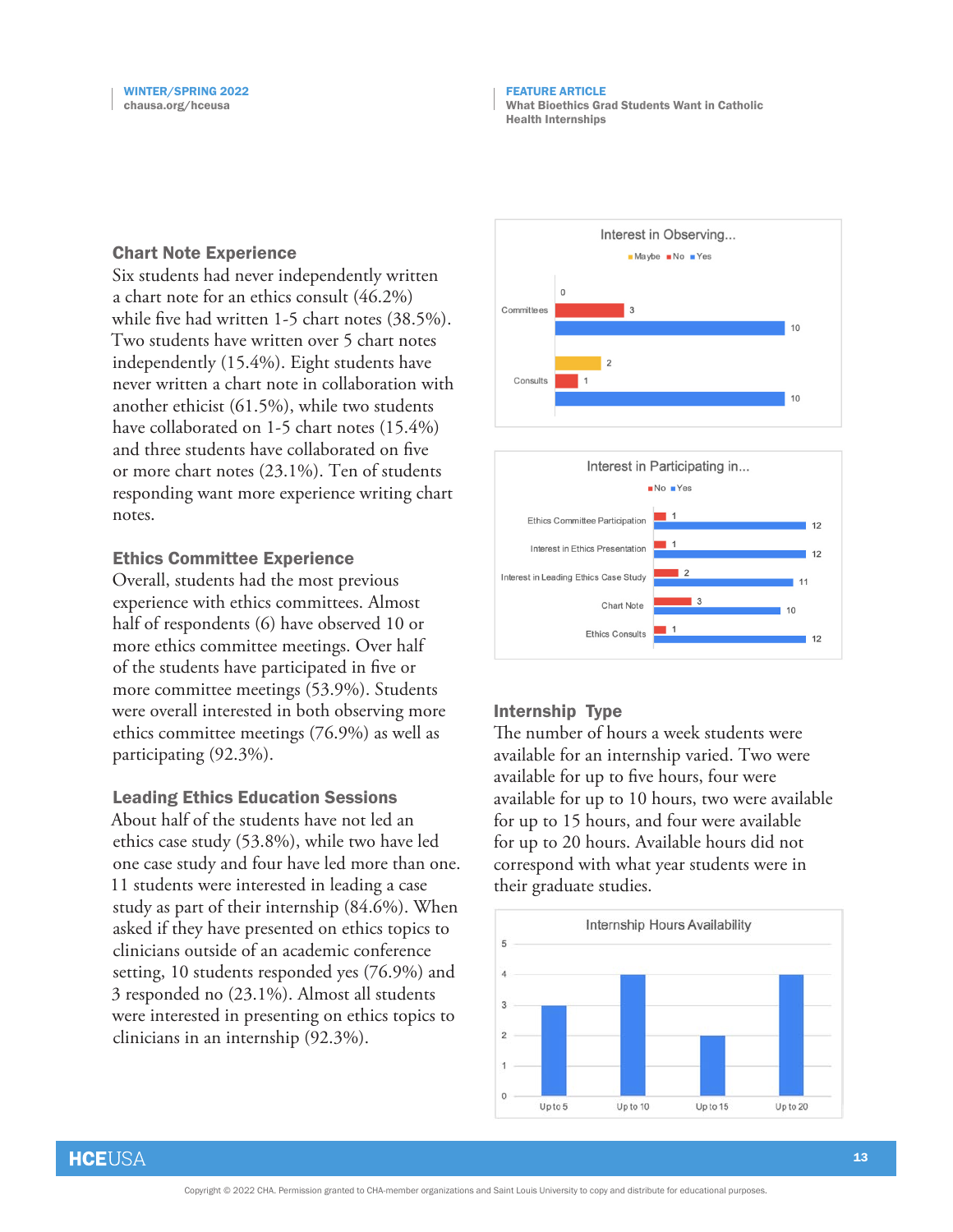Students were mixed on internship payment type. Seven would participate in unpaid internships, six would participate in internships for course credit, eight would participate in an internship which pays minimum hourly wage for hourly work, and all 13 would participate in an internship with a stipend comparable to a graduate assistantship at their university.



### Other Experience

When asked what other experiences students would like to gain from an internship with a Catholic Healthcare System, most students mentioned aspects of organizational ethics, church relations, and professional development. Students were interested in gaining mentors in the field as well as working with patients, families, community groups, and chaplains. When it comes to clinical ethics experience, most students were interested in gaining more consultation experience (46.2%), three wanted more experience working with ethics committees (23.1%), two wanted more experience education clinicians on ethics issues (15.4%) and two wanted more experience in organizational ethics (15.4%).

#### **DISCUSSION**

This survey was notably focused towards clinical ethics questions to reflect that the intention of internships is to prepare students for entry

FEATURE ARTICLE What Bioethics Grad Students Want in Catholic Health Internships

level positions which overall require clinical ethics experience. Responses show that many students were interested in more clinical ethics experience, however the opportunity to gain experience in organizational ethics was also appreciated. Participation was more appealing than solely observation experience, however most students were interested in both. Those who had significant experience still wanted more experience observing and participating in all activities of Catholic healthcare ethics.

Students who responded "no" to interest in particular observation or participation experience were likely to have significant experience (10 or more times) in that particular option. No student had significant experience in all of the clinical ethics options and no student answered "no" to all or even a majority of the options in this survey.

Student experience in clinical ethics is varied among the graduate students who participated in this survey. Due to the small sample size, it is difficult to generalize this data to the wider population of bioethics graduate students. However, this data can be helpful in creating internship experiences and reveals that students likely will come to an internship with a diverse set of experiences and interests. Therefore, each internship should be tailored to the particular intern in order to offer a meaningful learning experience.

In the interest of diversifying the field of Catholic health care ethics, it's important to start with internships as the pipeline into the field. Payment is an important thing to consider. Research from other fields including law, STEM, and business show that students from higher socio-economic backgrounds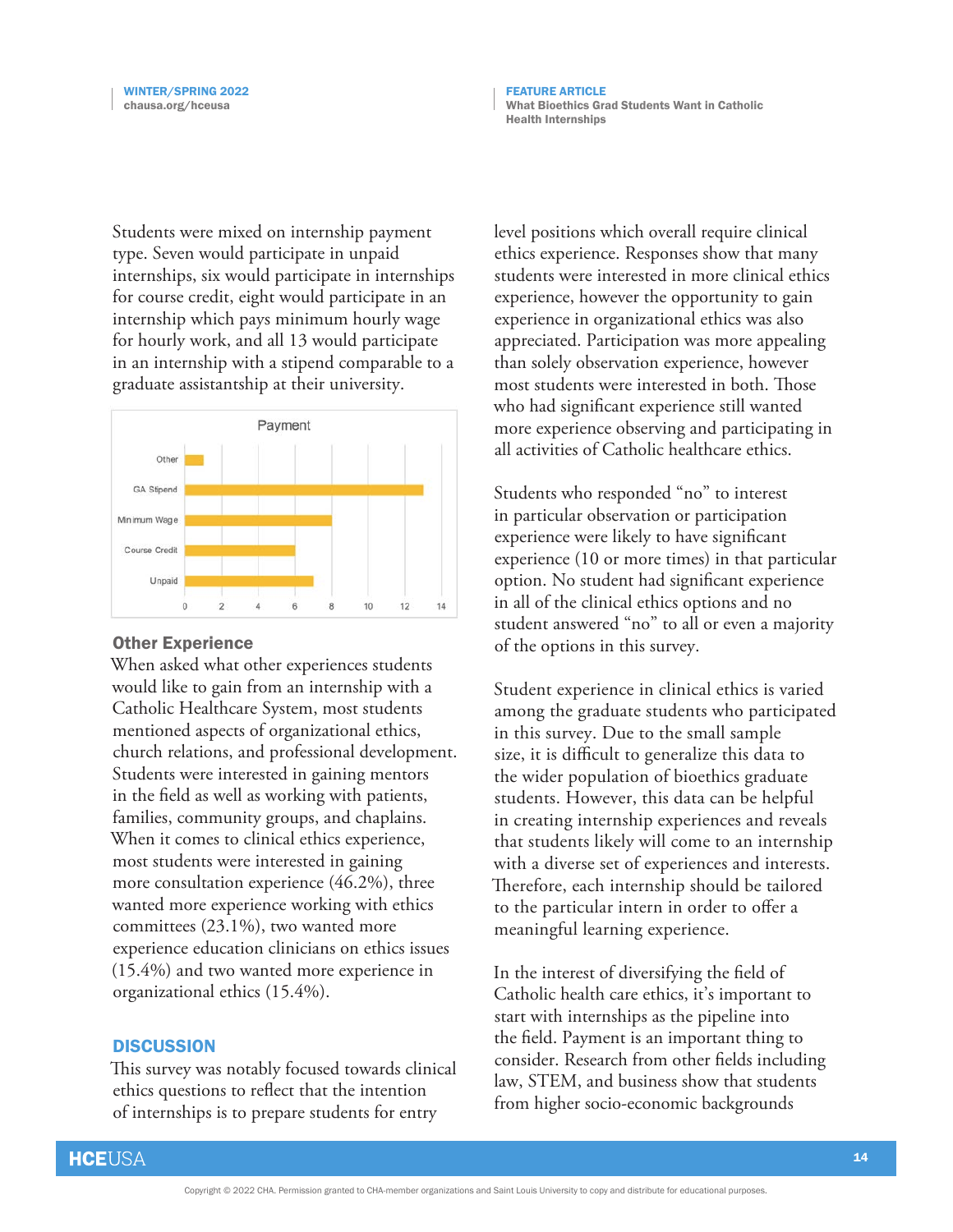are more able to intern without pay.3 Unpaid internships are likely to select for the type of people already have resources and can do unpaid work. We must consider this when building internships with the hope to diversify the future candidate pool of ethicists in Catholic health.

#### JAIME KONERMAN-SEASE, Ph.D.(c)

*Ph.D. Candidate SSM Health Saint Louis University Hospital Murfreesboro, Tennessee* jaime.konermansease@slu.edu

#### FEATURE ARTICLE

What Bioethics Grad Students Want in Catholic Health Internships

#### **BIBLIOGRAPHY**

Bedford, Elliott Louis. "Catholic Health Ethics Internships: Lessons Learned From Five Years' Experience," 2020, 2.

Burke, Debra D., and Robert Carton. "The Pedagogical, Legal, and Ethical Implications of Unpaid Internships." *Journal of Legal Studies Education* 30, no. 1 (2013): 99–130.

Fournier, Auriel M. V., Angus J. Holford, Alexander L. Bond, and Margaret A. Leighton. "Unpaid Work and Access to Science Professions." *PLOS ONE* 14, no. 6 (June 19, 2019): e0217032. https://doi.org/10.1371/journal.pone.0217032.

Gremmels, Becket. "A Proposed Pipeline for Ethicists," 2021, 4.

#### ENDNOTES

- 1. Bedford, "Catholic Health Ethics Internships: Lessons Learned From Five Years' Experience."
- 2. Gremmels, "A Proposed Pipeline for Ethicists."
- 3. Burke and Carton, "The Pedagogical, Legal, and Ethical Implications of Unpaid Internships"; Fournier et al., "Unpaid Work and Access to Science Professions."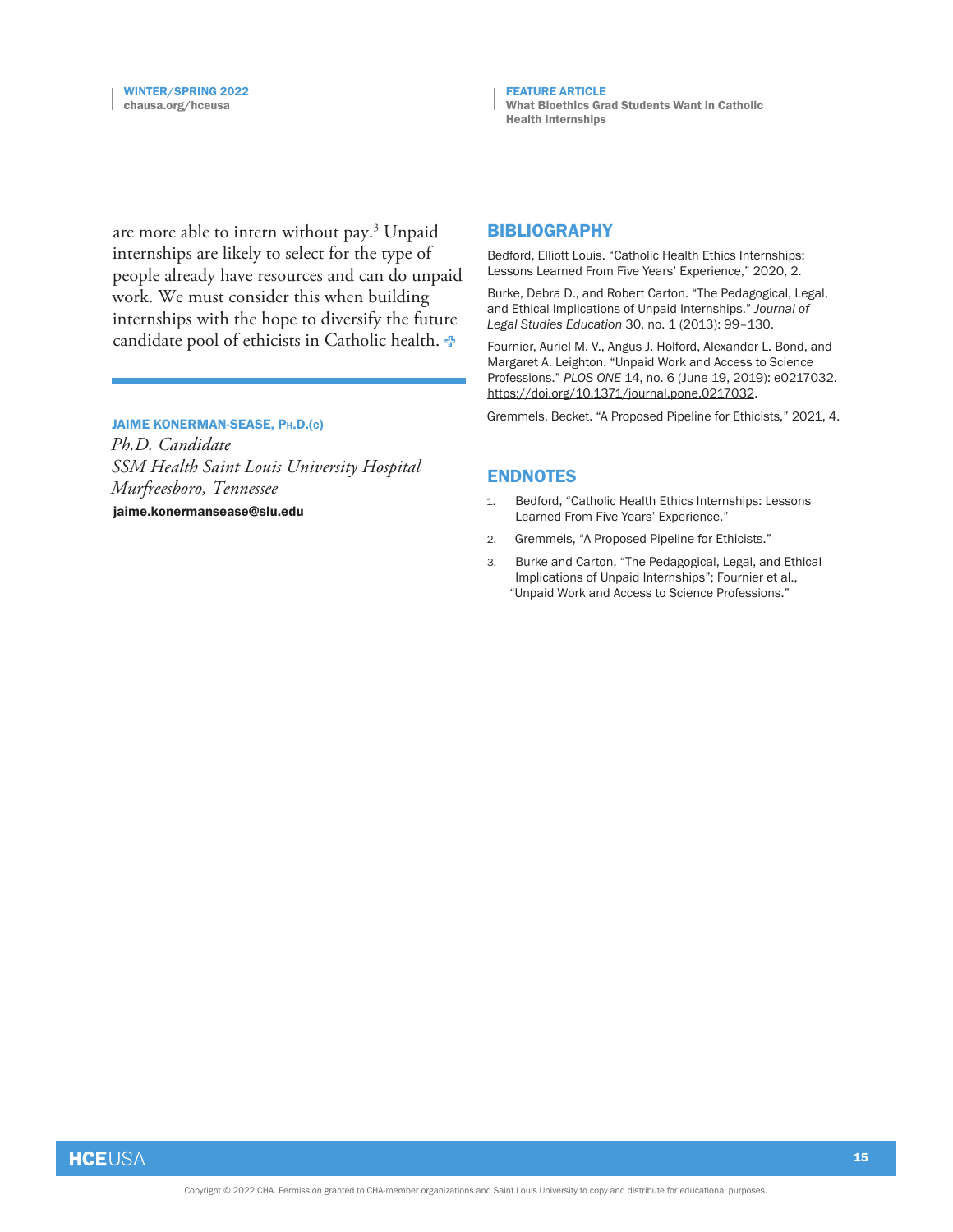# Annual Pastoral Visit for Building Catholic Identity

John F. Morris, Ph.D.

The two Catholic hospitals in Kansas City, Missouri, operate under a unique relationship with the Diocese of Kansas City – St. Joseph. As discussed in a previous HCEUSA article, St. Joseph Medical Center and St. Mary's Medical Center were bought by Prime Healthcare, Inc., a for-profit company based in California.<sup>1</sup> Recognizing the importance of the legacy of the hospital's founding Sisters, Prime entered into a formal covenant agreement with the diocese referred to as the Catholic Traditions Agreement to maintain the historic mission and Catholic identity of the facilities. However, with all of the changes involved in the sale of the hospitals, as well as the transition from "not-for-profit" to "for-profit" status, making it clear within the community that the hospitals are still Catholic has been a challenge — even staff have been confused about the situation at times. And so, the Office of Catholic Health Care (of which I am the current Director) was mutually established to serve as a direct liaison between the diocese and the hospitals. My office has then collaborated on a number of different educational offerings and events aimed at supporting and promoting the ongoing mission of the hospitals as Catholic health care ministries. One of the most important of these events is the Annual Pastoral Visit by Bishop Johnston to each of the hospitals.

#### THE FIRST "PASTORAL VISIT"

The first Pastoral Visit emerged, quite simply, out of a desire to show that the facilities were indeed still Catholic by having the bishop visit them in person. This was also in keeping with his pastoral responsibility for all Catholic health care ministries within his diocese.<sup>2</sup> As the USCCB has noted "The bishop has the responsibility and right to exercise his authority over all apostolates in his diocese, including that of health care, in accordance with the Code of Canon Law, c. 678, and any other universal or particular law that may be enacted."3 From the beginning of the relationship between the facilities and the diocese, there was a strong desire to maintain close relationships between hospital leadership and the bishop in order to respect his role and authority over these important Catholic entities in our area. One important way a bishop carries out this pastoral responsibility in his diocese is through the Pastoral Visit. As explained in Canon 396.1: "A bishop is obliged to visit the diocese annually either in whole or in part, so that he visits the entire diocese at least every five years either personally or, if he has been legitimately impeded, through the coadjutor bishop, an auxiliary, vicar general, episcopal vicar, or another presbyter."4 And so, while our Catholic Traditions Agreement spells out several ways the relationship between the diocese and the hospitals is to be carried out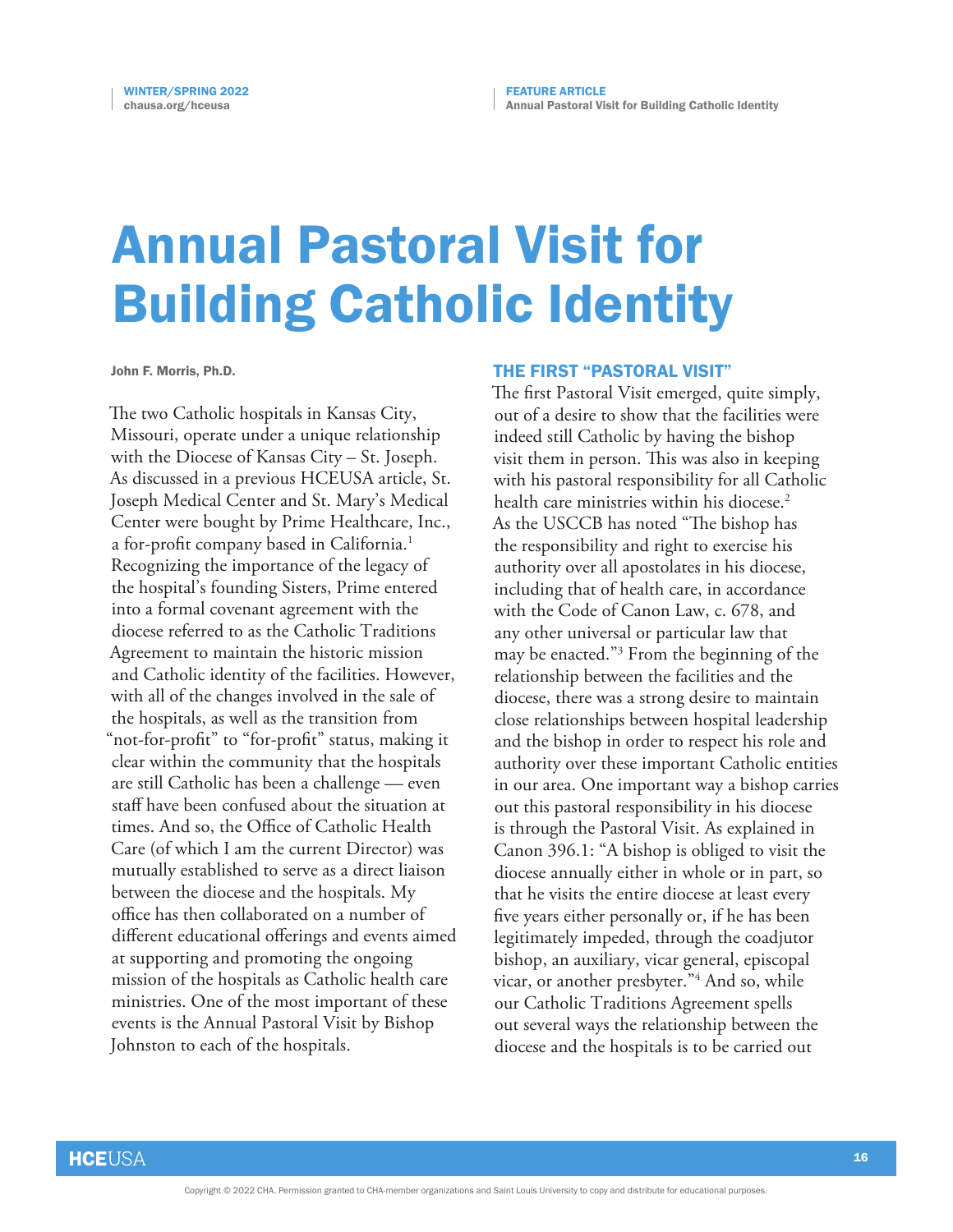and supported, it was recognized that having the bishop make a Pastoral Visit to bless the facilities and engage with the staff would be a concrete way to manifest the continued Catholic identity of the hospitals. It took some time for all of this to be arranged, but two years after the sale to Prime was officially completed Bishop Johnston made his first Pastoral Visit. He spent the morning at one facility, touring a unit, visiting with both patients and practitioners there, before holding a prayer service followed by an open forum for other staff. He then spent the afternoon at the other facility doing the same. The visit was very successful and was deeply appreciated by both Catholic and non-Catholic staff. The event was also reported in the diocesan paper and through our social media pages. The overwhelming feedback from those who were able to attend was basically, "When can the bishop come visit again?"

# ESTABLISHING THE PASTORAL VISIT AS AN ANNUAL EVENT

In addition to respecting and promoting the bishop's pastoral responsibility over the hospitals, there had been a desire to establish a long-term, consistent event to celebrate, if you will, the Catholic identity of our hospitals and their relationship with the diocese. And while the Office of Catholic Health Care is in regular contact with the hospitals as directed by our covenant agreement, much of that work is behind the scenes with hospital leadership. Plus, the bishop is the focal point for Catholic identity in the diocese. So, even though Bishop Johnston's initial visit was viewed as a single

event, we quickly saw the value of establishing it as an Annual Pastoral Visit. We have now made it a priority to schedule the Annual Visit early each year to get it on the bishop's schedule. The event is also well-publicized early in the Fall so that staff can arrange to join us, and recorded for those who are not able to join in person. Our local Catholic media also covers the story to continue to let members of our parishes know that the hospitals are carrying on the historic missions of their founding Sisters.

The importance of this Annual Pastoral Visit was manifested rather strongly last Fall during the midst of the COVID-19 pandemic because the visit had to be canceled due to the restrictions put in place across the country for hospital visitations. And while the staff completely understood the need for this, many expressed their disappointment to the two CEOs that the bishop would not be visiting. As a result, the CEOs asked if Bishop Johnston would make a video for staff that could be posted internally, as a small way to make up for the lack of a personal visit. Bishop Johnston was able to compose a beautiful message of gratitude and blessing for our hospital workers. This video was also very well received, with both CEOs getting appreciative feedback from the staff — once again, both Catholic and non-Catholic employees expressed how much they appreciated that the bishop took the time to let them know he and the people of the diocese were praying for all of our local, frontline health care workers. In our annual meeting between the bishop and the hospital leadership they made a point of sharing this feedback with him, and how much his direct, personal interaction with the hospitals has meant.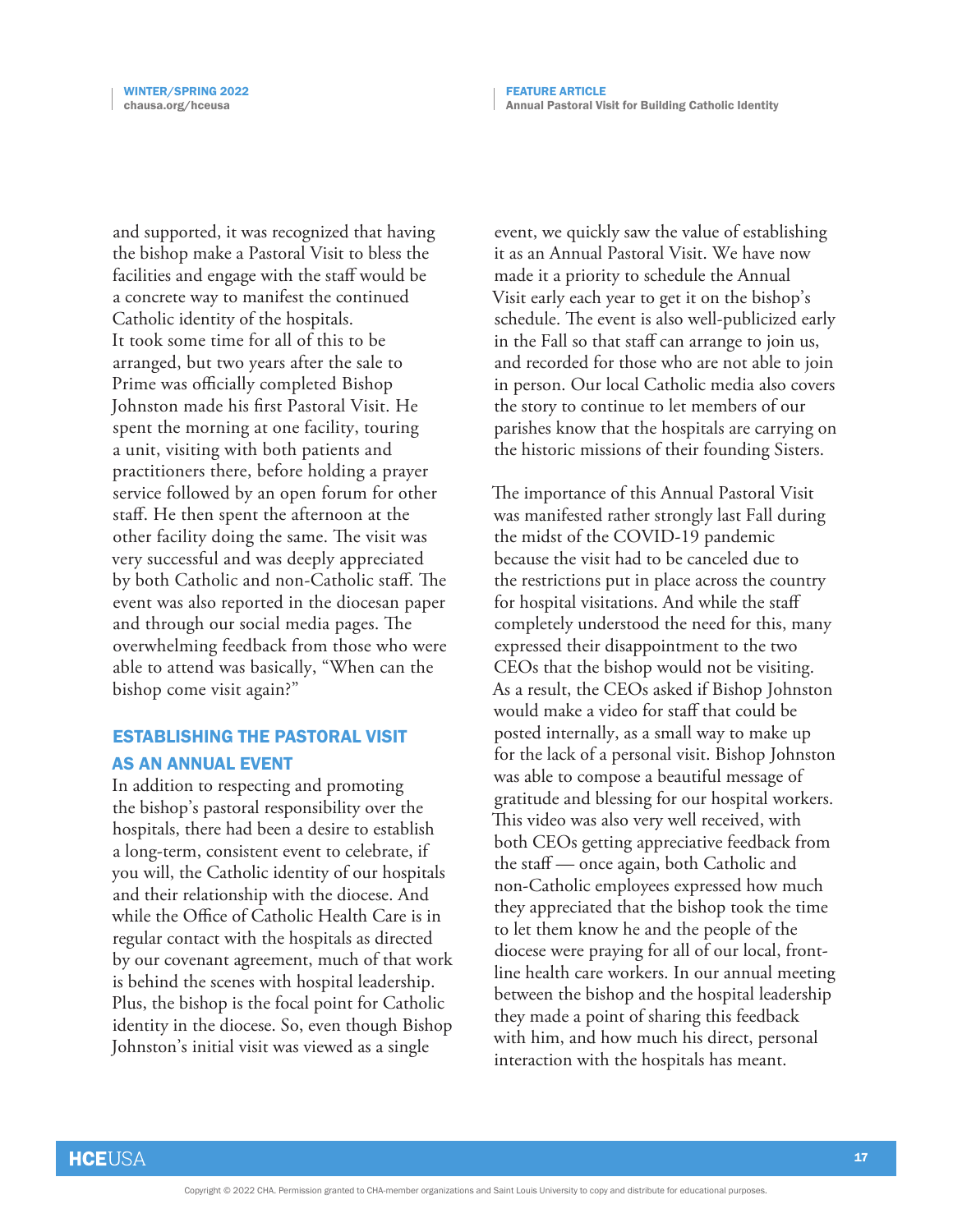# THE ONGOING VALUE OF THE ANNUAL PASTORAL VISIT

Needless to say, the Annual Pastoral Visit has become an important and visible sign of the Catholic identity of St. Joseph Medical Center and St. Mary's Medical Center for our staff and patients. And since the event is publicized, the bishop's visit also promotes our identity within the metropolitan area served by our hospitals. But more importantly, this Annual Pastoral Visit has fostered a much deeper relationship between the hospitals, their staff, and the diocese through the personal touch of Bishop Johnston. He has embraced these visits, and his messages are truly pastoral — speaking to the hearts and souls of our health care workers.

As everyone involved with health care knows, this Summer was especially challenging with the rise of the Delta variant. Just when most of the country had been able to get their COVID-19 vaccines, and we were all starting to breathe a sigh of relief that the pandemic was coming to an end, Delta swept across the country leading once more to full ERs, high numbers of COVID positive cases, and sadly, more deaths. In August, our CEOs contacted my Office of Catholic Health Care to ask if the bishop would make another video for staff. Once again, Bishop Johnston was able to compose a new message of encouragement, hope, and gratitude. The video was especially meaningful given that we are in one of the areas where the Delta variant was particularly prominent. Fortunately, the Delta variant did subside in our area by early Fall, and Bishop Johnston was able to return in person for the Annual Pastoral Visit at the end of October. The turnout this year was once again very

strong and both hospitals, and it was clear that the bishop's presence was a blessing for all those who attended.

It is also important to recognize that hosting an annual event like this takes time, planning, and money and that working with staff to arrange schedules so as many who desire to attend are able is a challenge, which shows their commitment of hospital leadership in supporting the Annual Pastoral Visit. Yet, I am not sure that myself or the bishop would have thought when we were arranging the first visit, or even when we decided to establish this as an annual event, that the hospital staff would have been so disappointed at his absence last year, or that the CEOs would have ever considered asking him to make a video encouraging their employees this Summer during the height of the Delta variant rise. For me, these are all clear signs that here in Kansas City our two Catholic hospitals and the diocese are embracing the "covenant" aspect of our Catholic Traditions Agreement.

#### **CONCLUSION**

In close, I offer for your consideration the idea of hosting an Annual Pastoral Visit with your local bishop. I know it is not uncommon for Catholic hospitals to have the bishop come to the facility for a special event — the dedication of a new prayer space, the blessing of a new unit, or perhaps on special occasions and anniversaries. However, a Pastoral Visit is different. An invitation to the bishop acknowledges his pastoral responsibility for the hospital and helps foster a better relationship between the hospital and the diocese. Further, as we have learned from our experience here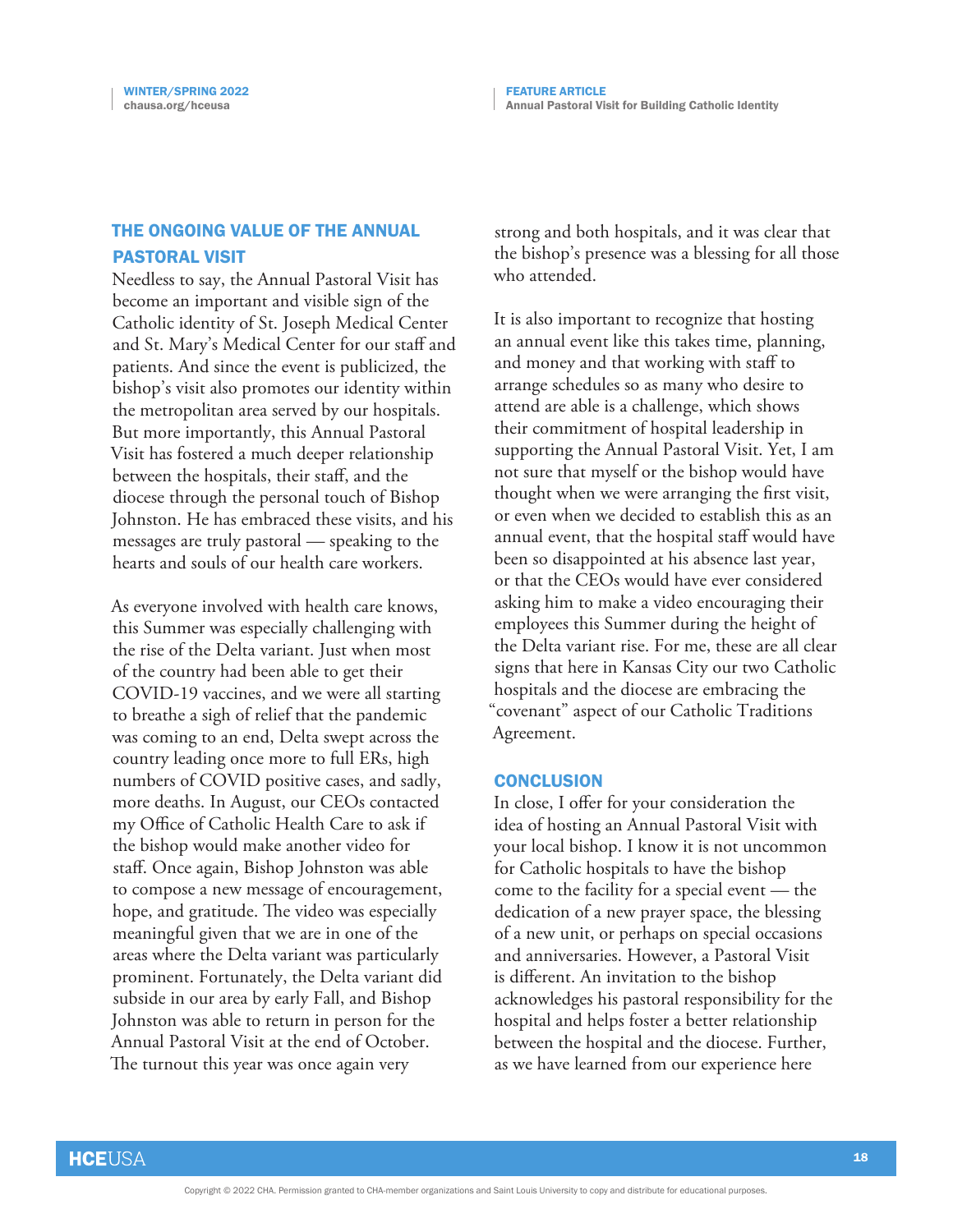in Kansas City, a public visit like this can be a powerful sign for employees and the local community of the Catholic identity of the hospital — especially if this can be established as a regular event. But most of all, an Annual Pastoral Visit provides an opportunity for a more personal relationship with your bishop. All of these aspects will enrich the ministry of Catholic health care. <sup>⊕</sup>

#### JOHN F. MORRIS, PH.D.

*Director of Catholic Health Care Diocese of Kansas City - St. Joseph Kansas City, Kansas* morris@diocesekcsj.org

#### ENDNOTES

- 1. See, "A Three-Pronged Approach to Ecclesial Relations for Catholic Health Care Facilities," *Health Care Ethics USA*, Winter-Spring 2020, Vol. 28. No. 1, pp.39 – 42.
- 2. For a summary of the relevant Codes, teachings of Vatican II, and the ERDs, see John J. Coughlin, "Catholic Health Care and the Diocesan Bishop," 40 *Cath. Law*. 85 (2000-2001). Available at: https://scholarship. law.nd.edu/law\_faculty\_scholarship/69, and Barbara Anne Cusack, JCD, "The Role of the Diocesan Bishop in Relation to Catholic Health Care," *Health Progress*, July-August 2006, pp.64-65.
- 3. United States Conference of Catholic Bishops, "The Pastoral Role of the Diocesan Bishop in Catholic Health Care Ministry," Second Edition (Washington, D.C.: USCCB, 2020), #8, p.2).
- *4. Code of Canon Law*, Latin/English Edition (Washington, D.C.: Canon Law Society of America, 1983), 396.1.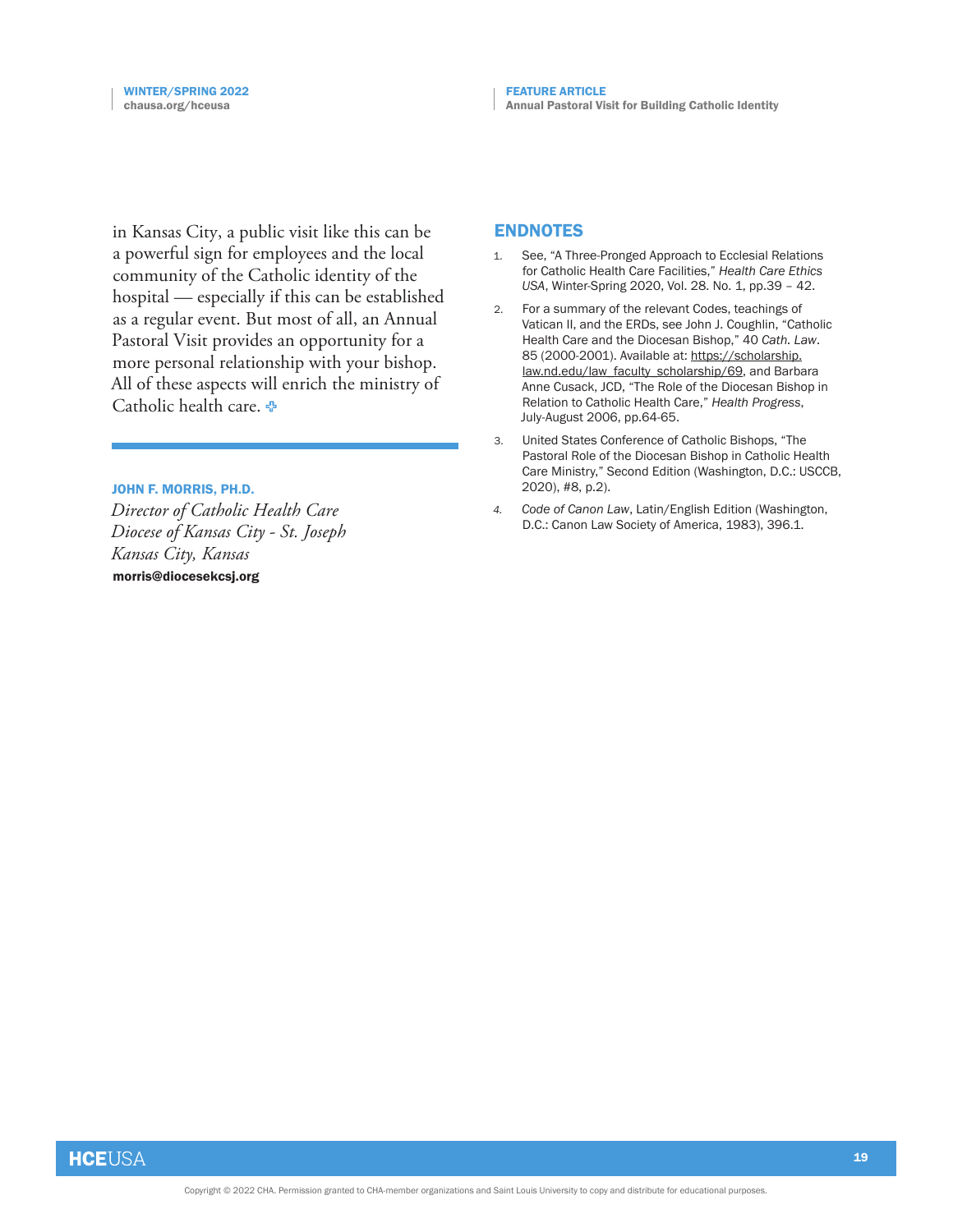FEATURE ARTICLE End-of-Life Sacramental Care During COVID-19: The Importance of Clear Communication

# End-of-Life Sacramental **Care During COVID-19:** The Importance of Clear Communication

John F. Morris, Ph.D.

As everyone reading this knows, the COVID-19 pandemic has affected many different aspects of health care. One area that has been especially impacted is end-of-life care due to the risk of exposure and possible transmission of the virus during patient interactions. One sad outcome of this that we have all become familiar with is the strict visitation limits put in place by hospitals across the country for COVID positive patients, which in many cases meant family members were unable to be present with a loved-one throughout their illness — even when the patient was dying. These visitation limits also made the provision of end-of-life sacraments a challenge for Catholics who desired them due to the close interaction of priests ministering these to infected patients.

# REMINDER OF THE FUNDAMENTALS FOR THE SACRAMENT OF THE ANOINTING OF THE SICK

Catholic medical facilities adapted quickly, following previously established protocols for the provision of end-of-life sacraments under emergency circumstances as during a pandemic. For example, in March of 2020 the Catholic

Health Association posted a document, "Reminder of the Fundamentals for the Sacrament of the Anointing of the Sick," which explained that while Canon Law indicates anointings are to be done by the priest with his hand, exceptions are allowed for a grave reason such as when there is risk of infection, and they are able to use an instrument such as a cotton ball or swab instead which can be safely discarded afterwards. Indeed, referencing the New Commentary on the Code of Canon Law, the CHA "Reminder" specifically noted that ministers to the sick are allowed to take the same precautions against potential infection as medical professionals. Other accommodations that are allowed include the use of a sterile container of oil that is separate from the normal stock of oil a priest would use for the sacrament and disposal prayer sheets that can be discarded of with other biohazardous material. There are also allowances for providing the "Rite for Emergency" when death is imminent.<sup>1</sup>

# OPPORTUNITY FOR OUTREACH AND EDUCATION

But while Catholic hospitals and dioceses quickly implemented such protocols or formed specially trained teams of priest chaplains to meet the needs of patients requesting these

20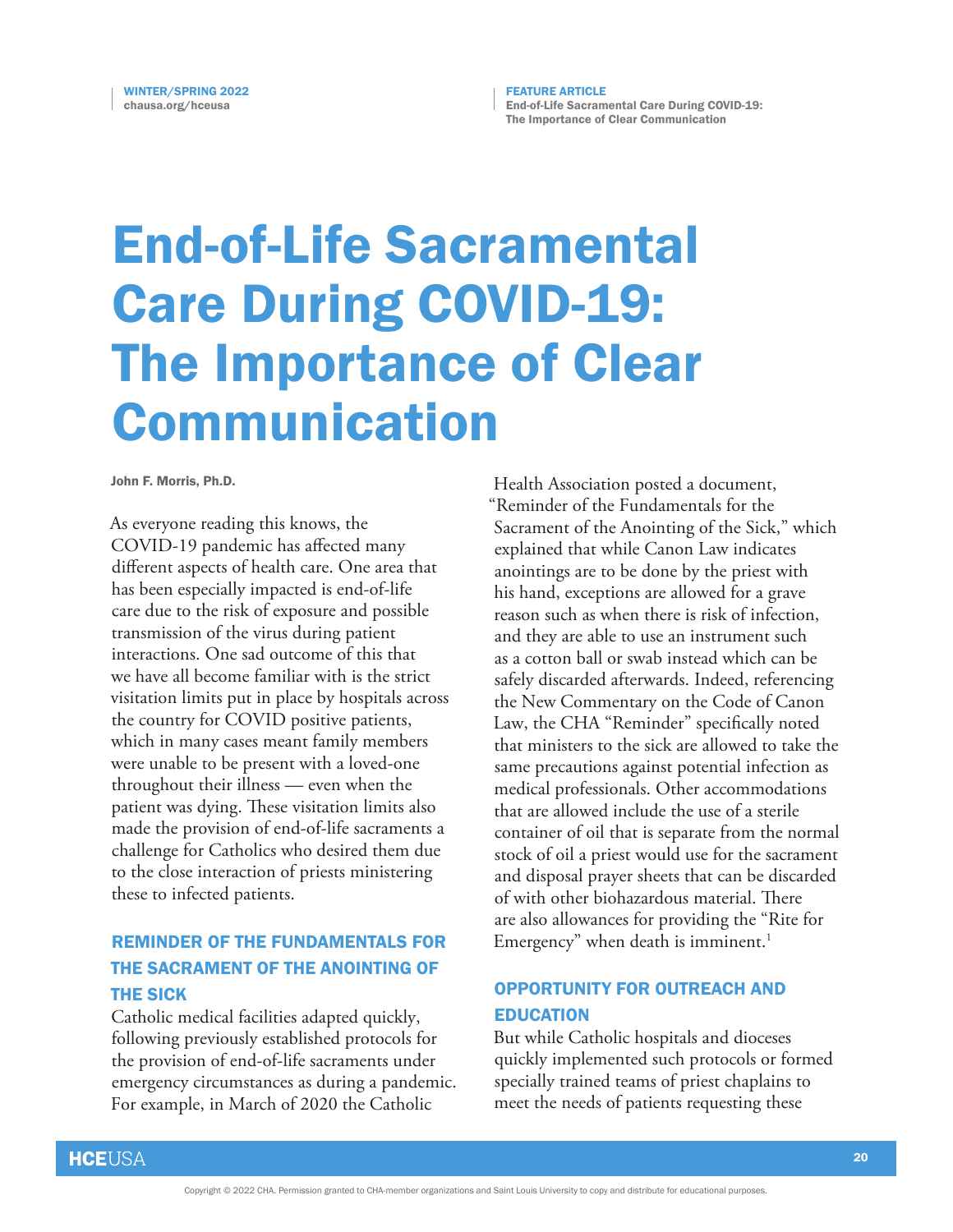sacraments, most non-Catholic hospitals did not.<sup>2</sup> Instead, stories began to emerge that clergy were being denied admittance to COVID positive patients, and in some cases even denied access to non-positive patients because they were roomed on floors deemed as "COVID units" during the worst of the outbreak. And while several of these cases were eventually settled by the Office for Civil Rights (OCR) at the U.S Department of Health and Human Services as incidents of religious discrimination, the more important issue was that many members of the faithful were not able to receive end-of-life sacraments at the time of their death.<sup>3</sup>

Early in the pandemic, my Office of Catholic Health Care for the Diocese of Kansas City-St. Joseph was contacted by a local health care ethics consortium to record an interview for the city's medical community about Catholic perspectives on end-of-life care, and specifically our beliefs related to sacramental care of the dying. Several of the area's non-Catholic hospitals had encountered families outraged that their loved ones had been denied these sacraments before they died, and members of their Spiritual Care Departments were contacting the ethics group to see if they knew what the problem was with these Catholic families. It was noted that other religious denominations recognized the threat of contagion and spreading COVID-19 and accepted (albeit reluctantly) that they could not be with patients in their rooms, but the Catholic families did not always accept this reality. The diocese had also received a few calls from members of the faithful who did not understand why their parish priests were being refused admittance to local hospitals to visit and anoint dying family members (even

FEATURE ARTICLE End-of-Life Sacramental Care During COVID-19: The Importance of Clear Communication

a few clergy called in this regard). We further discovered — much to our surprise — that in our two, area Catholic facilities patients were not allowed to receive these sacraments when the priest chaplains were unavailable, and parish priests were being denied pastoral visits, because many of our non-Catholic staff had similar views to those noted above and concluded these sacraments simply could not be provided by outside clergy due to the risks posed by COVID-19. The request for an interview with this local ethics consortium then provided a much-needed opportunity for outreach and education regarding these important matters for the Catholic faithful.

In arranging the interview with the ethics group, as well as through investigating the situation in our Catholic hospitals, it was soon discovered that most non-Catholic chaplains and medical professionals did not fully understand the Catholic view of sacraments, nor appreciate the specifics of how these rites must be conducted for them to be considered valid. For example, people I spoke with did not understand that the end-of-life sacraments can only be performed by a priest who must be physically present with the patient — after all, all religions who believe in prayer know that prayer can work at a distance, so some chaplains and hospital personnel had wondered why the priest could not simply do the sacrament from a waiting room where there would be no fear of infection, or even simply pray for the dying person in their Church. In addition, the concrete, visible signs of the sacrament were not understood, such as the oil that is used for the anointing. Another dimension that was overlooked by many non-Catholics was the real meaning of a sacrament such as "anointing of the sick" for a patient who was not simply sick, but who was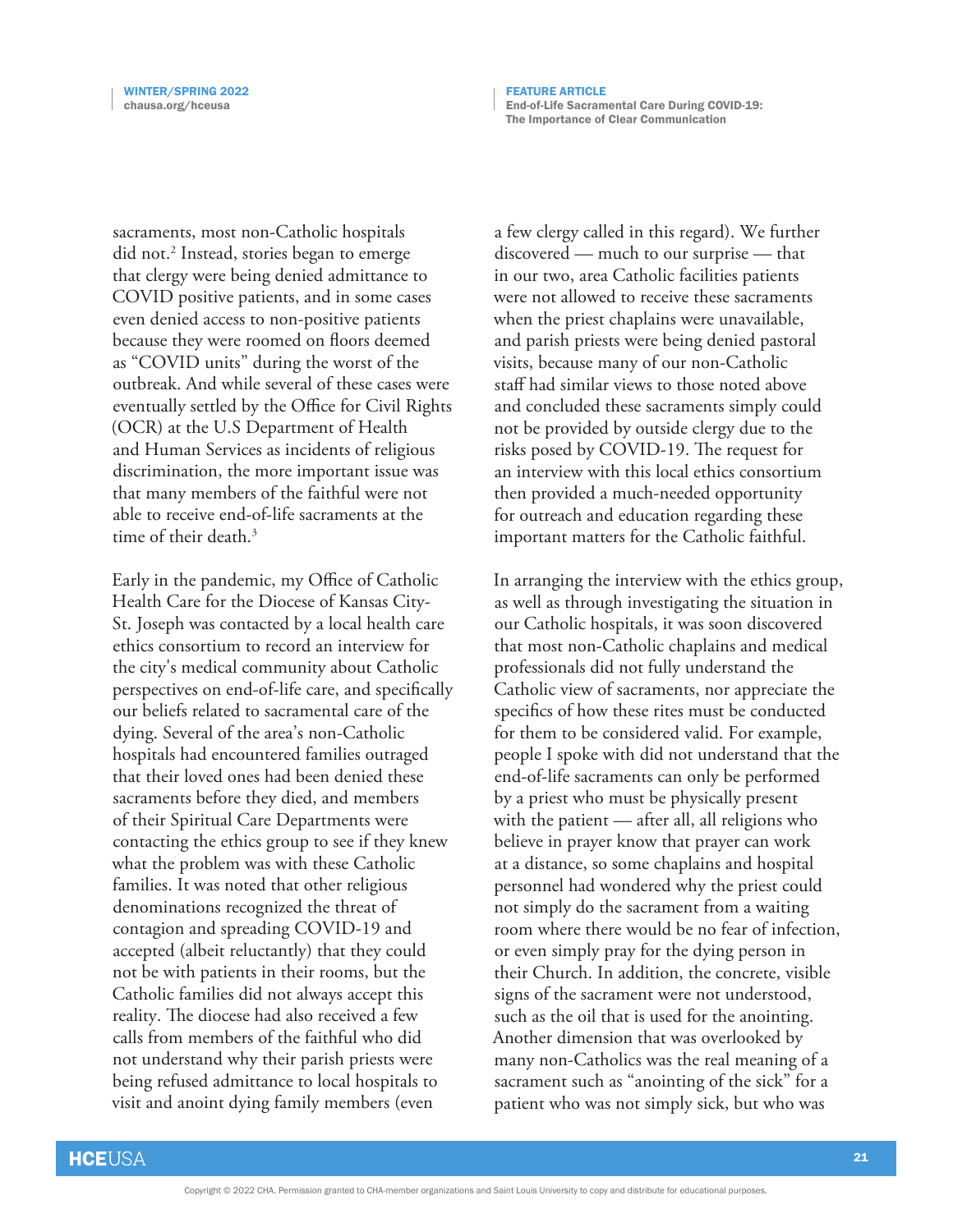FEATURE ARTICLE End-of-Life Sacramental Care During COVID-19: The Importance of Clear Communication

clearly dying. Our belief in "spiritual healing" and the opportunity that can be provided for reconciliation with God before death through these rites were not fully appreciated by members of different faiths.

And so, in the interview which was conducted in May of 2020 I was able to clarify the Catholic perspective on sacramentality, emphasize the importance of these rites for faithful Catholics desirous of them when facing the threat of death, and the allowances that can be made to the rite for its safe provision or in emergent situations. The diocese also provided instructional documents from the USCCB and CHA that clarified all of these points to be shared with hospital chaplains and health care professionals, and to provide a better context for understanding the requests of patients and families for these sacraments. My Office was also able to provide specific education for our two Catholic hospitals through their Ethics Committee about the importance of these sacraments, and the need to make every accommodation possible for their provision when requested. We also worked with our Catholic hospitals to train several priests on how to conduct the rites safely and properly don PPE, who have then been serving as resources for our local hospitals. We also made sure to communicate all of this to the priests of the diocese, so that they understood the concerns of the local hospitals, as well as how to arrange for one of the priests who had been trained to visit sick or dying parishioners in facilities with visiting restrictions and COVID-19 protocols. The goal was to find a balance between respecting the necessary protocols in pace and the faith beliefs of Catholics.

# THE NEED FOR ONGOING EDUCATION FOR BOTH CATHOLICS AND NON-CATHOLICS

Since May of 2020, there have still been reports of incidents in our area in which the provision of Catholic end-of-life sacraments were not allowed. In some cases, the reason for not allowing the sacramental visit still stemmed from a lack of understanding of the importance of such rites in the lives of Catholics, or a lack of understanding of the manner in which the sacrament can be safely provided — and so, ongoing education remains a priority.

However, other situations genuinely seemed to be ones in which the sacrament could not be safely provided or a priest with the proper safety training was not available. But it is important to recognize that there are many instances in which Catholics who would desire the endof-life sacraments are unable to receive them — such as when death is sudden or unexpected. The Church, in her wisdom, accounts for these cases, but we recognized that education was needed for laity on the Church's perspective regarding the death of the faithful who do not receive the end-of-life sacraments. While every effort should be made to provide these rites for Catholics who are dying, the United States Conference of Catholic Bishops and groups such as the CHA provide guidance that when this is not possible a priest, "can provide the patient the prayer of the Church, prayers for a dying person, the prayer of Apostolic Pardon, and the assurance of the Plenary Indulgence granted the person with COVID-19."4 Many families who were distraught to find out that their loved ones died without the benefit of the end-of-life sacraments were greatly relieved and spiritually uplifted to learn about the Apostolic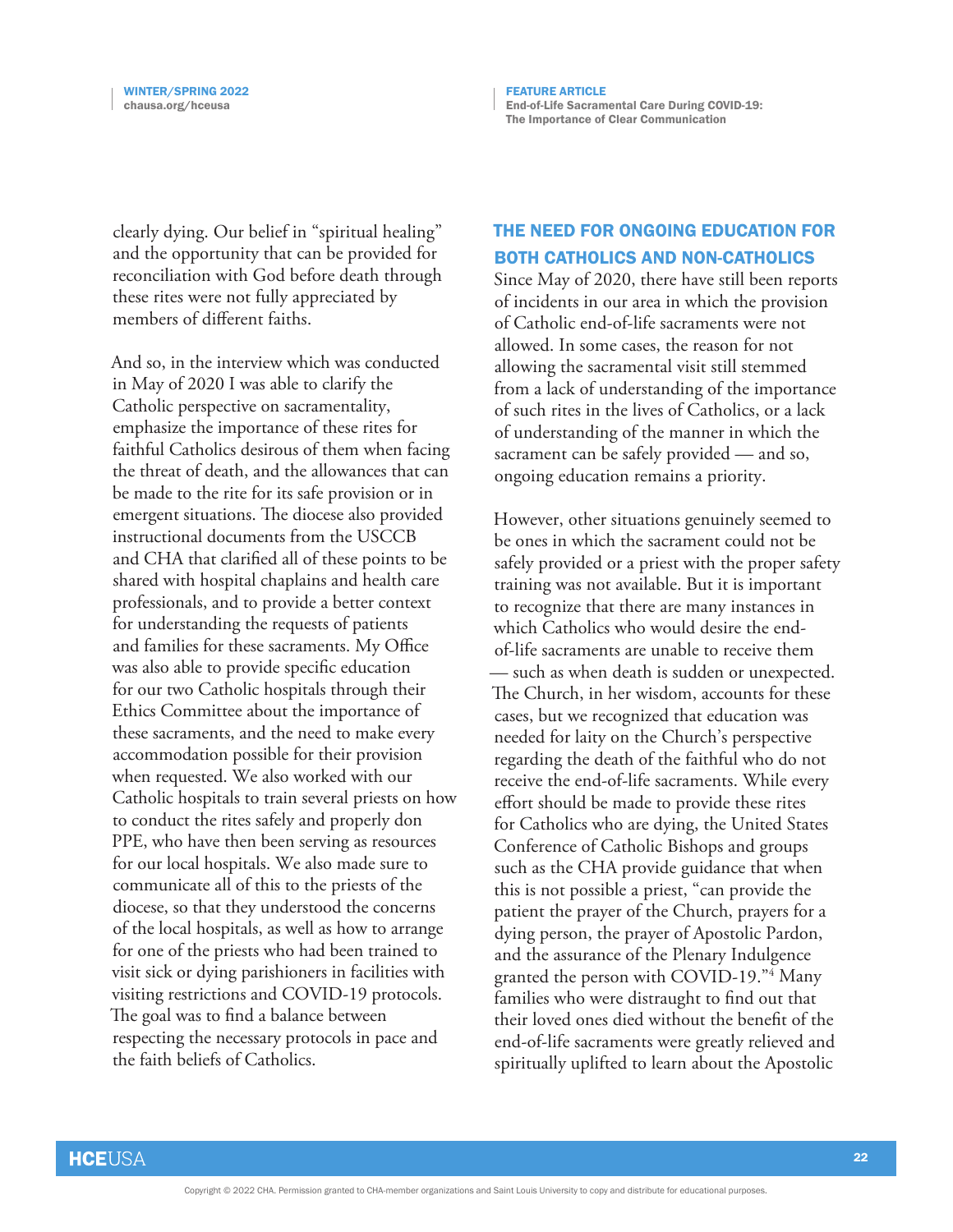Pardon and the Plenary Indulgence, as well as being reminded of the value of their own prayers, united with those of the Church, for all of the dead.<sup>5</sup> These key elements of our faith are especially important to recall as we continue to struggle through this pandemic.

### **CONCLUSION**

The impact of COVID-19 on end-of-life sacramental care highlighted the importance of good communication with non-Catholic members of our hospital staffs, reminding us that while many non-Catholics have joined us in this health care ministry, that does not mean they understand all of the intricacies of the sacramental life of the Church. In retrospect this idea is obvious, but in the midst of everything that the pandemic has thrown at the world it is clearly something that was easily overlooked — though not intentionally — and needed to be addressed.

But the invitation by the local ethics consortium to address end-of-life sacramental care for Catholics also highlighted the importance of communicating these important values and beliefs to other health care providers for the good of all the faithful in our diocese. Once again, it is obvious that Catholics in our area go to non-Catholic hospitals, and yet they were being impacted as well by the lack of these sacraments. The Office of Catholic Health Care and the Spiritual Care Departments of our two Catholic hospitals were able to work together to provide educational information about end-oflife sacramental care in the Catholic Tradition for these other hospitals.

This experience serves as an important reminder that Catholic Ethicists can use our knowledge and skill to enrich not only the facilities we work for, but we can also have a positive impact FEATURE ARTICLE End-of-Life Sacramental Care During COVID-19: The Importance of Clear Communication

on the communities where we are located when we remember to look beyond the walls of our own hospitals.

#### JOHN F. MORRIS, PH.D.

*Director of Catholic Health Care Diocese of Kansas City - St. Joseph Kansas City, Kansas* morris@diocesekcsj.org

#### ENDNOTES

- Catholic Health Association of the United States, "Reminder of the Fundamentals for the Sacrament of the Anointing of the Sick," available online at: https:// www.chausa.org/docs/default-source/default-documentlibrary/sacrament-of-anointing-3-25-20.pdf.
- 2. See Maria Wiering, "Archdiocese forming team of priests trained to anoint Catholics dying of COVID-19," April 20, 2020, The Catholic Spirit, available online at: https:// thecatholicspirit.com/news/local-news/archdioceseforming-team-of-priests-trained-to-anoint-catholics-dyingof-covid-19/.
- 3. United States Department of Health and Human Services, "OCR Resolves Religious Discrimination Complaints after Maryland and Virginia Hospitals Ensure Patients Can Receive Safe Religious Visitations During COVID-19," Press Release October 20, 2020, available online at: https://public3.pagefreezer.com/content/HHS. gov/31-12-2020T08:51/https://www.hhs.gov/about/ news/2020/10/20/ocr-resolves-religious-discriminationcomplaints-after-maryland-and-virginia-hospitals-ensure. html.
- 4. Catholic Health Association of the United States, "Questions and Answers regarding sacramental practice during the COVID-19 Pandemic, Updated 3/31/2020," Available online at: https://www.chausa. org/docs/default-source/default-document-library/ qa-regarding-sacramental-practice-during-the-covid-3-31-20-(002)15289af4dff26ff58685ff00005b1bf3. pdf?sfvrsn=0.
- 5. For more information on the Apostolic Pardon see the CHA document, "Reminder of the Fundamentals for the Sacrament of the Anointing of the Sick" or the Pastoral Care of the Sick: Rites of Anointing and Viaticum, III, "Rites for Exceptional Circumstances." For more on the Plenary Indulgence see," Decree of the Apostolic Penitentiary on the granting of special Indulgences to the faithful in the current pandemic, 20.03.2020" available online at: https://press.vatican.va/content/salastampa/ en/bollettino/pubblico/2020/03/20/200320c.html.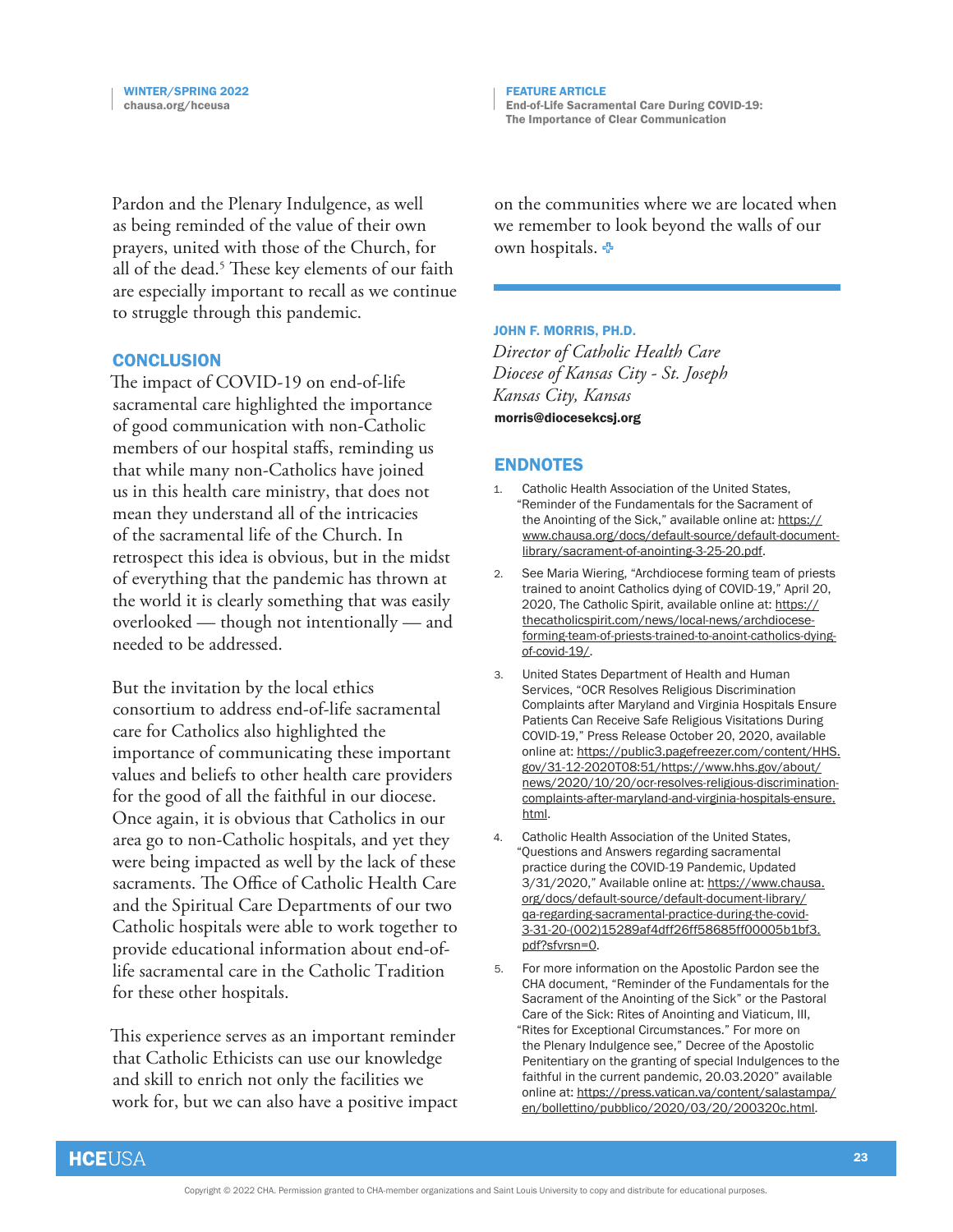FEATURE ARTICLE Reframing FABM as a Subset of the Continuum of Fertility Awareness (CoFA)

# Reframing FABM as a Subset of the Continuum of Fertility Awareness (CoFA)

Alexandria P. Lescher, DBe\* Jessica Fiorucci Ullrich, MS, DBe\* *\*co-first authors*

#### INTRODUCTION

Many Catholic healthcare systems have programs offering Fertility Awareness Based Methods (FABMs) to patients who wish to become pregnant or limit the frequency/ number of pregnancies. FABM services like these accomplish dual purposes: they allow Catholic healthcare organizations to confront certain operational realities of patients' reproductive healthcare needs while also faithfully implementing ERDs 43, 44, 52, and 53. In reviewing strategies within our own ministries, however, we noticed that FABMs are targeted *only* toward women who are working to achieve or avoid pregnancy, despite the potential for benefit beyond this context. Pregnancy-specific approaches to fertility awareness, while satisfactory from a Catholic moral perspective, miss critical opportunities to support younger and older women, include men as stakeholders, and improve resources for patients who have traditionally had challenges in accessing primary care. We wondered if compliance with the ERDs has created a false sense of security, leading the ethics community to neglect a further examination of fertility awareness services as a whole — who is offering it, to whom, and under which circumstances.

#### CURRENT STATE

FABMs are currently offered in the context of pregnancy alone and isolated from the broader matrix of healthcare services. This creates a perception that fertility awareness is only useful to achieve or avoid pregnancy, when the advantages of fertility awareness actually begin before puberty and stretch beyond menopause. In reality, pregnancy-centered approaches miss chances to educate patients about the "Fifth Vital Sign" and how one's menstrual cycle provides insight into overall wellbeing.<sup>1</sup> Isolated fertility awareness also pushes men out of a space that could benefit them. When fertility awareness programs leave out these other areas of benefit, they may succeed in satisfying the ERDs but fall short of promoting human flourishing. When the audience for fertility awareness is focused only on women during child-bearing years, Catholic healthcare systems are unable to live our mission to its fullest or contribute to improving universal health inequities across care settings. So while offering FABMs within the silo of pregnancy is not necessarily contrary to the ERDs, it may not be the best way to honor them either.

Even when services are appropriately pregnancy-focused, implicit biases may create inequities in who is offered education around the use of FABMs. US culture tends to promote child-bearing in "normative mothers"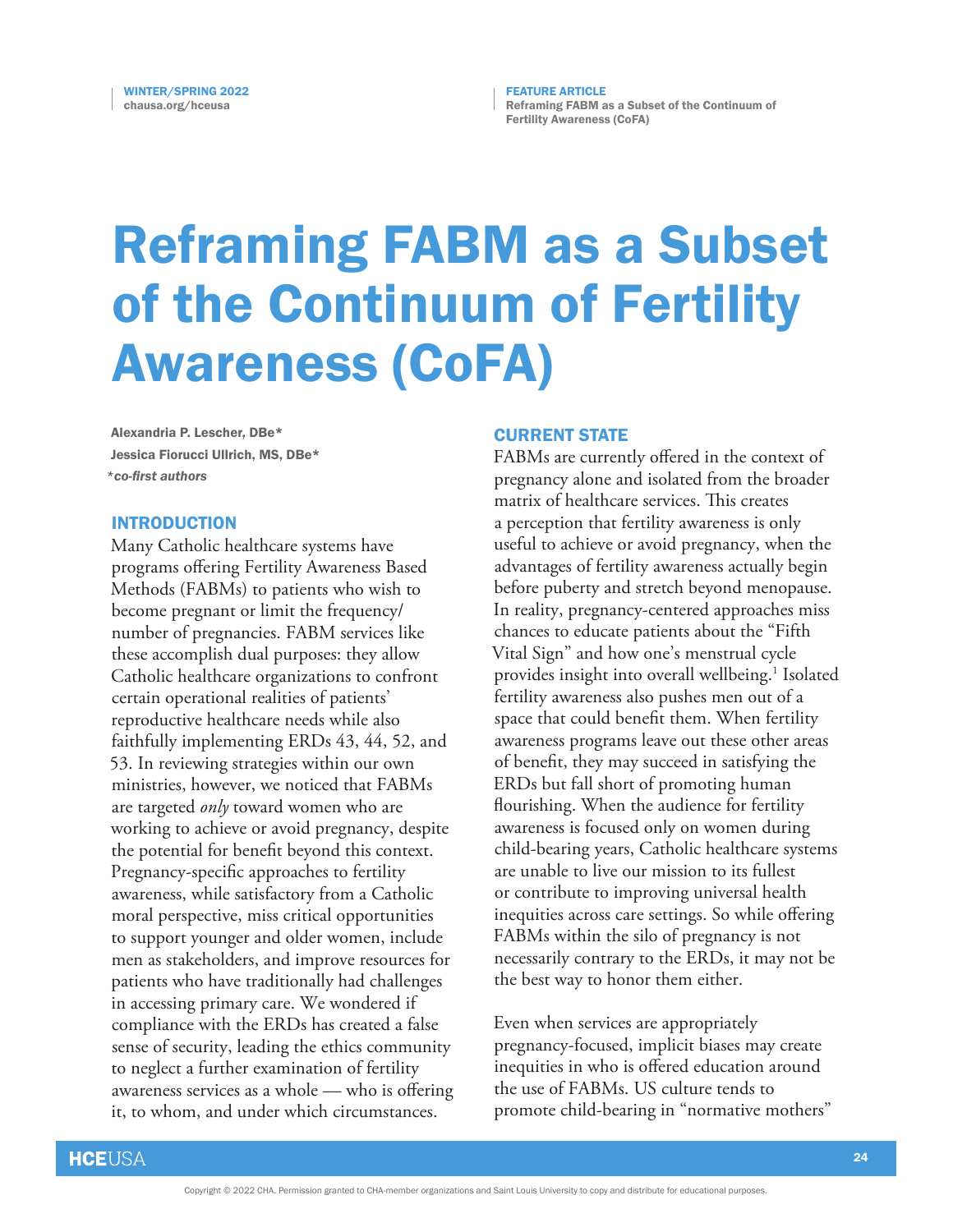FEATURE ARTICLE Reframing FABM as a Subset of the Continuum of Fertility Awareness (CoFA)

but to discourage parenthood altogether for "non-normative" women.2

### **CHARACTERISTICS OF "NORMATIVE" VS "NON-NORMATIVE" WOMEN**

| <b>Normative Mothers</b><br>are women who<br>meet all of the<br>following criteria: | <b>A</b> non-normative<br>mother may have<br>any of the following<br>qualities: |
|-------------------------------------------------------------------------------------|---------------------------------------------------------------------------------|
| Married                                                                             | Unmarried                                                                       |
| Able-bodied                                                                         | Impaired in any way                                                             |
| Heterosexual                                                                        | Anything other than<br>heterosexual                                             |
| White                                                                               | Anything other than<br>white                                                    |
| Native-English<br>speaking                                                          | Any language other<br>than English                                              |
| Middle- or Upper-<br>Class                                                          | Financially<br>Marginalized                                                     |
| Mid 20s                                                                             | Any other age                                                                   |
| Intend to have small<br>families                                                    | Intend to have large<br>families                                                |
| Cisgender                                                                           | Non-cisgender                                                                   |
| Prenatal Care/<br>Healthcare access/<br>Insurance                                   |                                                                                 |
| Pretty/thin                                                                         |                                                                                 |

While social clues may sometimes lead to important information about the patient's health or risk factors, a patient's background or preferences should not be used solely to determine whether the patient is a good candidate for FABMs or not. Guidance about how to intentionally conceive a child should not be reserved for normative mothers when non-normative mothers are frequently

presumed to be unsuitable for FABM and nudged towards pregnancy avoidance. The societal bias between these two groups has created significant gaps in access to fertility awareness services. Multiple demographics have been left out entirely, including women who do not look like normative mothers, most (if not all) men, and individuals facing barriers around primary care access. By restricting access to fertility awareness in this way, even unintentionally, everyone who stands to benefit from a broader structure of education is left out, further challenging our ability to promote the true flourishing of our patients.

A more comprehensive framework is needed. To address this, we have developed the concept of a Continuum of Fertility Awareness, a field which includes the many ways fertility awareness can serve a patient through the stages of life.

# **CoFA**

In order to provide the best outcomes and opportunities for our patients, we need to zoom out from FABMs that are only offered as a way to achieve or avoid pregnancy. To that end, we have developed the idea of a Continuum of Fertility Awareness (CoFA), an umbrella term for the multi-faceted field that includes, *but is not limited to*, methods of family planning. It extends far beyond the short window in a person's life when pregnancy is the main concern. CoFA considers FABM services as only one part of a holistic, lifespanning approach to reproductive healthcare and develops from there to include the research, educational opportunities, and benefits to be gained by tracking the menstrual cycle from the beginning of puberty to the completion of menopause. Henceforth, we will use CoFA in

Copyright © 2022 CHA. Permission granted to CHA-member organizations and Saint Louis University to copy and distribute for educational purposes.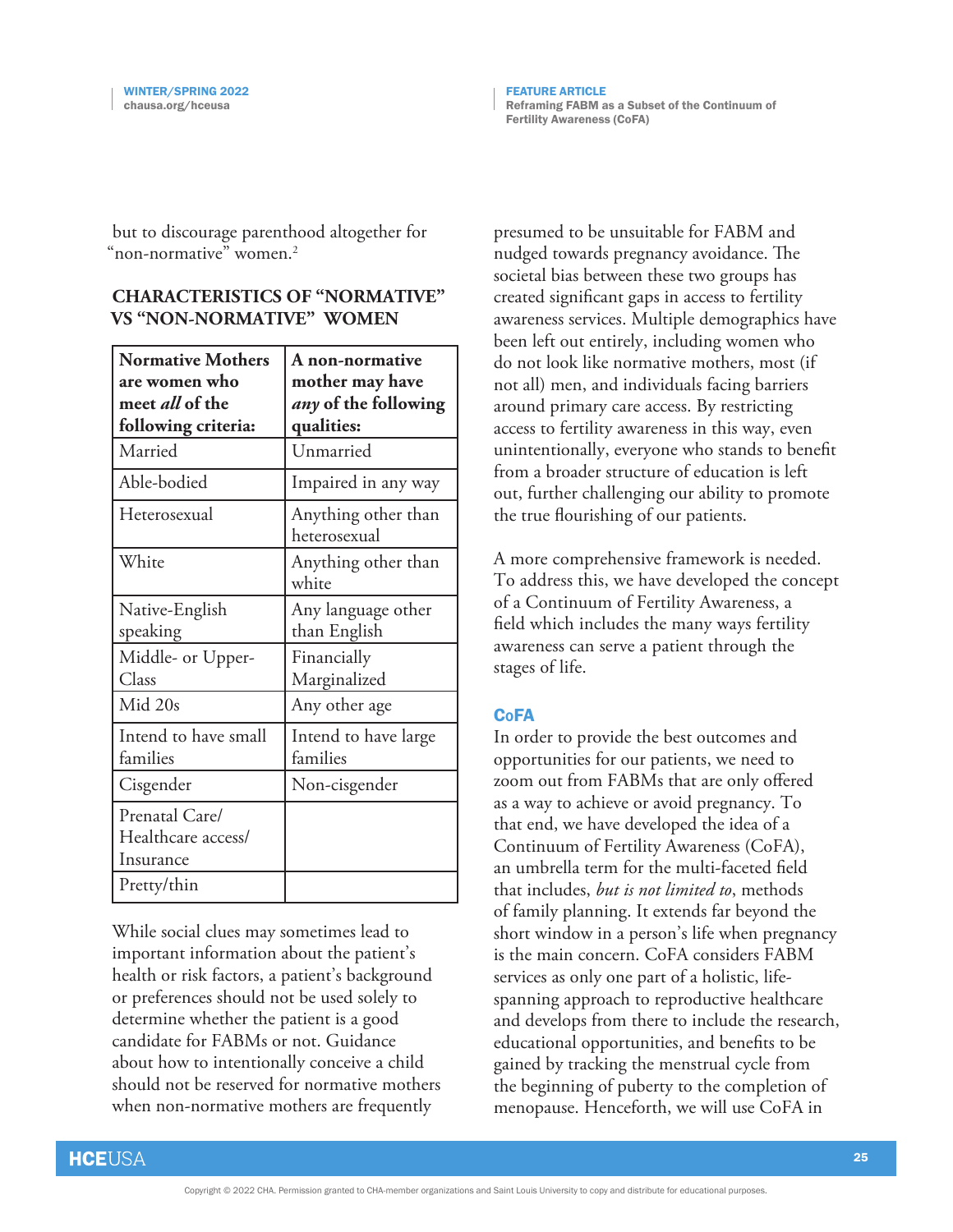referring to this field of work and FABMs when describing specific fertility awareness-based methods used for family planning practices.



In addition to broadening the life stages in which fertility awareness is applicable, framing CoFA as a *field* of healthcare changes the focus of delivery from only those women who are seen as "good candidates" for FABM to all patients. But doing so exposes a new question: whether fertility awareness services are being offered to the right groups of people in the right ways or if they are being offered too selectively. And in those spaces where inequities and opportunities exist, CoFA programming may bring solutions that provide more benefit to a greater number of people.

### SPECIFIC OPPORTUNITIES FOR IMPROVEMENT

We have identified a few spaces that would be well-served by expanding FABM services into CoFA programs.

Opportunity #1: Support for Partners Essential conversations about fertility, menstruation, and menopause tend to take FEATURE ARTICLE Reframing FABM as a Subset of the Continuum of Fertility Awareness (CoFA)

place within one of two relationships: between mothers<sup>3</sup> and daughters as the elder helps to guide her child through 'female problems,' or between women and their healthcare providers as the patient navigates gynecological changes. Men are often excluded from such conversations, perhaps because societal stereotypes (Al Bundy and Homer Simpson, among many) depict them as either not interested in or not responsible enough to share in reproductive decisions.4 Not only do outdated gender roles place disproportionate burdens on women to be the sole educators, monitors, and gatekeepers of fertility, the stereotypes diminish the thoughtfulness with which many, if not most, men approach their partners and daughters — in short, failing to honor their human dignity. We were inspired by the men we know, who professed to us an interest in their daughters' health and deep regard for the unity of marriage, which compelled us to craft a framework that acknowledges men as trustworthy stakeholders who deserve increased inclusion. CoFA offers a host of inclusion opportunities, from early reproductive health education for the boys who will someday grow up to be husbands, to support for fathers who wish to also participate in 'the talk,' to resources for partners who hope to better anticipate and respond to a woman's continuum of needs. CoFA provides a strategy for parents, couples, and providers that brings more equitable responsibilities to reproductive healthcare.

Opportunity #2: Community Education Reproductive health education in elementary school, if it is available, typically only covers the changes children should anticipate in puberty. Only 39 states mandate reproductive health education beyond that, and most of it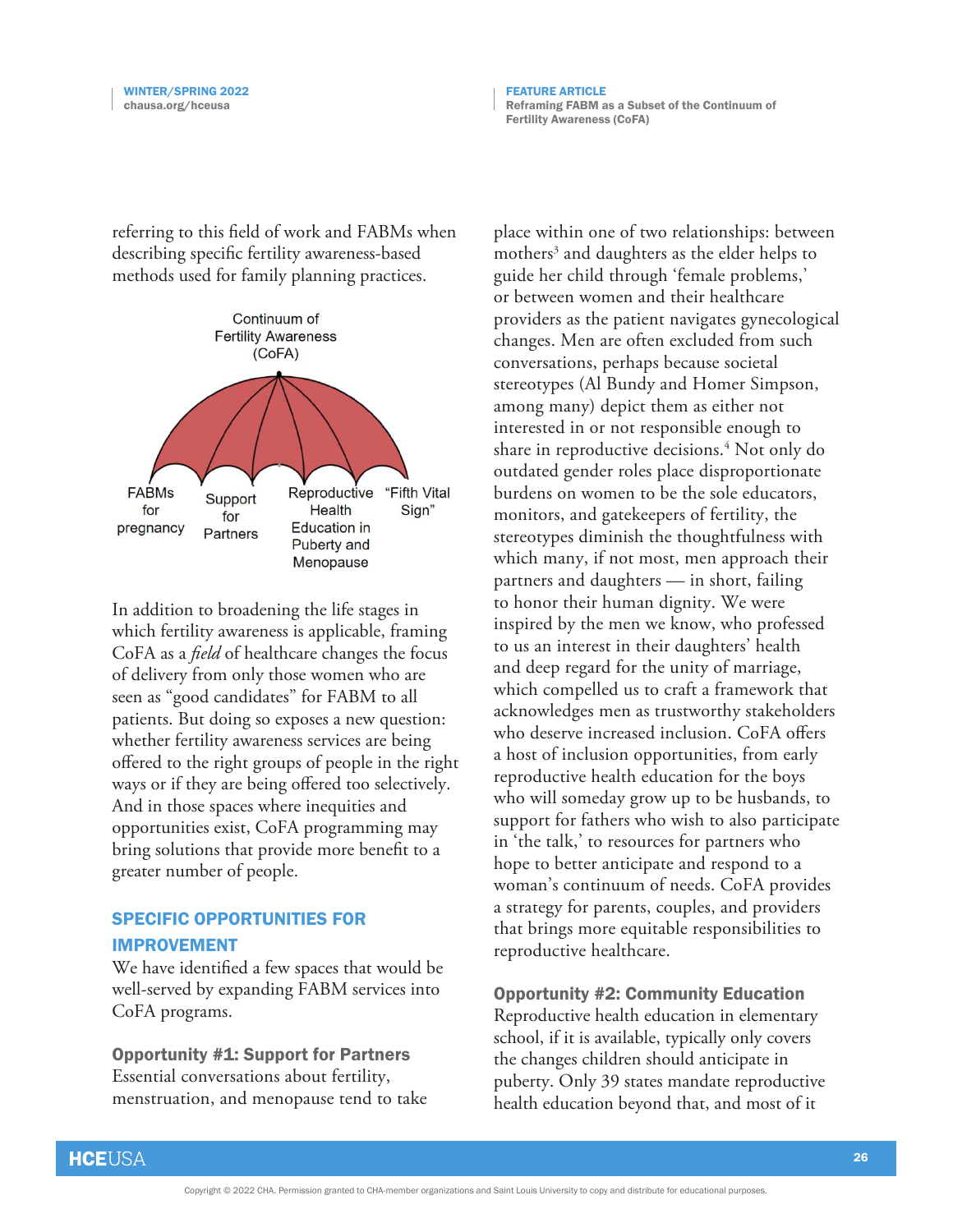#### FEATURE ARTICLE Reframing FABM as a Subset of the Continuum of

Fertility Awareness (CoFA)

focuses heavily on the act of sex with the goal of achieving or avoiding pregnancy.5 But the need for information does not stop there, and once people leave school — which could be very early — there are no further structured educational opportunities. This puts the burden on the individual to seek out the information she needs to understand her body as an adult. It also requires her to know what she doesn't know and then find the resources needed to fill the gaps, which is unrealistic. Instead of relying on schools or putting the task on women, developing CoFA programs in the community would provide access to information beyond what applies to pregnancy from both medical experts and other women who have been through similar experiences.

Opportunity #3: Fifth Vital Sign Education Fertility has become popularized as a fifth vital sign for women, but healthcare has not been so quick to incorporate this approach into practice across age groups.6 If providers only bring up fertility awareness when women are looking to plan for pregnancy, they may unintentionally prevent women and girls from learning a valuable tool in understanding their overall health. When we are not taught to recognize what is normal for our own bodies, we miss out on clues that can help to identify other issues that may arise. And these aren't just limited to gynecological catastrophes. Irregular cycles and amenorrhea can indicate 'regular' chronic diseases, such as diabetes or thyroid problems, many of which are treatable but may be difficult to diagnose in women.<sup>7, 8</sup> Instead of treating the menstrual cycle as an inconvenience to deal with every month until it is time to become pregnant, teaching women to track what looks and feels normal can help them identify problems earlier. CoFA programs recognize

ovaries and uteruses as organs just like lungs, or eyes, or kidneys, and women should be given information for these organs — just as they would for any others — in order to advocate for their own health.

Opportunity #4: Reducing Barriers Patients who are marginalized by 'typical' healthcare delivery may be prevented from accessing fertility awareness services if they are reserved only for the context of pregnancy; rural populations are particularly susceptible to barriers in access as medical facilities condense into large campuses in lucrative locations; people who prefer a language other than English may encounter difficulties when they must rely on suboptimal phone-based interpreter services; patients who have never been taught about the clinical, physical aspects of timing pregnancies may feel uncomfortable discussing these things in a medical setting, where it can be challenging to understand medicalese or know what questions to ask; other patient groups, such as those who are uncomfortable in an office due to physical limitations — who sometimes can't even get into a physician's office or onto an exam table due to lack of accommodations at that practice — may avoid discussions about timing pregnancies due to the trouble of an in-person visit or the challenge of looking around for a provider willing to make the necessary accommodations. Expanding FABM services into CoFA programs can help to lessen these well-documented barriers to healthcare access, especially considering that most opportunities for CoFA programming can be provided outside of medical office visits. By teaching people about the benefits of fertility awareness in a non-medicalized setting from a young age, we can empower women and men, prevent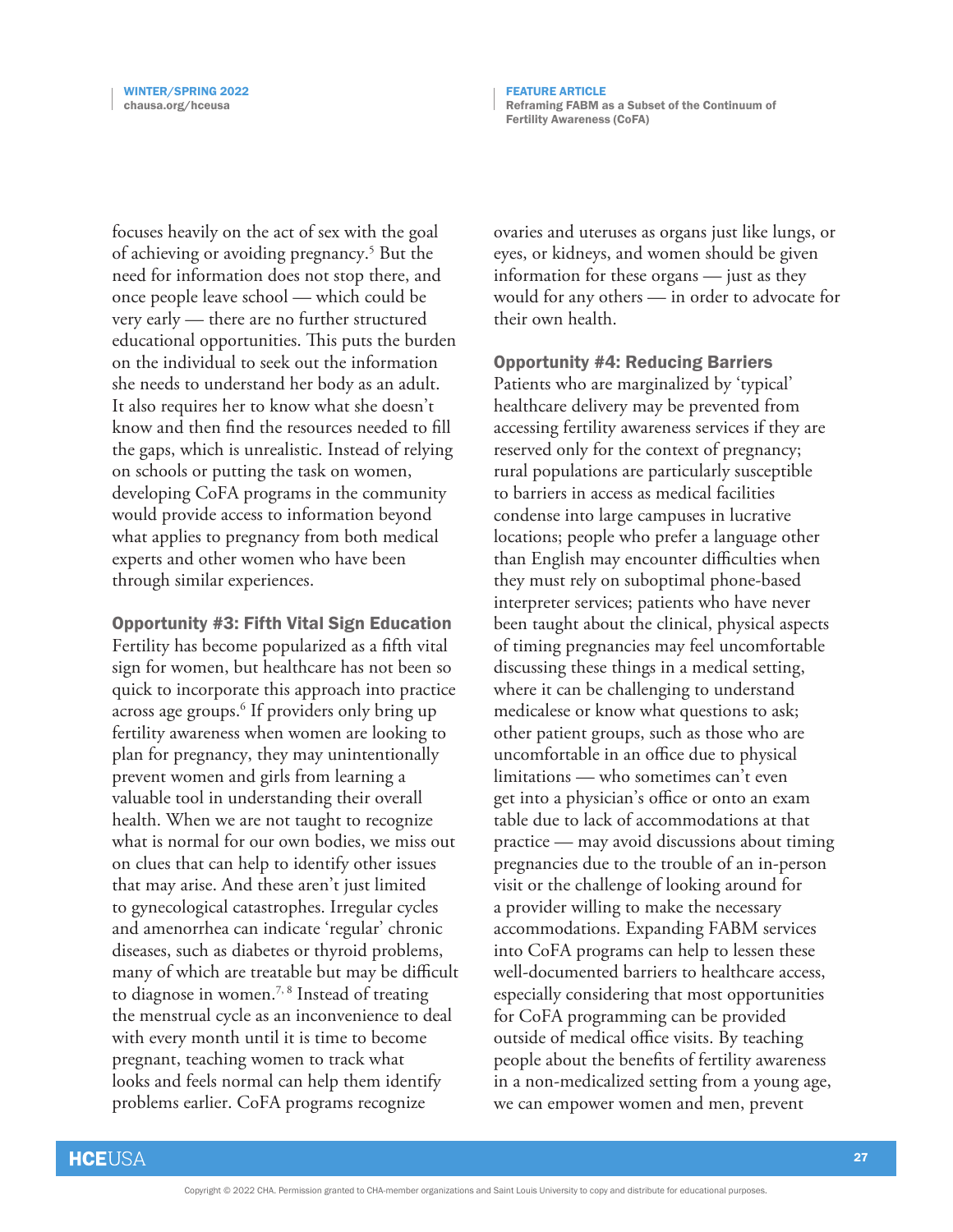#### FEATURE ARTICLE

Reframing FABM as a Subset of the Continuum of Fertility Awareness (CoFA)

or lessen negative experiences due to various healthcare barriers, and further increase the skills and confidence needed for self-advocacy.

#### **CONCLUSION**

In healthcare, we often feel compelled to make time for only the most pressing, controversial issues. But our own satisfaction with FABMs as a system of family planning that adheres to the ERDS does not excuse ethicists from neglecting a further examination of its delivery — a simple lack of controversy does not remove the need for scrutiny. Even if FABM services in their current state are enough to 'check the boxes' and meet the criteria set forth by the ERDs, there are still a number of meaningful opportunities to expand them into something that is truly conducive to human flourishing. This is especially important if FABMs, when offered alone, are contributing to health disparities for the most vulnerable among us.

Transitioning from FABMs with a focus on pregnancy to CoFA programs that apply to all people changes fertility awareness from a way of gatekeeping reproductive health information into a self-reinforcing, empowering, lifelong service. We recognize that building CoFA programs will not be without challenges but these meaningful opportunities to improve the lives of so many are certainly worth the effort. Under this new framework, the women who were already benefiting from fertility awareness services in pregnancy can continue to do so, while men and women at multiple life stages, regardless of limits in access to primary care, will be able to benefit as well. Offering fertility awareness services is clearly not enough anymore; it is time for Catholic healthcare to explore how these programs can provide for the flourishing of everyone we serve.

#### ALEXANDRIA P. LESCHER, DB<sup>e</sup>

*Manager, Clinical Ethics Ascension Wisconsin Elkhorn, Wisconsin* alexandria.lescher@ascension.org

#### JESSICA FIORUCCI ULLRICH, MS, DB<sup>e</sup>

*Manager Ascension Oklahoma Tulsa, Oklahoma* jessica.ullrich@ascension.org

#### ENDNOTES

- 1. Hendrickson-Jack, Lisa, and Lara Briden. *The Fifth Vital Sign: Master Your Cycles and Optimize Your Fertility*. Fertility Friday Publishing Inc., 2019.
- 2. O'Donohoe, Stephanie, Margaret Hogg, Pauline Maclaran, Lydia Martens, and Lorna Stevens. *Motherhoods, Markets and Consumption: The Making of Mothers in Contemporary Western Cultures*. Abingdon, Oxon: Routledge, 2014.
- 3. See footnote.
- 4. Campo-Engelstein, Lisa. "Raging Hormones, Domestic Incompetence, and Contraceptive Indifference: Narratives Contributing to the Perception That Women Do Not Trust Men to Use Contraception." *Culture, Health & Sexuality* 15, no. 3 (December 21, 2013): 283–95. https://doi.org/10.1080/13691058.2012.752106.
- 5. O'Brien, Emilee. "Let's Talk about Sex (Education Inequity)!" Albert Shanker Institute, September 30, 2019. https://www.shankerinstitute.org/blog/lets-talk-aboutsex.
- 6. Hendrickson-Jack, Lisa, and Lara Briden. *The Fifth Vital Sign: Master Your Cycles and Optimize Your Fertility*. Fertility Friday Publishing Inc., 2019.
- 7. "Period Problems." Office on Women's Health. U.S. Department of Health and Human Services, March 16, 2018. https://www.womenshealth.gov/menstrual-cycle/ period-problems.
- 8. Staff, Mayo Clinic. "Amenorrhea." Patient Care & Health Information > Diseases & Conditions. Mayo Foundation for Medical Education and Research, February 18, 2021. https://www.mayoclinic.org/diseases-conditions/ amenorrhea/symptoms-causes/syc-20369299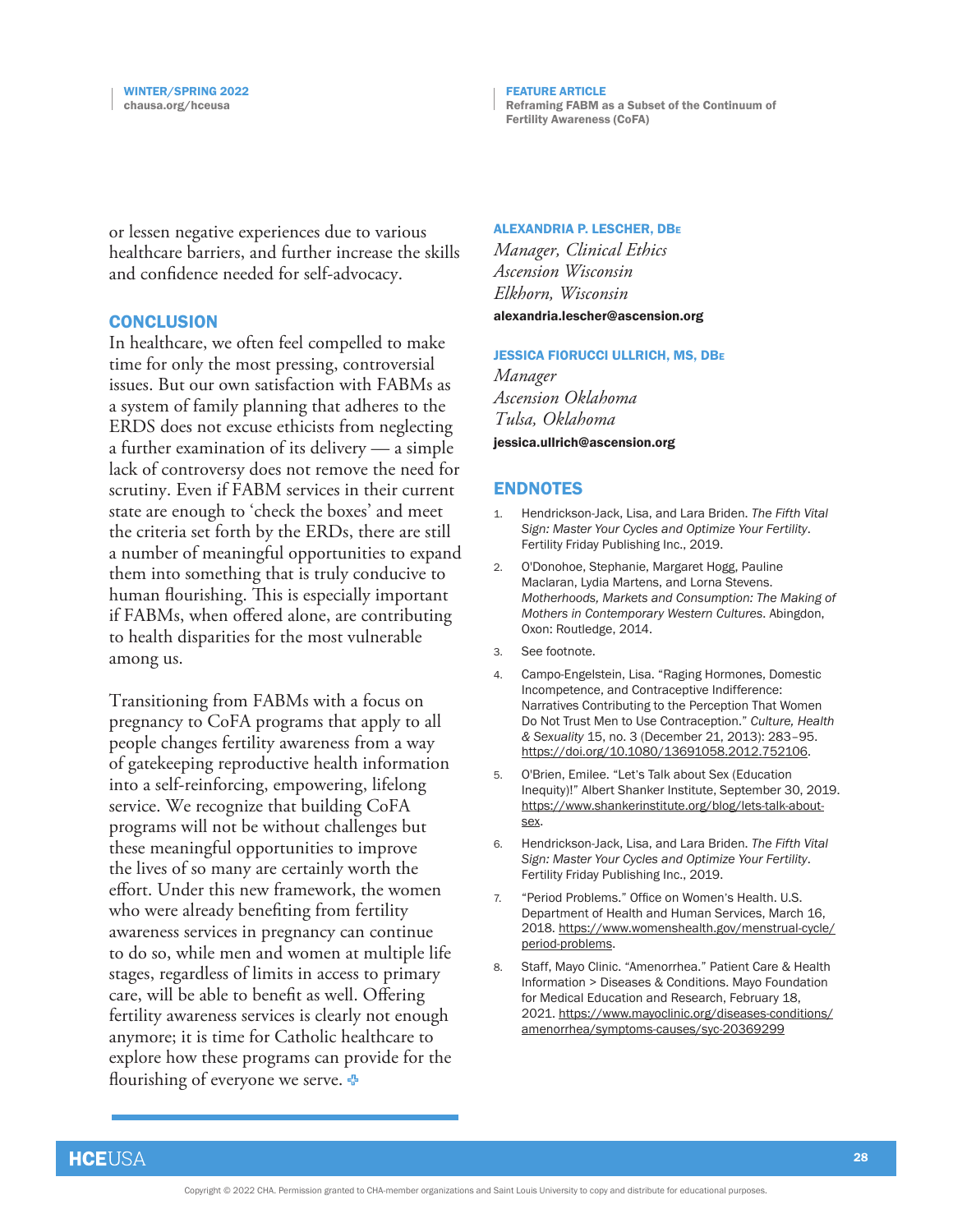#### WINTER/SPRING 2022 chausa.org/hceusa

FEATURE ARTICLE Standardizing Virtual Medical Residency Ethics Curriculum: A High Reliability Endeavor

# Standardizing Virtual Medical Residency Ethics Curriculum: A High Reliability Endeavor

Matthew Kenney, Ph.D., HEC-C Curt Ward, MD, MBA, FAAFP

#### INTRODUCTION

As one of the largest Catholic healthcare systems in the United States, Ascension has 154 accredited Graduate Medical Education (GME) Residency programs with 66 specialties and subspecialties dispersed across 12 states. On average, we educate over 2,700 residents annually. Accordingly, Integration of ethics education into Graduate Medical Education Residency is recognized as an essential component of the ACGME Milestones leading to competency in Professionalism.<sup>1</sup> The delivery of high quality, standardized yet customizable, collaborative ethics education is a significant strategic priority for Ascension. In addition, the need to move to a virtual curriculum in the context of the COVID-19 pandemic created both challenges and opportunities for engaging in medical resident education as a high reliability endeavor, which leveraged the expertise of our Medical Residency Program faculty, our community of ethicists (called our Ethics Advisory Community) across our system, as well as the perspectives and experiences of our Medical Residents themselves.

#### CURRICULUM OVERVIEW

In partnership with the Directors of Residency Programs across Ascension, the

Ethics Advisory Community designed and is in year two of a two-year, case-based methodology curriculum in ethics specifically designed to be delivered nationally using a virtual format. Specific residency programs rotate facilitation responsibilities with the support of and collaboration with their Ministry Market Ethics colleagues. Drawn from the ACGME Milestones, topics covered in the curriculum include: Do Not Resuscitate, Withdraw/Withhold of Medical Interventions, Competence and Decision Making Status, Inappropriate Demands for Medical Interventions, Informed Consent, Confidentiality and Privacy, Advance Directives, Physician Assisted Suicide, and Professionalism/Duty to Care. All presentations are encouraged to integrate ethical principles, the *Ethical and Religious Directives for Catholic Healthcare Services* (ERDs) and aspects of the case study/education related to cultural competency, diversity and inclusion.

#### FORMAT

Each Medical Resident Ethics Grand Rounds is offered nationally to all Residency programs during their set Residency Grand Rounds structure on a quarterly basis such that the curriculum is completed over the course of a two-year cycle. The sessions are designed to be 60-minute didactics that include: a case study selected and presented by a Medical resident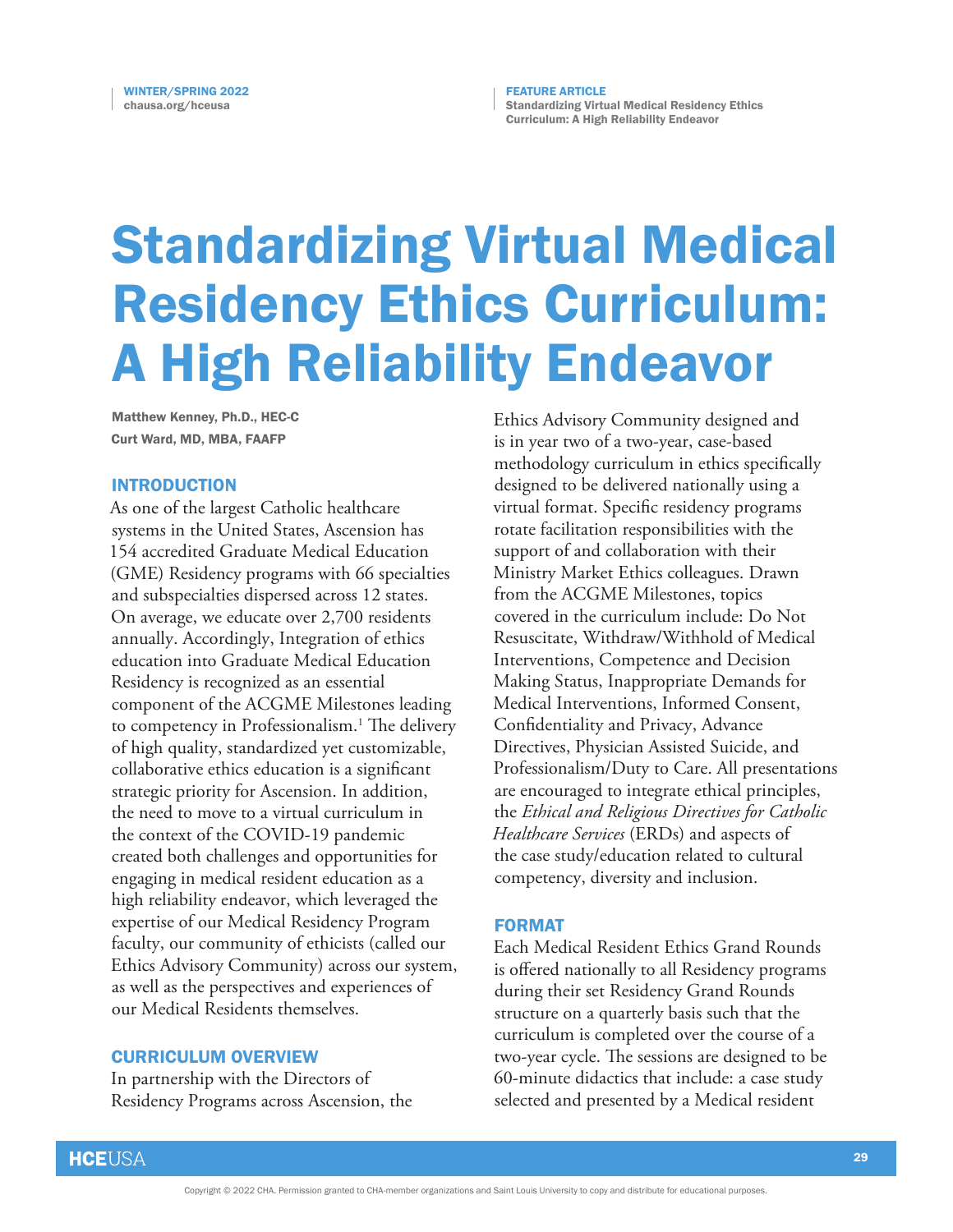or residents from the hosting Ministry Market, with subsequent discussion co-facilitated by Director or Faculty of the Medical Residency Program and Ascension Market ethicists utilizing the Ascension *Assess, Analyze, Act* Clinical Ethics Decision-making Process relative to topic, and open Q&A, time allowing. The standard presentation will include:

- 1. Overview of Case Related to Designated Topic
- 2. Identification of the Central Ethics Question posed by the case
- 3. Applicable Ethical Principles, Policies, and *The Ethical and Religious Directives* relative to the topic
- 4. Familiarity for Residents in referencing the Ascension myEthicsRx App relative to the topic

A standardized yet customizable slide deck template is provided to assist hosting Ministry Markets in preparing their didactic sessions. Each module is recorded, and the video/ supporting materials are made available to Program Directors for future use, and National Continuing Medical Education (CME) credit is available for both the live and recorded sessions.

### ROLL OUT

As mentioned above, various Ministry Market GME programs within Ascension rotate "hosting" of Medical Resident Ethics Grand Rounds. Planning meetings are scheduled at least two months in advance of the Grand Rounds date to allow for selection of a relevant case and Medical Resident(s) to present the case study, and for the collaborative development of the presentation itself. Lead national faculty from Graduate Medical Education and Ethics support Market Program Directors, Designated

Institutional Officers (DIOs), Residents and Ethicists in the planning and development of the presentation, and all Ascension Residents, faculty, program directors and ethicists are invited to attend.

### LESSONS LEARNED (SO FAR)

- 1. The physician voice is key: A crucial element in the success and dialogical nature of the Grand Rounds is to have the Residents and faculty lead the conversation and the ethicists to facilitate and provide support and subject matter expertise where needed. In short, ethicists are supposed to care about integrating ethics into all facets of the organization; when a Medical Resident peer speaks to her/his colleagues utilizing an ethics lens to examine a case with which they struggled or in which they found meaning, this is a powerful message. And, when Residents hear their faculty speak to the ethical dimensions of their vocation as a physician, this sends a very powerful message.
- 2. Standardize when necessary, but be flexible: As we began to gain some experience in delivering national virtual Grand Rounds, we found that there were a few key elements (those outlined above) which we would want to have included in any of our Ethics Grand Rounds presentations, both to meet the requirements laid out in the ACGME Milestones for Professionalism, and to also endeavor to establish a common way of approaching ethical dilemmas across our system using standardized tools and resources (like *Assess, Analyze, Act* and Ascension's *myEthicsRx* app). However, the most effective and engaging presentations thus far seemed to be those that left space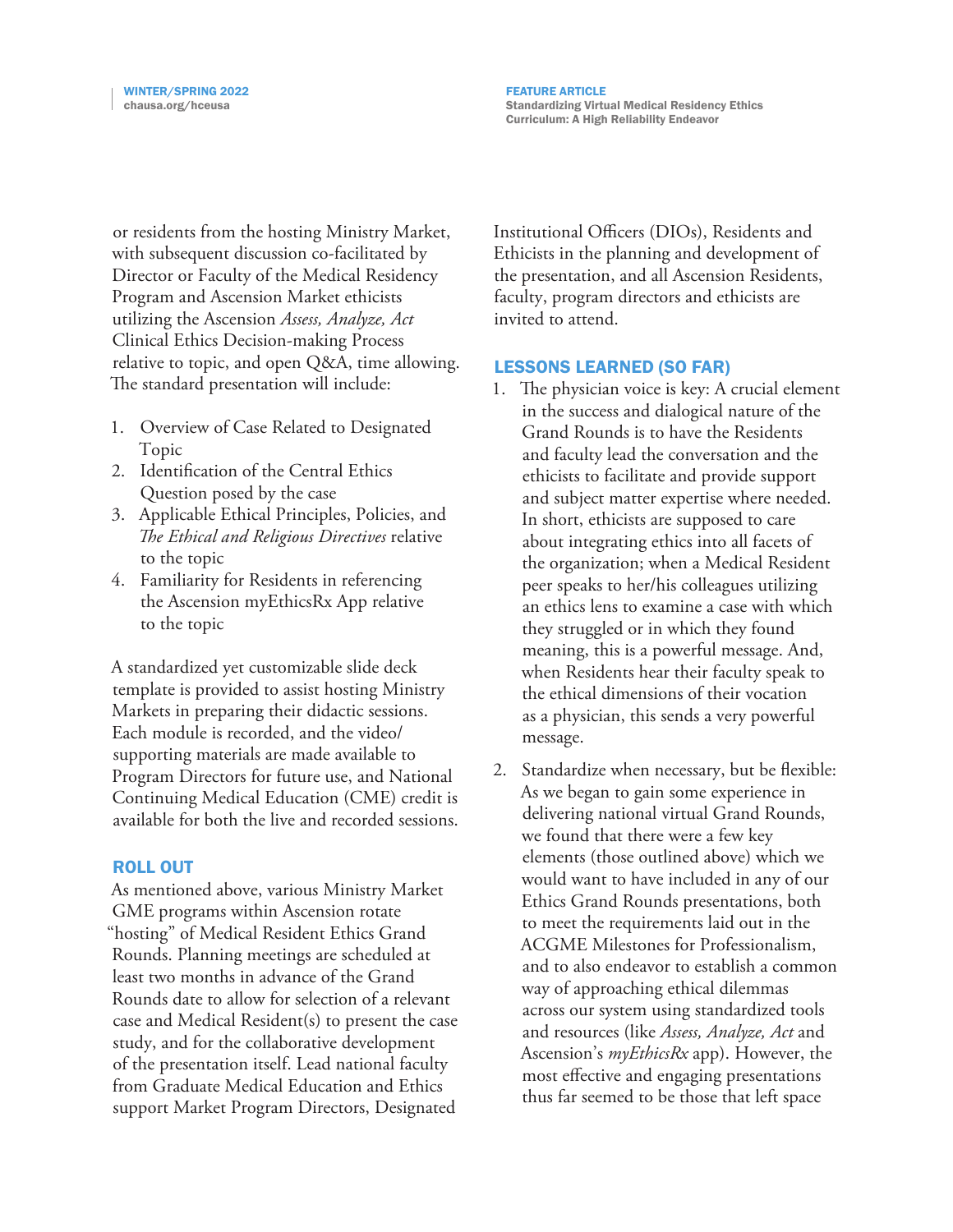for discussion, debate, and sometimes even going a bit "off script."

- 3. Don't let the perfect be the enemy of the good: As mentioned above, customarily, we begin the planning process for the Quarterly Grand Rounds immediately after the previous one finishes. This allows three months for planning and collaboration. However, sometimes it is difficult to coordinate schedules, select a relevant case, and have a draft presentation ready in time for a "dry run" a few days before the live presentation. And, even with all the elements of planning in place, sometimes technical difficulties inherent in a virtual delivery modality are unavoidable. These "imperfections," as long as they do not stall the whole presentation, are unavoidable, and may actually make the presentation more authentic.
- 4. Give them credit: Ascension's ability to coordinate Continuing Medical Education (CME) credit on a national level across all of our Ministry Markets through one centralized clearing house makes both the process for securing CME credits for the program and the participants' ability to receive credit for participation much more streamlined. It also allowed for us to advertise the program nationally and offer CME credits for those who participated in the live session or viewed the recorded program.
- 5. Include discussion of implicit/explicit bias if applicable: One key learning we had as we engaged in these presentations is that many of the cases presented had elements of cultural competence, implicit or explicit bias present in them in some

FEATURE ARTICLE Standardizing Virtual Medical Residency Ethics Curriculum: A High Reliability Endeavor

form, and that recognizing and addressing these elements, if possible, contributed to a positive resolution to the case and significant learnings for those involved. Any opportunity to draw these elements out of cases, when they exist, helps to connect Residents to the mission of Catholic healthcare, and to the principles of inclusion, diversity and human dignity.

- 6. "If you build it, they will come": Word spread across our national ministry. After each Grand Rounds, more GME programs reached out to access the recordings and to offer to participate in future Grand Rounds. GME programs need assistance to deliver on all of the ACGME requirements and meet the needs and interests of the learners. This is a great example of the interprofessional teaming expected by the ACGME to deliver a highly reliable clinical learning environment.
- 7. Yes, it is still a pandemic: As mentioned above, the COVID-19 pandemic necessitated that we explore a new delivery modality for medical education, since many in-person avenues of education were suspended. This provided the impetus for the creation of this virtual curriculum. However, the pandemic has and continues to have a tremendous impact on our hospitals, healthcare systems, and communities, including our Medical Residents and the faculty who support them. For many, the Ethics curriculum has provided a strong reminder of why the vocation of the physician is so important, and why a moral compass, rooted in our identity as a healing ministry of the Church and guided by foundational social and ethical principles, is indispensable.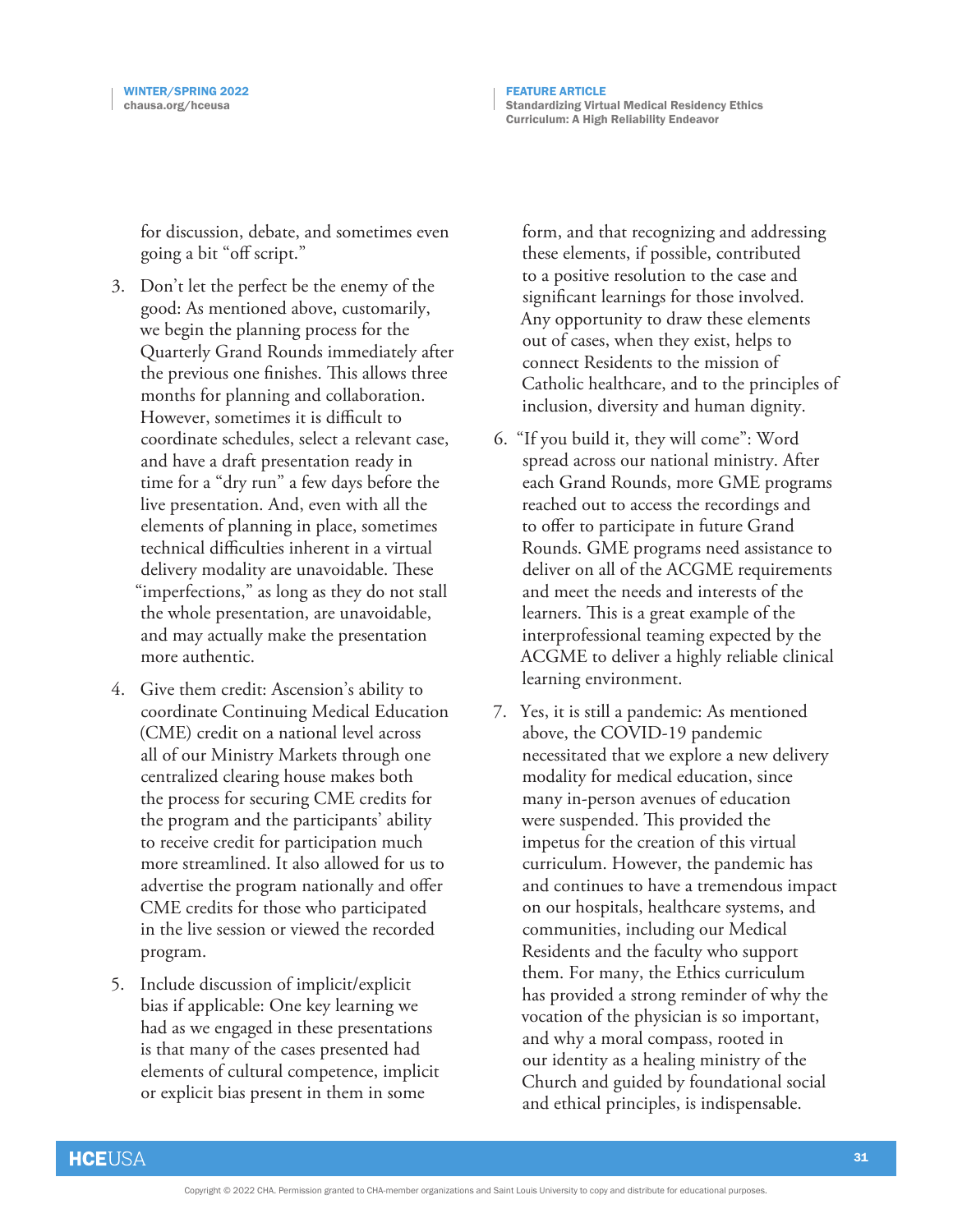#### FEATURE ARTICLE

Standardizing Virtual Medical Residency Ethics Curriculum: A High Reliability Endeavor

Yet, we have had to recognize the strain our physician colleagues are under, and postpone or even cancel some scheduled sessions. Again, flexibility, and above all, compassion, is key. The Curriculum, and the work of ethics more broadly, is to support clinicians, not to impose additional burdens. Ideally, programs such as this can help ease moral distress, soothe compassion fatigue, and provide a forum in which ethicists and physicians can mutually support each other in the important work of healing.

#### ENDNOTE

1. https://www.acgme.org/globalassets/ milestonesguidebook.pdf

#### MATTHEW KENNEY, Ph.D., HEC-C

*Vice President, Ethics Integration and Education Ascension Ivoryton, Connecticut* matthew.kenney@ascension.org

#### CURT WARD, MD, MBA, FAAFP

*Lead Physician/Director of Internal Medicine Ascension St. Vincent Hospital Indianapolis, Indiana* curt.ward@ascension.org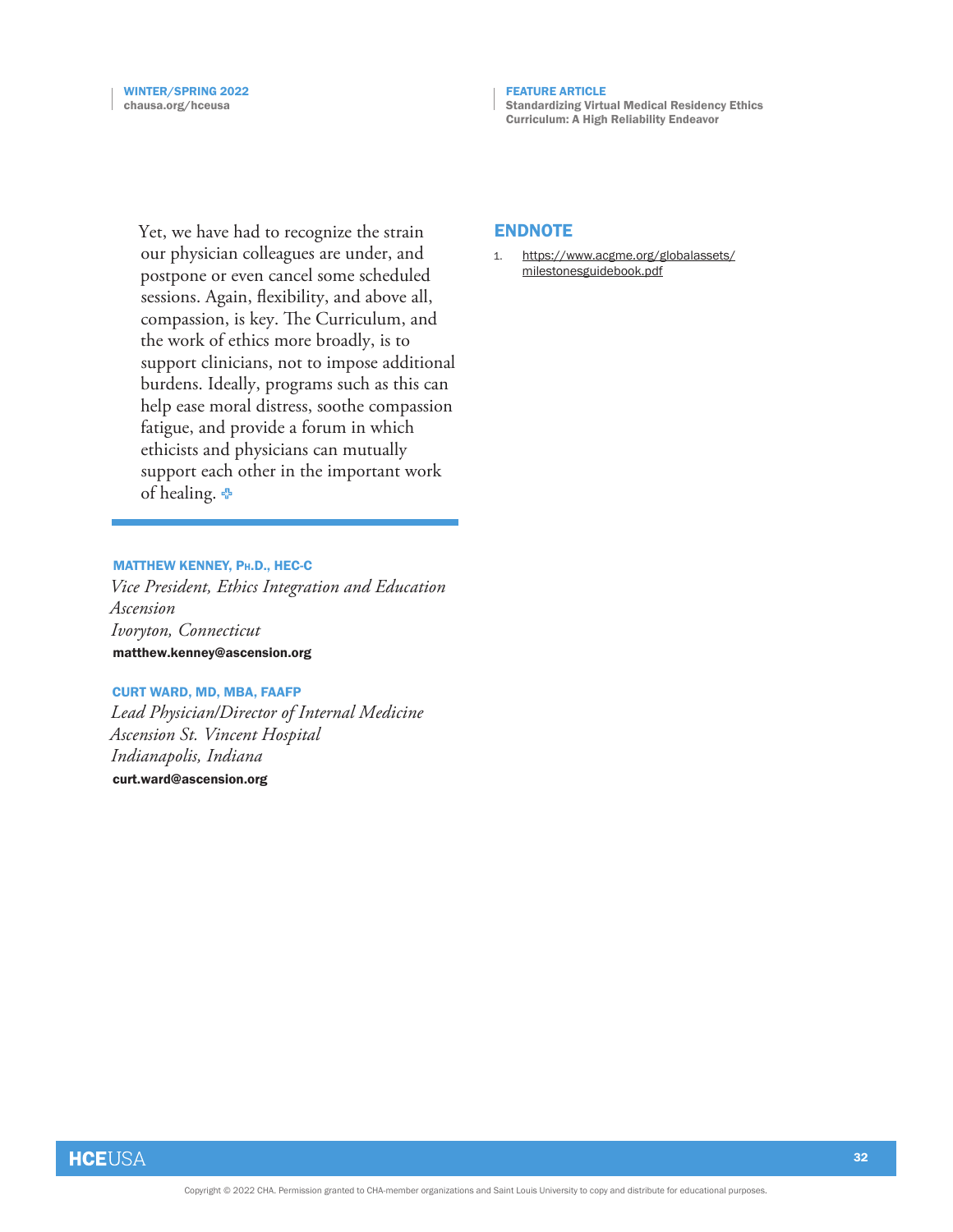FEATURE ARTICLE Is There a Moral Obligation to Be Vaccinated for COVID-19?

# Is There a Moral Obligation to Be Vaccinated for COVID-19?1

Jason T. Eberl, Ph.D.

As the COVID-19 pandemic surges with the highly infectious Omicron variant, while cases of the less infectious but deadlier Delta variant persist, debates concerning vaccination mandates have not subsided. The Catholic Medical Association (CMA) and the National Catholic Bioethics Center (NCBC) argue for exemptions for those who object to receiving a COVID-19 vaccine for religious or moral reasons.2 Yet, several Catholic prelates have instructed their priests not to sign religious exemption requests or have mandated vaccinations for diocesan employees, and Vatican City has instituted a mandate without allowing non-medical exemptions. $3$  I argue that principles of secular public health and Catholic social ethics justify such mandates. I further show why certain objections Catholics may have are ill-founded and conclude that there is no moral reason for a Catholic to refuse to be vaccinated for COVID-19; rather, it is a *moral obligation*. 4

# ETHICAL PRINCIPLES SUPPORTING COVID-19 VACCINATION MANDATES

The commonly-held principles of biomedical ethics — respect for autonomy, nonmaleficence, beneficence, and justice — are primarily applicable in the clinical and research contexts, in which the primary concern is the protection of individual patients or research participants.<sup>5</sup> A complementary set of principles for the public health context primarily concerns

the general welfare of society, which may be impacted by individuals' choices.<sup>6</sup> The first principle stipulates that one's liberty may be restricted to prevent *risk of harm* to others<sup>7</sup> and there is ample evidence of the risks from lack of vaccination.8 If restriction of liberty is warranted, the *least restrictive means* should be used: one should start with education, then inducement, and, if such measures are not effective and the public health threat is sufficiently significant, coercive or punitive measure may be employed — we have witnessed each of these steps since the vaccines became available. *Reciprocity* demands that mandated vaccines be made freely available and also informs efforts to minimize the penalties for those who choose not to be vaccinated under a mandate — such as requiring regular testing or mask-wearing,<sup>9</sup> or reconfiguring one's job (e.g., reassigning a nurse to perform non-patient-facing functions within a hospital). Finally, *transparency* demands that all stakeholders have a voice in the public deliberation and ultimate determination of public policy, which does not entail that all stakeholders will get their way.

These secular public health principles cohere with key principles of the natural law and Catholic Social Teaching. We begin with Thomas Aquinas's exhortation to exercise proper *stewardship* over one's body: "It is prescribed that a human being sustains his body, for otherwise he murders himself. … Therefore, one is bound to nourish his body,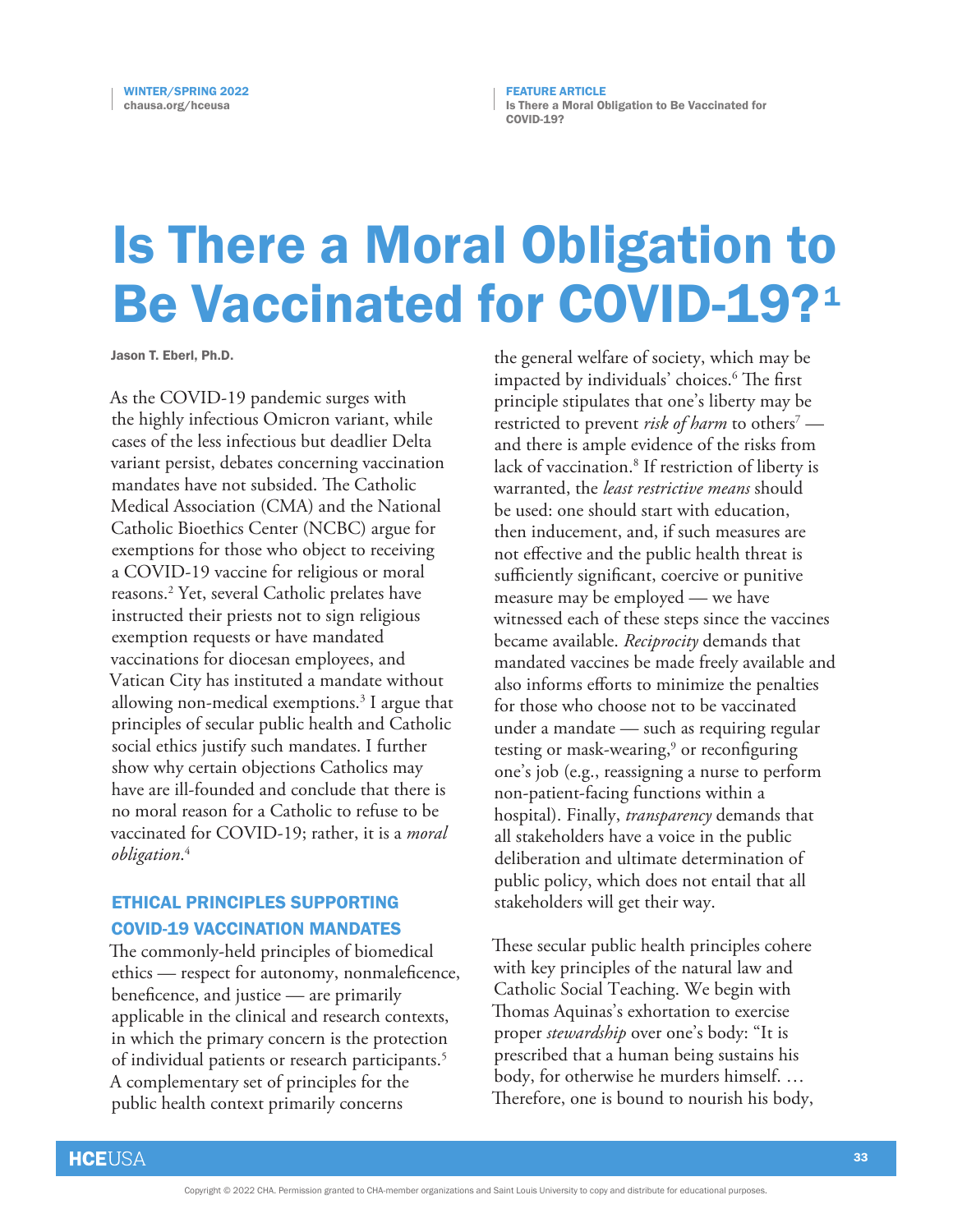and we are bound likewise with respect to all other things without which the body cannot live."10 There is both a personal moral obligation to safeguard one's health and an obligation for public authorities to help cultivate this and other virtuous dispositions: "Legislators make men virtuous by habituating them to virtuous works by means of statutes, rewards, and punishments."11 Aquinas defines civil laws as those made by appropriate authorities, utilizing prudential reason to craft ordinances that serve the *common good*. 12 Vaccination mandates that have been made by public authorities, and within Catholic health care and educational institutions, $13$  having reasoned through the relevant epidemiological evidence, are licit expressions of civil law serving the common good and fostering a more virtuous citizenry.

The *common good* is "the sum total of social conditions which allow people, either as groups or as individuals, to reach their fulfillment more fully and more easily."14 The *Catechism* further exhorts, "The dignity of the human person requires the pursuit of the common good. Everyone should be concerned to create and support institutions that improve the conditions of human life."15 Concerning the proper function of public authorities, the *Catechism* concludes, "It is the role of the state to defend and promote the common good of civil society"16 and that "it is the proper function of authority to arbitrate, in the name of the common good, between various particular interests."17 Insofar as vaccination mandates create a social condition — herd  $\text{immunity}^{18}$  — that allows people to reach their fulfillment more fully and more easily — and it is evident how the pandemic, particularly when lockdowns and social-distancing have

FEATURE ARTICLE Is There a Moral Obligation to Be Vaccinated for COVID-19?

been required, has inhibited such fulfillment in terms of the economy, education, and mental health<sup>19</sup> — the state is fulfilling its proper role to promote the common good and respect *the dignity of the human person*. Furthermore, the common good requires considering the "sum total" of relevant social conditions while also keeping in the forefront the Church's exhortation of a *preferential option for the poor and vulnerable*. 20 Hence, the vulnerability of persons who cannot be vaccinated for medical reasons, the economic impact of lockdowns and quarantines, the amelioration of politicallycreated health disparities, $21$  and the particular vulnerabilities experienced by persons with disabilities<sup>22</sup> should be taken into account.

# ILL-FOUNDED CONSCIENCE-BASED OBJECTIONS TO COVID-19 VACCINATION

The primary basis for refusals to be vaccinated on the part of pro-life Catholics is a remote material causal link to abortion. The Johnson & Johnson/Janssen vaccine was manufactured using an immortalized cell line (PER.C6) that was developed from the retina of a fetus aborted in 1985; the Moderna and Pfizer/BioNTech vaccines were tested using a cell line (HEK 293) developed from the kidney of a fetus that either was aborted or had naturally miscarried in 1972.23 The Congregation for the Doctrine of the Faith (CDF) has ruled definitively that *"it is morally acceptable to receive Covid-19 vaccines that have used cell lines from aborted fetuses in their research and production process."* <sup>24</sup> Without delving into the details of how the CDF arrived at this conclusion, $^{25}$  it is evident that Catholics who seek an exemption from a vaccination mandate due to the remote — and, in the case of the Pfizer/BioNTech and Moderna vaccines, merely *probable26* — material connection to past abortions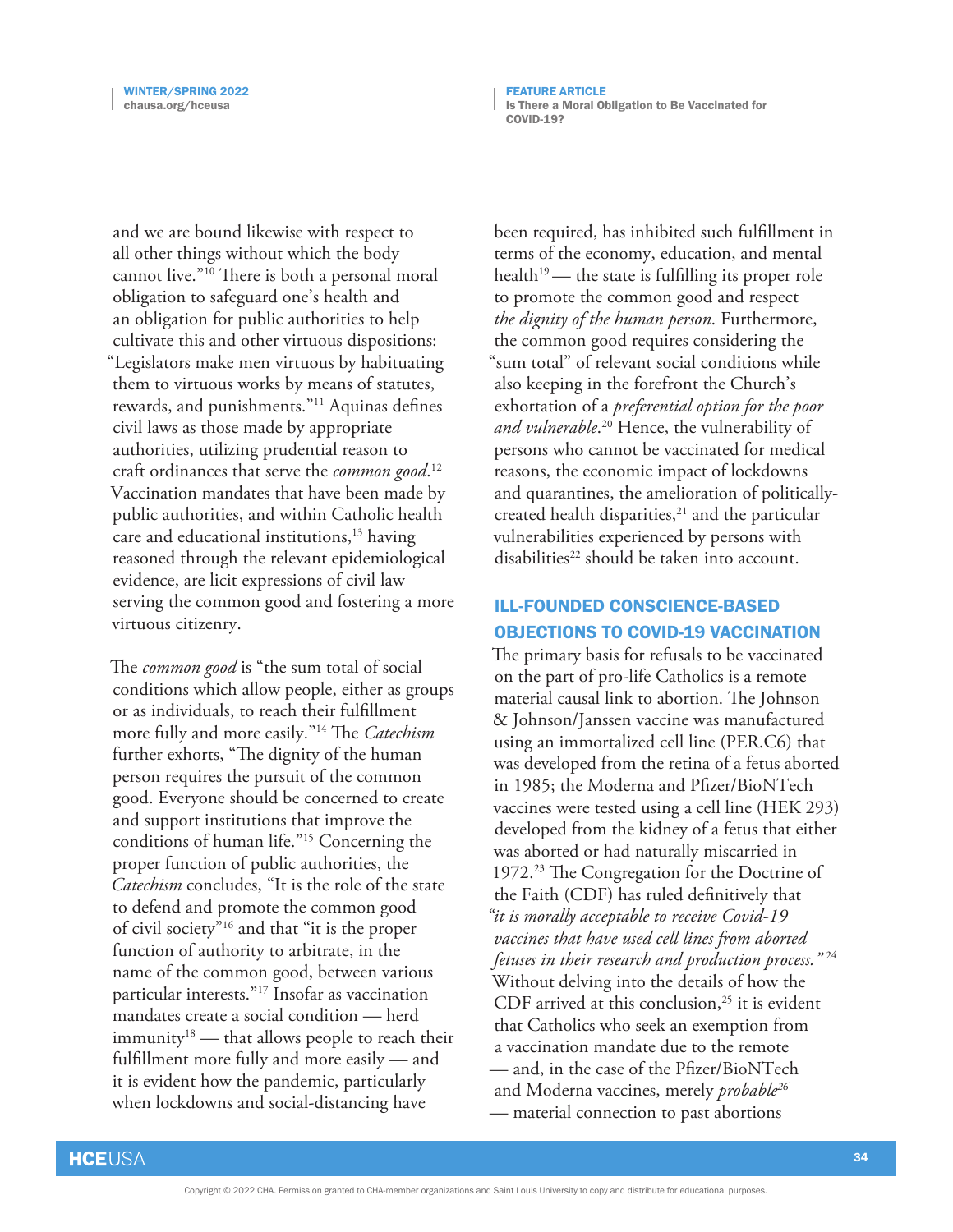are operating from a *misinformed conscience*  that public authorities need not respect, $27$ especially since these cell lines have been used to develop other pharmaceuticals, cosmetics, and processed food additives with. no moral objections being voiced.28

The CMA and NCBC have centered their call for exemptions on the requirement for authorities to respect the right to express one's conscience, citing the *Catechism*:

Man has the right to act in conscience and in freedom so as personally to make moral decisions. 'He must not be forced to act contrary to his conscience. Nor must he be prevented from acting according to his conscience, especially in religious matters.'29

The Church's teaching on the nature of conscience, however, is nuanced in ways not explicitly appreciated by these organizations.<sup>30</sup> For example, this quotation is derived from Vatican II's declaration on religious freedom, a document primarily concerned with totalitarian political regimes — primarily Nazism and Soviet-style communism — that inhibit the practice of religious faith, religious education, missionary outreach, etc. The above assertion does not directly entail that public authorities have no role to play in restricting certain behaviors — conscientious though they may be — that threaten the common good:

The right to religious freedom is exercised in human society: hence its exercise is subject to certain regulatory norms. In the use of all freedoms the moral principle of personal and social responsibility is to be observed. In the

exercise of their rights, individual men and social groups are bound by the moral law to have respect both for the rights of others and for their own duties toward others and for the common welfare of all. Men are to deal with their fellows in justice and civility. … Furthermore, society has the right to defend itself against possible abuses committed on the pretext of freedom of religion. It is the special duty of government to provide

Is There a Moral Obligation to Be Vaccinated for

this protection.<sup>31</sup>

FEATURE ARTICLE

COVID-19?

[N]ot a few can be found who seem inclined to use the name of freedom as the pretext for refusing to submit to authority and for making light of the duty of obedience. Wherefore this Vatican Council urges everyone, especially those who are charged with the task of educating others, to do their utmost to form men who, on the one hand, will respect the moral order and be obedient to lawful authority, and on the other hand, will be lovers of true freedommen, in other words, who will come to decisions on their own judgment and in the light of truth, govern their activities with a sense of responsibility, and strive after what is true and right, willing always to join with others in cooperative effort. Religious freedom therefore ought to have this further purpose and aim, namely, that men may come to act with greater responsibility in fulfilling their duties in community life.<sup>32</sup>

The Church's carefully balanced view eschews the subjectivism entailed by defending a right to conscience as an absolute and denying that just civil laws bind one's conscience.<sup>33</sup> John

Copyright © 2022 CHA. Permission granted to CHA-member organizations and Saint Louis University to copy and distribute for educational purposes.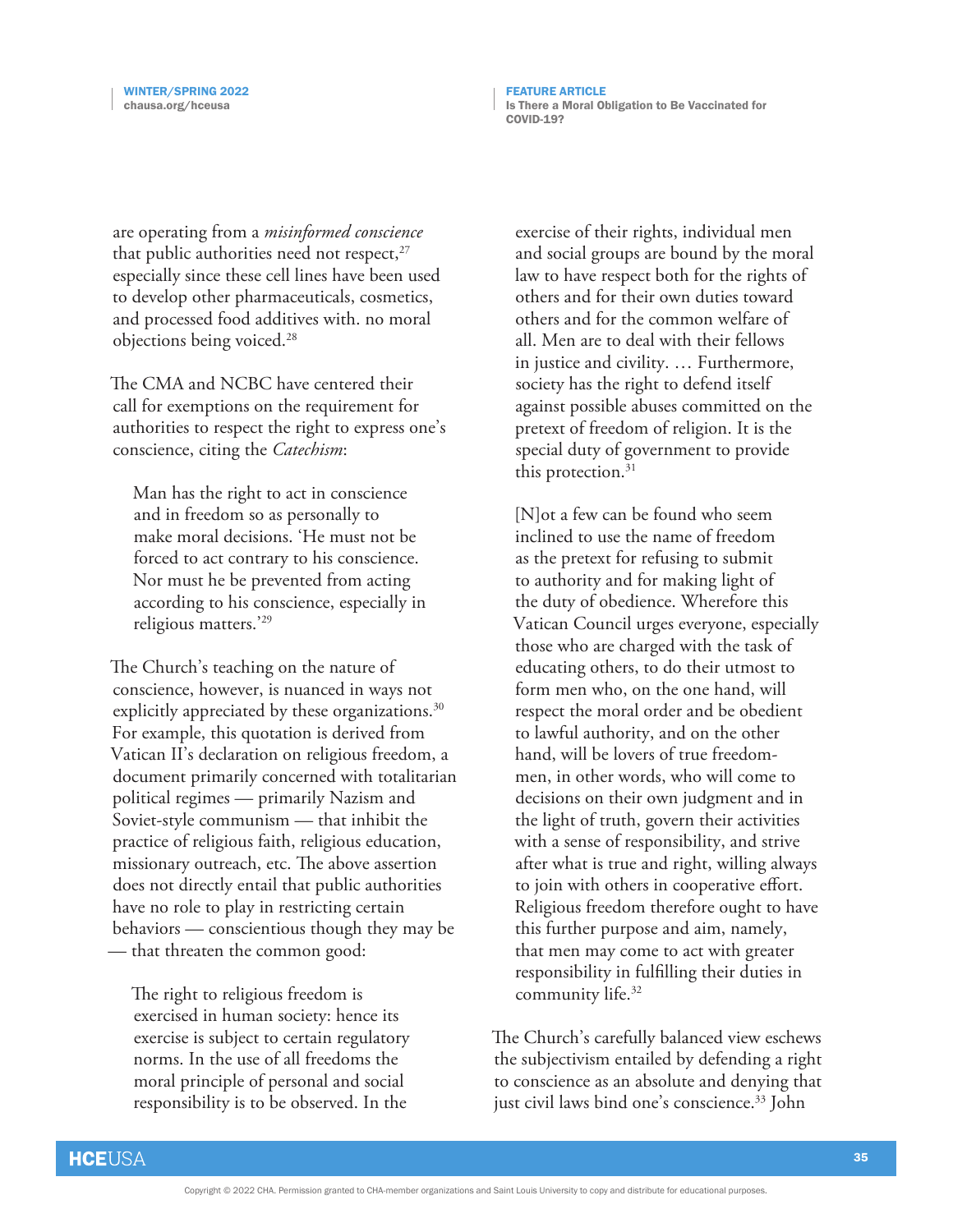FEATURE ARTICLE Is There a Moral Obligation to Be Vaccinated for COVID-19?

Paul II echoes this concern:

The individual conscience is accorded the status of a supreme tribunal of moral judgment which hands down categorical and infallible decisions about good and evil. To the affirmation that one has a duty to follow one's conscience is unduly added the affirmation that one's moral judgment is true merely by the fact that it has its origin in the conscience. But in this way the inescapable claims of truth disappear, yielding their place to a criterion of sincerity, authenticity and "being at peace with oneself", so much so that some have come to adopt a radically subjectivistic conception of moral judgment.<sup>34</sup>

The Vatican II Fathers connect this concern regarding "individualistic morality" with safeguarding the common good, including "the protection of health":

Profound and rapid changes make it more necessary that no one ignoring the trend of events or drugged by laziness, content himself with a merely individualistic morality. It grows increasingly true that the obligations of justice and love are fulfilled only if each person, contributing to the common good, according to his own abilities and the needs of others, also promotes and assists the public and private institutions dedicated to bettering the conditions of human life. Yet there are those who, while possessing grand and rather noble sentiments, nevertheless in reality live always as if they cared nothing for the needs of society. Many in various places even make light of social laws and

precepts, and do not hesitate to resort to various frauds and deceptions in avoiding just taxes or other debts due to society. Others think little of certain norms of social life, for example those designed for the protection of health … they do not even avert to the fact that by such indifference they imperil their own life and that of others.35

Carter Snead has rightly criticized the "expressive individualism" embodied by most public bioethics laws in the  $U.S.,<sup>36</sup>$ but Catholics must be careful not to utilize the same foundation of the expression of individual autonomy — recast in the name of "conscience" — above other moral concerns, such as public health as partially constitutive of the common good.

# MORAL OBLIGATION TO BE VACCINATED FOR COVID-19

The CDF states that, while receiving the COVID-19 vaccines is *permissible*, "vaccination is not, as a rule, a moral obligation and that, therefore, it must be voluntary."37 On this basis, the CMA and NCBC defend exemptions to mandates. However, there are a couple key ambiguities in the language the CDF uses.<sup>38</sup> First, there are two ways in which something could be a "rule": absolutely or prima facie. Understanding the CDF as asserting an absolute rule would contradict Pope Francis's exhortation, "I believe that morally everyone must take the vaccine. It is the moral choice because it is about your life but also the lives of others."39 The Pope and the CDF would be in alignment if we understand "as a rule" in a *prima facie* sense, meaning that, under ordinary circumstances, vaccination is not a moral obligation; however, the current pandemic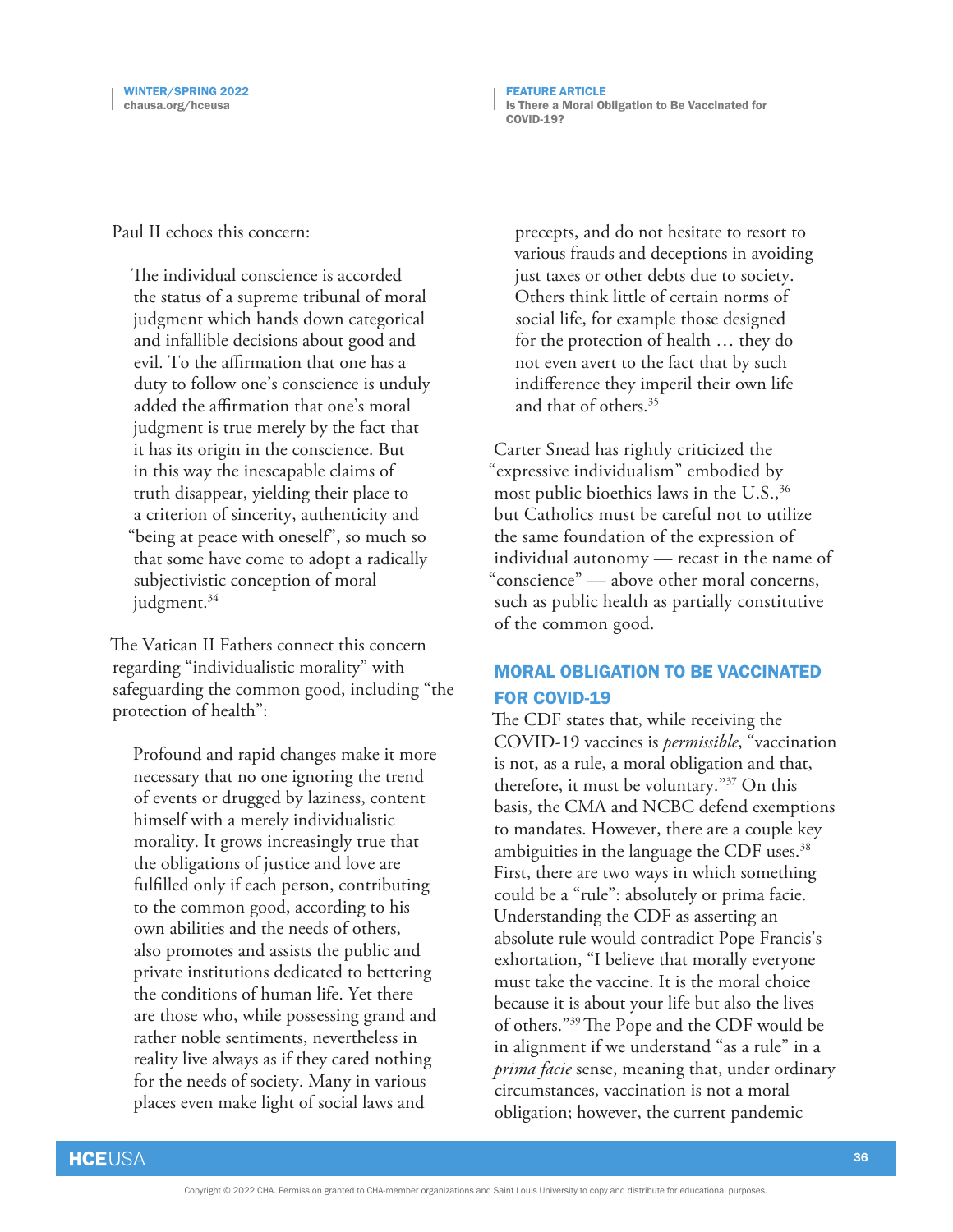Is There a Moral Obligation to Be Vaccinated for COVID-19?

has arguably created a "state of exception" in which moral rules, though not abrogated, may be applied in different ways.<sup>40</sup> In this case, another moral rule — the requirement to safeguard one's health and promote the common good — overrides the prima facie rule against vaccination being a moral obligation. Second, the term "voluntary" is inherently ambiguous as it could mean either that one should not be coerced in any way to be vaccinated or that one should not be held down and jabbed against their will. While mandates could be construed as "coercive," they are not forcing anyone to be vaccinated against their will.

I conclude that there is a moral obligation to be vaccinated based on epidemiological evidence that vaccination — except for those with medical contraindications<sup>41</sup> — is the most effective means of fulfilling one's duty to safeguard their own health and promote the common good, which inherently respects the dignity of human persons, particularly those at higher risk of severe illness or death including by attenuating the virus' potential to mutate into more infectious and deadlier forms. No countervailing moral reason of sufficient weight to forego vaccination has been provided by Catholic or secular critics of vaccination mandates.

#### JASON T. EBERL, Ph.D.

*Professor of Health Care Ethics and Philosophy Director, Albert Gnaegi Center for Health Care Ethics Saint Louis University St. Louis* jason.eberl@slu.edu

#### ENDNOTES

- This essay develops further arguments initially put forth in three previous essays: https://www.americamagazine. org/faith/2021/08/10/covid-vaccine-mandateexemptions-voluntary-ignorance-241196, https:// www.ncronline.org/news/coronavirus/catholics-haveno-grounds-claim-exemption-covid-vaccine-mandates, and https://www.healthaffairs.org/do/10.1377/ forefront.20211029.682797/full/, as well as a series of podcasts (Episodes 76-78) sponsored by the National Catholic Bioethics Center: https://www.ncbcenter. org/bioethics-on-air-podcast-cms. All links throughout accessed 28 December 2021.
- 2. See https://www.cathmed.org/catholic-medicalassociation-opposes-vaccine-mandates-withoutconscience-and-religious-exemptions/ and https://www. ncbcenter.org/ncbc-news/vaccinemandatestatement.
- 3. See https://www.ncronline.org/news/coronavirus/ ny-priests-urged-not-give-religious-exemptions-covid-19-vaccines; https://www.sdcatholic.org/wp-content/ uploads/news/documents/8.11.2021-Letter-from-Bishop-McElroy.pdf; https://www.catholicnewsagency. com/news/248775/archdiocese-of-chicago-mandatescovid-vaccination-for-clerics-employees; https:// cruxnow.com/vatican/2021/12/vatican-issues-vaccinemandate-for-all-employees (the Vatican City mandate allows for proof of previous COVID-19 infection in place of vaccination).
- 4. I set aside legal debates regarding the constitutionality of governmental mandates or whether mandates by employers are discriminatory, as well as the disputed question of whether previous COVID-19 infection provides sufficiently robust immunity—equivalent to or better than the currently available vaccines in efficacy and duration of protection—to warrant an exemption from vaccination: https://www.wsj.com/articles/someworkers-want-covid-19-recovery-accepted-as-evidenceof-immunity-11634648215?mod=Searchresults pos2&page=1.
- See Tom L. Beauchamp and James F. Childress, *Principles of Biomedical Ethics*, 8th ed. (New York: Oxford University Press, 2019).
- 6. See R.E.G. Upshur, "Principles for the Justification of Public Health Intervention," *Canadian Journal of Public Health* 93:2 (2002): 101-3.
- 7. The historical root of this "harm principle" may be found in John Stuart Mill's seminal essay "On Liberty."
- 8. Not only are the vast majority of COVID-related hospitalizations and deaths among the unvaccinated (https://ourworldindata.org/covid-deaths-by-vaccination), the mutation of the SARS-CoV-2 virus into new variants is correlated with lower levels of vaccination (https://hub. jhu.edu/2021/07/19/andrew-pekosz-delta-variants/).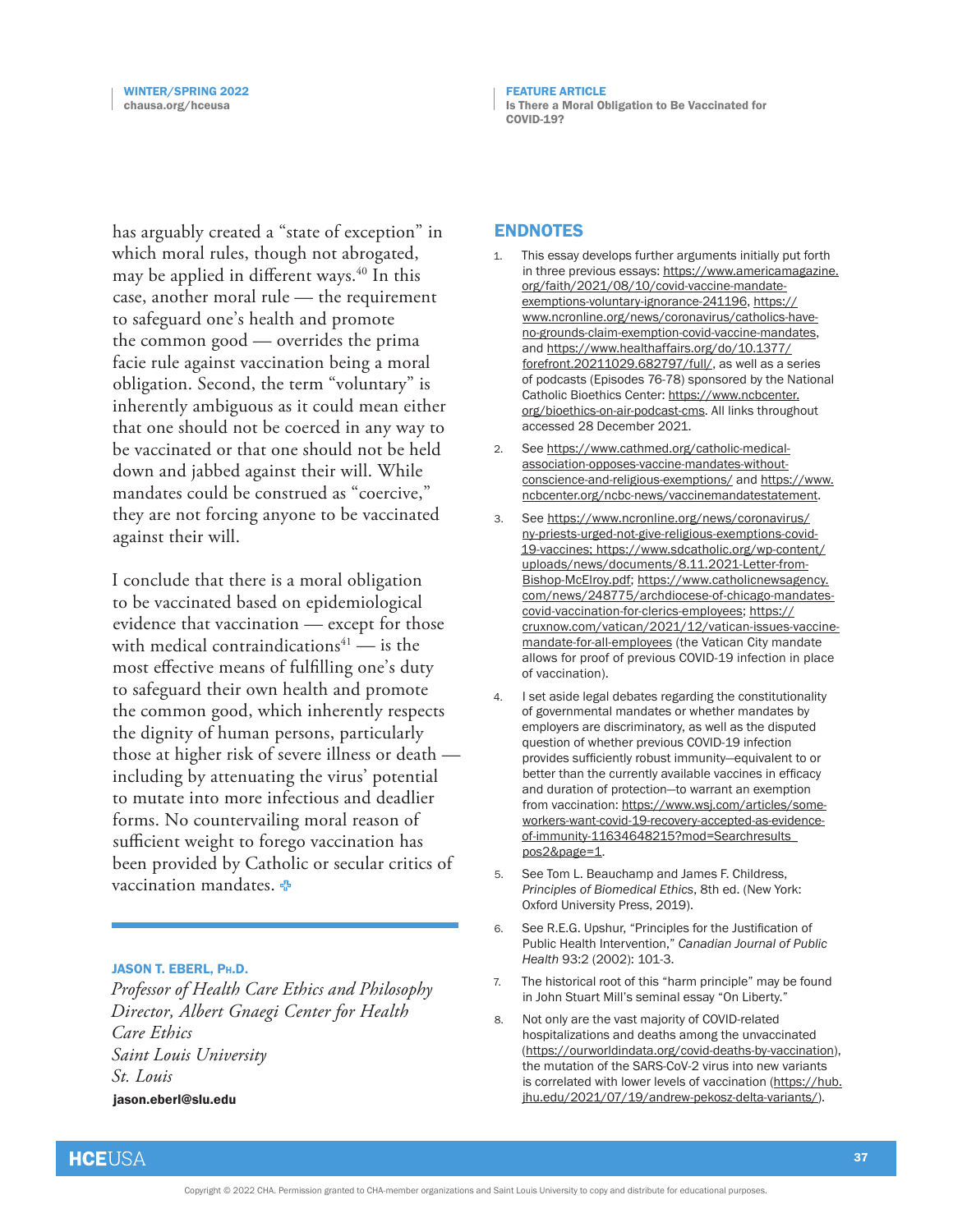#### FEATURE ARTICLE

Is There a Moral Obligation to Be Vaccinated for COVID-19?

- Though such measures may be insufficiently effective against the Omicron variant. Vatican City's vaccination mandate previously allowed for regular testing as an alternative, but it recently disallowed this alternative as the Omicron variant has surged.
- 10. Thomas Aquinas, *Super secundam Epistolam ad Thessalonicenses lectura*, cap. III, lect. 2; my translation.
- 11. Thomas Aquinas, *Commentary on Aristotle's Nicomachean Ethics*, bk. II, lect. 1, §251; trans. C.I. Litzinger (Notre Dame, IN: Dumb Ox Books, 1993).
- 12. Thomas Aquinas, *Summa theologiae*, Ia, q. 95; trans. English Dominican Fathers (New York: Benziger, 1948).
- 13. See https://www.chausa.org/publications/catholichealth-world/archives/issues/august-1-2021/ require-vaccinations-or-just-encourage-them-systemsare-split-on-decision and https://www.ncronline.org/ news/coronavirus/some-catholic-colleges-forgo-vaccinemandates-worrying-public-health-experts.
- *14. Gaudium et spes* (1965), n. 26: https://www.vatican.va/ archive/hist\_councils/ii\_vatican\_council/documents/ vat-ii\_const\_19651207\_gaudium-et-spes\_en.html.
- *15. Catechism of the Catholic Church* (1997), n. 1926: https://www.vatican.va/archive/ENG0015/\_INDEX.HTM.
- 16. Ibid., n. 1927.
- 17. Ibid., n. 1908.
- 18. See https://www.idsociety.org/multimedia/podcasts/ herd-immunity-how-far-back-has-the-delta-variant-set-us/.
- 19. See https://irle.berkeley.edu/files/2020/07/ Unemployment-Effects-of-Stay-at-Home-Orders. pdf; https://www2.ed.gov/about/offices/list/ocr/ docs/20210608-impacts-of-covid19.pdf; https://www. ncbi.nlm.nih.gov/pmc/articles/PMC7461541/.
- 20. See https://www.usccb.org/beliefs-and-teachings/whatwe-believe/catholic-social-teaching/option-for-the-poorand-vulnerable.
- 21. See Daniel E. Dawes, *The Political Determinants of Health* (Baltimore: Johns Hopkins University Press, 2020).
- 22. See https://www.health.harvard.edu/blog/thepandemic-isnt-over-particularly-for-people-withdisabilities-202105252464, and Tom Shakespeare, Florence Ndagire, and Queen E Seketi, "Triple Jeopardy: Disabled People and the COVID-19 Pandemic," *The Lancet* 397:10282 (2021): 1331-3.
- 23. See https://theconversation.com/cells-from-humanfoetuses-are-important-for-developing-vaccines-buttheyre-not-an-ingredient-157484.
- 24. CDF, "Note on the Morality of Using Some Anti-COVID-19 Vaccines" (2020): https://www.vatican.va/ roman\_curia/congregations/cfaith/documents/rc\_con\_

cfaith\_doc\_20201221\_nota-vaccini-anticovid\_en.html (emphasis original). This position was recently reaffirmed by the Pontifical Academy for Life: https://www. americamagazine.org/politics-society/2021/12/22/ covid-vaccine-ethics-papal-academy-242110.

- 25. Further justification of the CDF's position has been provided by prominent Catholic pro-life scholars: https://eppc.org/news/statement-from-pro-life-catholicscholars-on-the-moral-acceptability-of-receiving-covid-19 vaccines/.
- 26. As Becket Gremmels suggested in correspondence, objections to HEK 293-derived vaccines (which also includes the AstraZeneca vaccine used outside the U.S.) may be expressions of *rigorism* or *tutiorism*, which demand 100% certainty that no directly intended abortion was involved.
- 27. One who acts from a misinformed conscience may be excused from moral culpability if their conscience is misinformed due to *invincible ignorance*, but not if one's ignorance is caused by willfulness or negligence; see Aquinas 1948, Ia-IIae, q. 19, a. 6.
- 28. See https://www.patheos.com/blogs/ throughcatholiclenses/2021/04/comparing-covidvaccine-to-other-vaccines/.
- *29. Catechism*, n. 1782.
- 30. See https://www.ncronline.org/news/opinion/catholicsseeking-religious-exemptions-vaccines-must-follow-truechurch-teaching.
- *31. Dignitatis humanae* (1965), n. 7: https://www.vatican. va/archive/hist\_councils/ii\_vatican\_council/documents/ vat-ii\_decl\_19651207\_dignitatis-humanae\_en.html.
- 32. Ibid., n. 8.
- 33. Aquinas 1948, Ia, q. 96, a. 4.
- 34. John Paul II, *Veritatis splendor* (1993), n. 32: https:// www.vatican.va/content/john-paul-ii/en/encyclicals/ documents/hf\_jp-ii\_enc\_06081993\_veritatis-splendor. html.
- *35. Gaudium et spes*, n. 30.
- 36. O. Carter Snead, *What It Means to Be Human: The Case for the Body in Public Bioethics* (Cambridge, MA: Harvard University Press, 2020).
- 37. CDF 2020.
- 38. For a similar interpretation of this statement, see Peter J. Cataldo, "Why the CDF *Note on the Morality of Using Some Anti-Covid-19 Vaccines* Suggests a Moral Obligation to Receive SARS-CoV-2 Vaccines" *Health Care Ethics USA* (Fall 2021): https://www.chausa.org/docs/ default-source/hceusa/why-the-cdf-note-on-the-moralityof-using-some-anti-covid-19-vaccines-suggests-a-moralobligation-to-receive-sars-cov-2-vaccines.pdf?sfvrsn=0.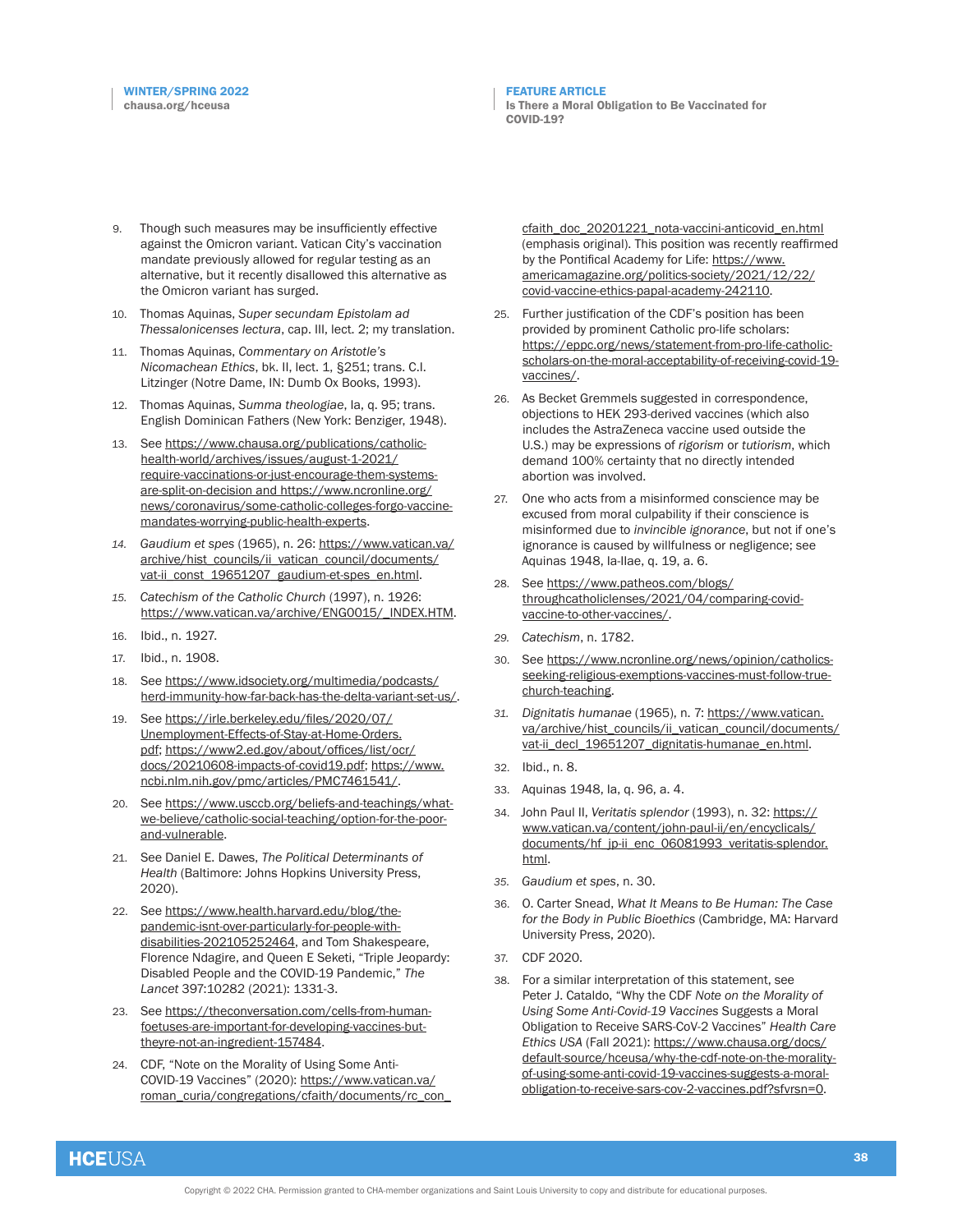#### FEATURE ARTICLE

Is There a Moral Obligation to Be Vaccinated for COVID-19?

- 39. https://www.ncronline.org/news/vatican/pope-francissuggests-people-have-moral-obligation-take-coronavirusvaccine. The Pope continues, "There is a suicidal denialism that I would not know how to explain but today people must take the vaccine." Francis reiterated his call to be vaccinated in a Spanish-language PSA with several other prelates: https://www.youtube.com/ watch?v=rU0prPIbfZ8&t=2s. One could view this PSA as a form of *public fraternal correction* for the sake of the common good, which is a proper function of prelates; see Aquinas 1948, IIa-IIae, q. 33, a. 3.
- 40. Other examples of "states of exception" include just war and circumstances of dire material scarcity; see Jason T. Eberl, "Unilateral Withdrawal of Life-Sustaining Treatment within Crisis Standards of Care" *Health Care Ethics USA* (Winter 2021): https://www.chausa.org/ docs/default-source/hceusa/unilateral-withdrawal-oflife-sustaining-treatment-within-crisis-standards-of-care. pdf?sfvrsn=4.
- 41. See https://www.nbcnews.com/health/health-news/ mandates-roll-out-some-may-ask-medical-exemptionswhat-s-n1278264.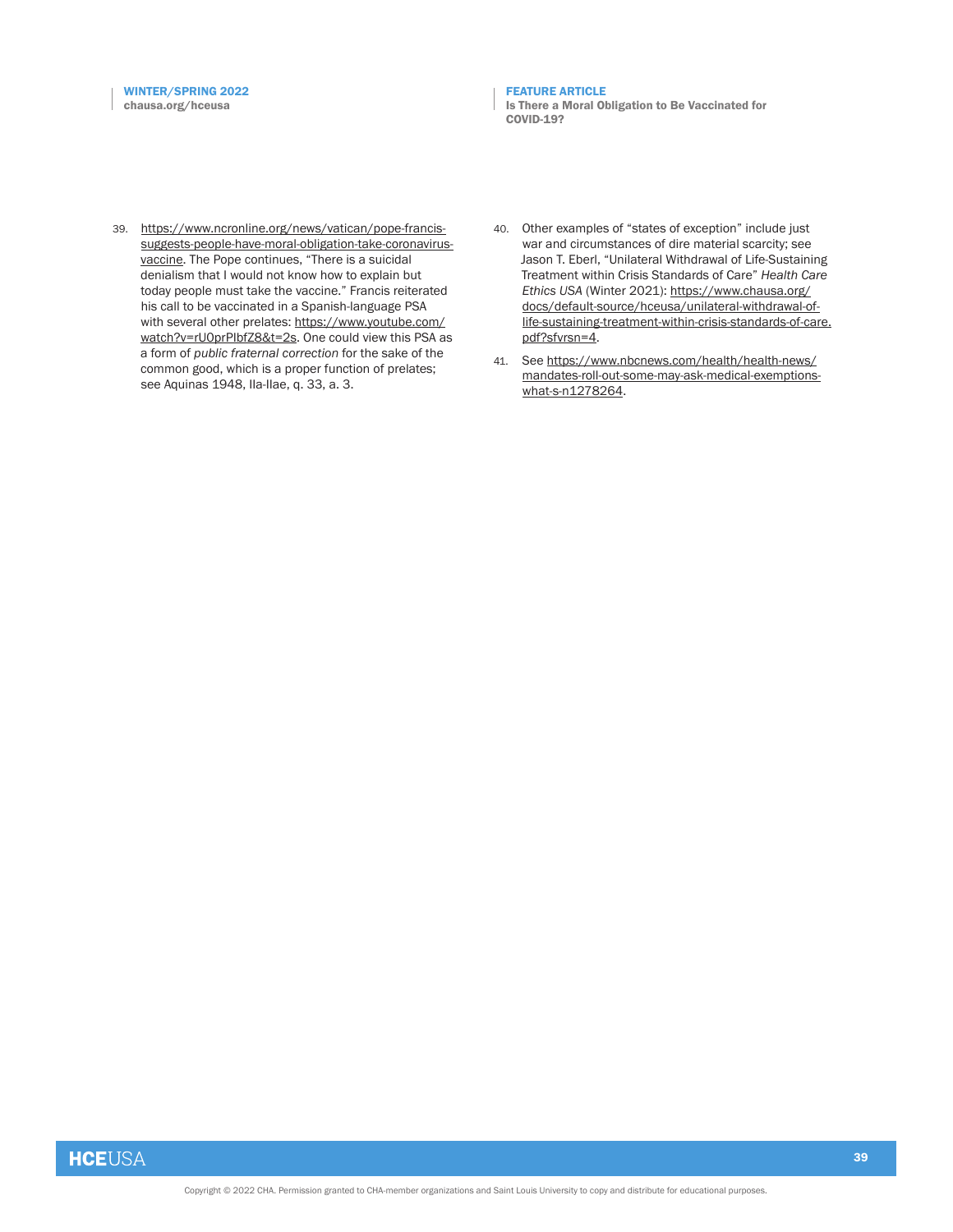FROM THE FIELD How Much of What We Do in Catholic Health Care Is Uniquely Catholic?

# How Much of What We Do in Catholic Health Care Is Uniquely Catholic?

Valerye M. Milleson, Ph.D.

There is a presumption that to be competent as an ethicist in Catholic healthcare, a certain amount of expertise in Catholic moral theology is required.<sup>1</sup> What is undetermined, however, is how much expertise? As a clinical ethicist who trained and practiced in non-Catholic institutions before working in Catholic healthcare, I became intrigued by the question: How much of what I was doing now is 'uniquely Catholic'?

My anecdotal experience was that when it came to patient-specific ethics consultations<sup>2</sup>, for the vast majority of cases there was no significant difference (and perhaps no real difference at all) in the consultation process itself or in the ethics recommendations. Obviously if a patient, family, or care team member was explicitly Catholic, there was reason to use language related to Catholic moral theory or the Ethical and Religious Directives (ERDs)<sup>3</sup> within the context of the consultation conversations and recommendations. However, knowing when and how to do this would arguably be the same in a non-Catholic institution provided one was a culturally competent clinical ethicist.

Anecdotes being questionable evidence, I decided to review data collected from patientspecific ethics consultations for the previous

year within my Ministry Market.<sup>4</sup> While there were limitations to the data available<sup>5</sup>, some of the highlights were as follows:

- Over 40% of documented clinical ethics consultations were related to surrogate decision-making (e.g., determination of a surrogate decision-maker, surrogate decision-maker hierarchy, unbefriended patients) and the advance care planning process and interpretation and implementation of advance care planning documents.
- Over 80% of clinical ethics consultations were related to patient-provider relationships more broadly (this includes surrogate decision-making and advance care planning issues, as well as issues of, e.g., informed consent, decision-making capacity, goals of care, confidentiality, risk to self and others, and vulnerable populations).
- Most ERD-related issues were also encompassed by an existing hospital policy or otherwise described using a similar non-Catholic bioethics principle.
- While ERD-related language may have been utilized in conversation during the consultation process, it rarely was documented in the electronic medical record.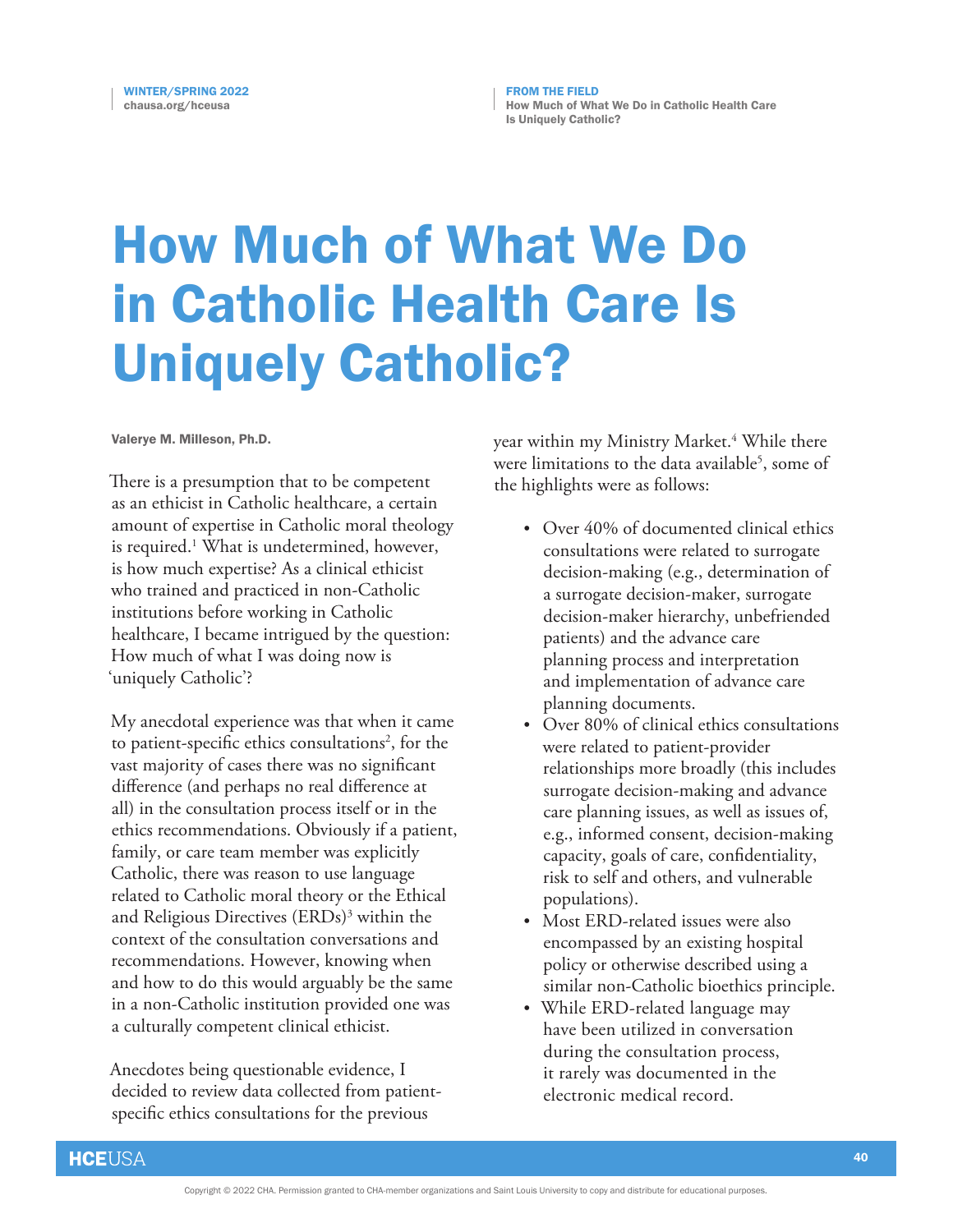FROM THE FIELD How Much of What We Do in Catholic Health Care Is Uniquely Catholic?

Based on the information available, the majority of ethics consultations documented were not the sort that would require significant understanding of Catholic moral teaching or the ERDs, as they could otherwise be fully managed using more general bioethics concepts or hospital policy.

Part of the issue here could be the types of situations that came to the ethics consultation service within the given timeframe at this particular Ministry. In thinking more objectively about what topics or issues *would* be specifically Catholic for clinical consultations, and therefore require a more robust knowledge of Catholic moral teaching and/or the ERDs, the following stand out to me as the more obvious candidates:

# Issues in the Professional-Patient Relationship

- One key feature of Catholic healthcare is the strong emphasis on the dignity of the human person. While this may be implicit in the concepts of autonomy or beneficence (i.e., doing good), the ERDs make human dignity foundational and explicit in ways that are less common within a non-Catholic approach.
- Another key feature of Catholic healthcare is the emphasis on caring for those individuals on the margins of society (see, e.g., ERD 3). Again, while this may be implicit in some ways in the concepts of beneficence and justice, it likely carries less weight in non-Catholic approaches to healthcare.

Issues in the Beginning of Life

- Catholic ethics surrounding beginning of life and conception are more likely to be grounded in the sanctity of life and dignity of marriage, rather than the more secular emphasis on patient autonomy, bodily integrity, and maternal-fetal conflict.
- Catholic moral teaching and the ERDs provide specific rules and prohibitions that would not necessarily exist in a non-Catholic institution, such as those surrounding abortion, contraceptives, and sterilization [ERD 45, 52, 53].

# Issues Related to the Seriously Ill and Dying

- Catholic moral teaching makes fundamental the position that human life is a gift from God. This can influence ethical decision-making surrounding the seriously ill and dying in ways that are different from a non-Catholic setting, which might otherwise focus more on issues of autonomy and non-beneficence (i.e., non-harming).
- Catholic moral teaching and the ERDs provide specific philosophy, rules and prohibitions that would not necessarily exist in a non-Catholic institution, such as the distinction between ordinary and extraordinary means, artificial nutrition and hydration, and physician-aid-indying and euthanasia [ERD 56, 58, 60].

For any of these scenarios, a greater-thancursory knowledge of Catholic moral theory and the ERDs would likely be helpful, if not indeed necessary. However, if these concerns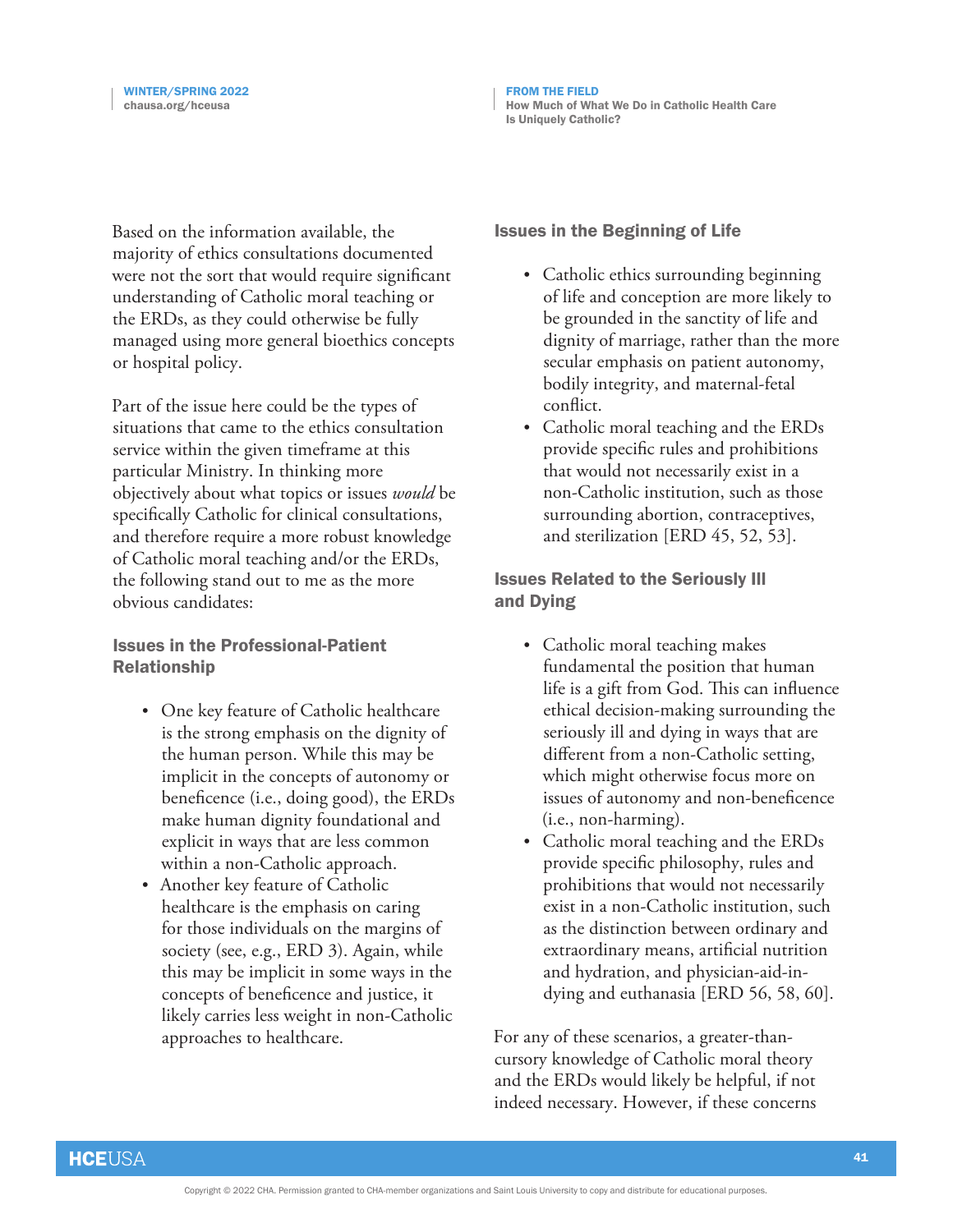do not appear prominent within a particular hospital or healthcare system, should expertise in Catholic moral theology be required? Might it be more efficient and economical to have a competently trained clinical ethicist with minimal understanding of Catholic moral theory and the ERDs, who by virtue of their training and the needs of the Market can perform a sizeable number of clinical ethics consultations that arise in their day-to-day work and need only be able to recognize when assistance from someone with greater expertise in Catholic moral theory is necessary?

Or is there something deeper at play here? Was the predominant absence of Catholic or ERD-related language in documentation and data collection a potential misstep for a professed ministry of the Catholic church? If, in fact, there are relevant values and directives that could be showcased in EMR documentation — regardless of whether the advice could otherwise be provided utilizing only non-Catholic ethics principles and policies — should we? Is this in itself a teachable moment, potent with the capacity to further engender a broader understanding and awareness of our Catholic identity?

And what about the data? If our data collection system tracks largely on more general bioethics principles, and there isn't a clear method for documenting a Catholic emphasis on these principles, are we liable to miss an opportunity to showcase Ethics' role, however subtle, in mission and ministry outreach? If Catholic-specific metrics are either absent or underemphasized, does this downplay their importance in the consultation process, and perhaps even discourage efforts at ensuring Catholic moral teaching and ERDs are part of

FROM THE FIELD How Much of What We Do in Catholic Health Care Is Uniquely Catholic?

the ongoing cultural transformation through ethics consultation?

I admittedly do not have answers for these questions. But, if I'm honest, they trouble me.

If indeed there is something special about being a Catholic healthcare ethicist, if there is a true sense of vocation and mission and identity, if we are really the 'hands and feet' participating in the healing ministry of Jesus Christ, shouldn't the answer to at least some of the questions in the preceding two paragraphs be '*Yes*'? And if not, at the end of the day, how much of what we do in Catholic healthcare is actually uniquely Catholic?

#### VALERYE M. MILLESON, Ph.D.

*Manager of Clinical Ethics Ascension Tennessee Nashville, Tennessee* valerye.milleson@ascension.org

#### ENDNOTES

- 1. CHA, Qualifications and Competencies for Ethicists in Catholic Health Care, May 2018.
- 2. Cases that involve a specific, identifiable patient in the hospital or other healthcare setting.
- 3. USCCB, Ethical and Religious Directives for Catholic Health Care Services, 6th Edition, June 2018.
- 4. Nine hospitals and multiple ambulatory surgical centers across Middle Tennessee.
- 5. Not all consultations performed by ethics committee members were entered into the new database so the data is technically incomplete and analysis is based on existing entries; review of EMR documentation was done as a random sample of Ethics chart notes.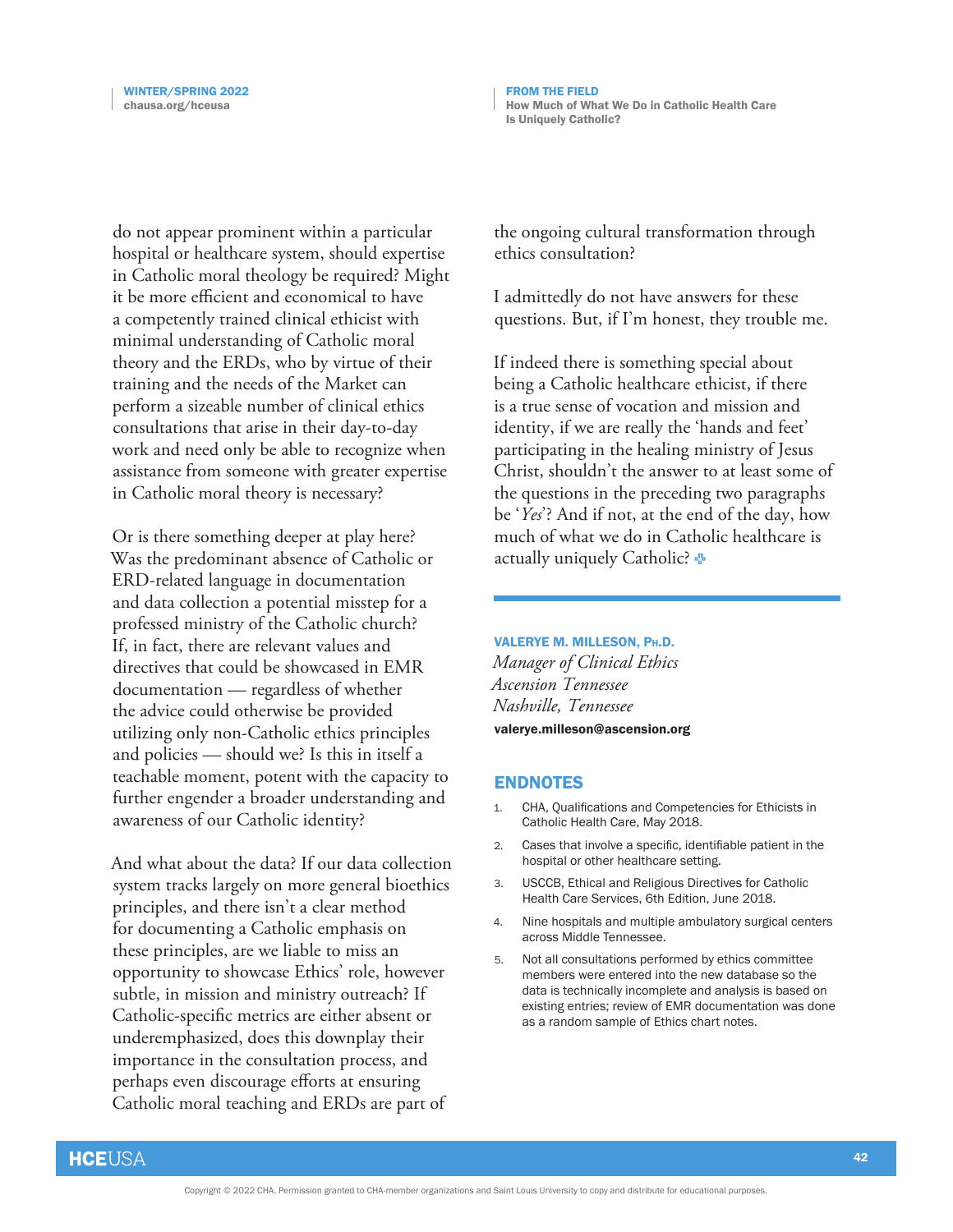BOOK REVIEW "Pope Francis and the Transformation of Health Care Ethics"

# Book Review: "Pope Francis and the Transformation of Health Care Ethics"

Reviewed by Tobias Winright, Ph.D.

**Todd A. Salzman and Michael G. Lawler,**  *Pope Francis and the Transformation of Health Care Ethics* **(Washington, DC: Georgetown University Press, 2021), 240 pp., paperback, \$34.95.**

Coauthored by a pair of senior, prolific Catholic theological ethicists, who have previously collaborated on numerous books and articles, I eagerly anticipated reading and discussing *Pope Francis and the Transformation of Health Care Ethics* with my graduate students in our seminar on Catholic bioethics this past fall semester. Todd Salzman is the Amelia and Emil Graff Professor of Catholic Theology at Creighton University, and Michael Lawler is Professor Emeritus of Catholic Theology, also at Creighton. Although their latest work's title is undeniably eye-catching, it is slightly misleading in that the book focuses more on recasting the way that the US Catholic bishops ought to regard health care ethics.

Indeed, within its introductory pages and the subsequent seven chapters, the authors critically assess the sixth edition of the *Ethical and Religious Directives for Catholic Health Care Services* (ERDs), released in 2018 by the United States Conference of Catholic Bishops (USCCB). Highlighting anthropological, ecclesiological, ethical and

methodological tensions that they discern within the ERDs, especially in light of the shifts in these theological areas encouraged by Pope Francis in *Amoris Laetitia* and *Laudato Si'*, Salzman and Lawler ultimately offer their recommendations for revisions for the next edition of the ERDs. An ambitious endeavor, surely, but one that should not be unexpected, including on the part of the bishops. After all, near the end of the Preamble, it is noted that the ERDs "will be reviewed periodically … in the light of authoritative church teaching, in order to address new insights from theological and medical research or new requirements of public policy" (ERDs, pp. 4-5). This opening is something Salzman and Lawler highlight more than once, and they rightly regard it as an opportunity. Not only are there new insights and requirements from theology, medicine, and public policy, which Salzman and Lawler consider, but there is new light, too, from the authoritative church teaching reflected in Francis's papacy. However, evidence of such illumination, in their view, remains lacking in the sixth edition of the ERDs.

In the Introduction, Salzman and Lawler provide an overview of the ERDs, beginning with the first set of guidelines formulated by Michael Burke for the Archdiocese of Detroit in 1921, and the first edition of the ERDs, authored principally by Gerald Kelly SJ in 1948. Also considered are articles and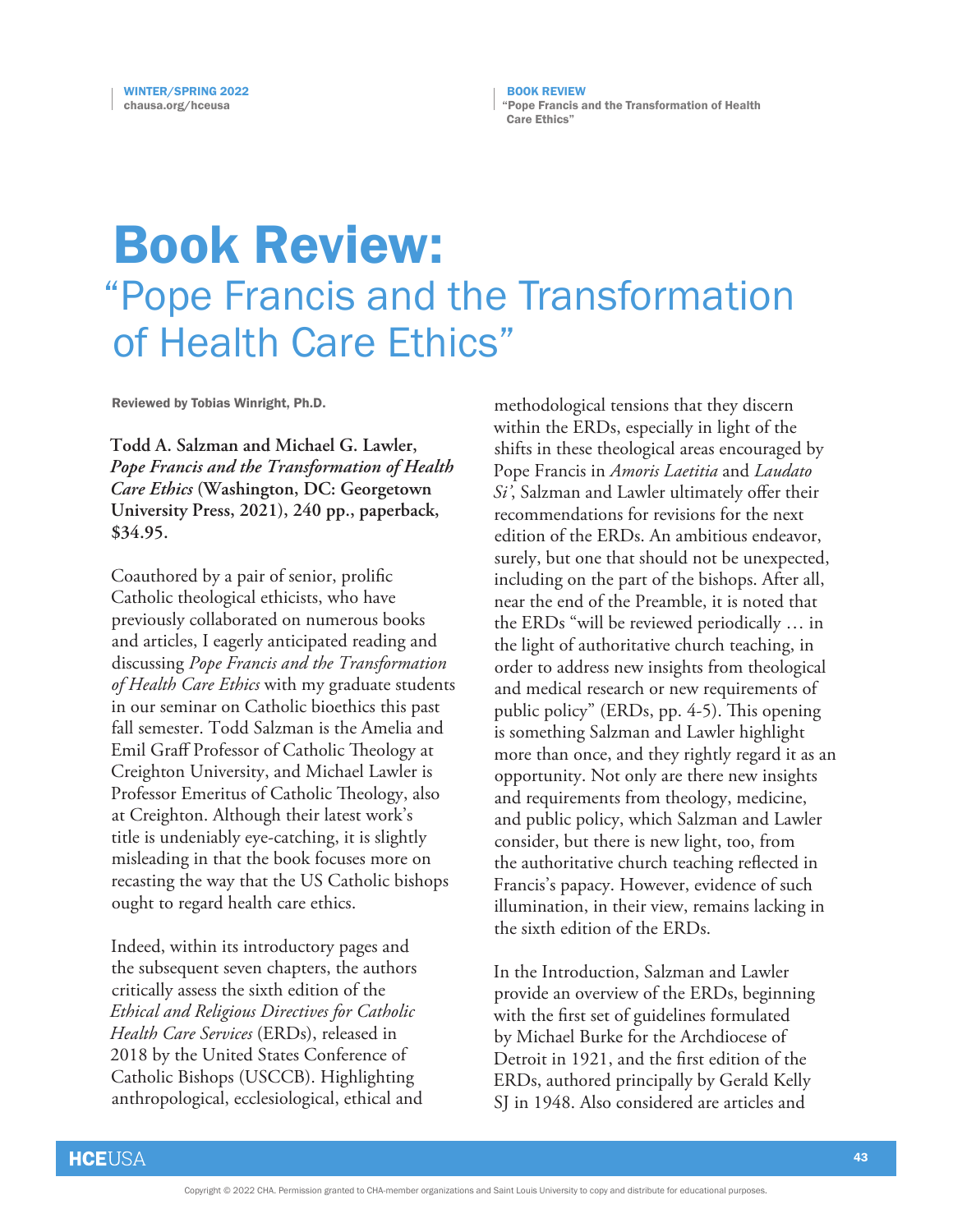commentaries about the ERDs by Kelly, Richard McCormick SJ, Orville Griese, Kevin Wildes SJ, Jean deBlois, Kevin O'Rourke, Thomas Kopfensteiner, and Ronald Hamel. In my view, Salzman and Lawler's book echoes and expands the corrective vision of McCormick's *Health and Medicine in the Catholic Tradition: Tradition and Transition* (NY: Crossroad, 1984), with its proposal for revision in light of anthropological, ethical methodological, and ecclesiological developments of Vatican II and its wake. This introductory overview of the history and contents of the ERDs traces some expansion from rule-based applications to clinical concerns to more complex ethical issues such as advance directives, reproductive technologies, artificial nutrition and hydration, and institutional delivery systems mergers. In the Introduction, Salzman and Lawler also offer a metaethical primer about ontology (physicalist or personalist?) and epistemology (ecclesial positivism or perspectivism?). Salzman and Lawler regard their Catholic theological ethics as encompassing both the biological and the relational aspects of the human person, and as aligned with Bernard Lonergan's account of perspectivism, which is not relativism, but a humble recognition of human finitude and partiality when it comes to knowledge of truth.

Chapter One shares the authors' understanding of the four traditional sources of moral guidance (i.e., the Wesleyan Quadrilateral) — scripture, tradition, science, and human experience — and shows "how their selection, interpretation, prioritization, and integration (SIPI) lead to different perspectives on the teachings and directives" of the latest version of the ERDs (p. 25).<sup>1</sup> Salzman and Lawler argue that the ERDs narrow the scope of

BOOK REVIEW "Pope Francis and the Transformation of Health Care Ethics"

tradition to the magisterium and that the other three sources — scripture, experience, and science — are subordinated to that hierarchical perspective. In contrast, Pope Francis has sought "greater integration of science and Church teaching," for instance, and Salzman and Lawler propose more integration "on health care and sexual ethical issues" (p. 38). They also hold that conscience should not be reduced to obedience to the magisterium. They consider the 2009 case of Bishop Thomas J. Olmsted of Phoenix and Saint Joseph's Hospital and Medical Center to illustrate their points about how the four sources of ethical knowledge are misunderstood and misused by the episcopacy and the ERDs.

In Chapter Two, the authors highlight anthropological tensions within the ERDs. Anthropologically, the ERDs, like John Paul II's teaching on sexual ethics, continue to prioritize a biological over a relational ontology. Human dignity, while rightly considered foundational in Catholic bioethics, should be understood more holistically, Salzman and Lawler argue, as it is in Catholic social teaching.

Chapter Three continues to be devoted to tensions within the ERDs regarding ethical method. The ERDs exhibit three ethical methods — social, sexual, and health care which are at times at odds or inconsistently employed. Salzman and Lawler call for a "holistic ethical method" that strives to integrate the best of the methods applied to a range of ethical issues: social, sexual, environmental, and health care. Pursuing this integrated approach includes a consistent ethic of life, dialogue or synodality, attention to virtues, an inductive rather than solely deductive methodology, and a preference for the poor. Health care issues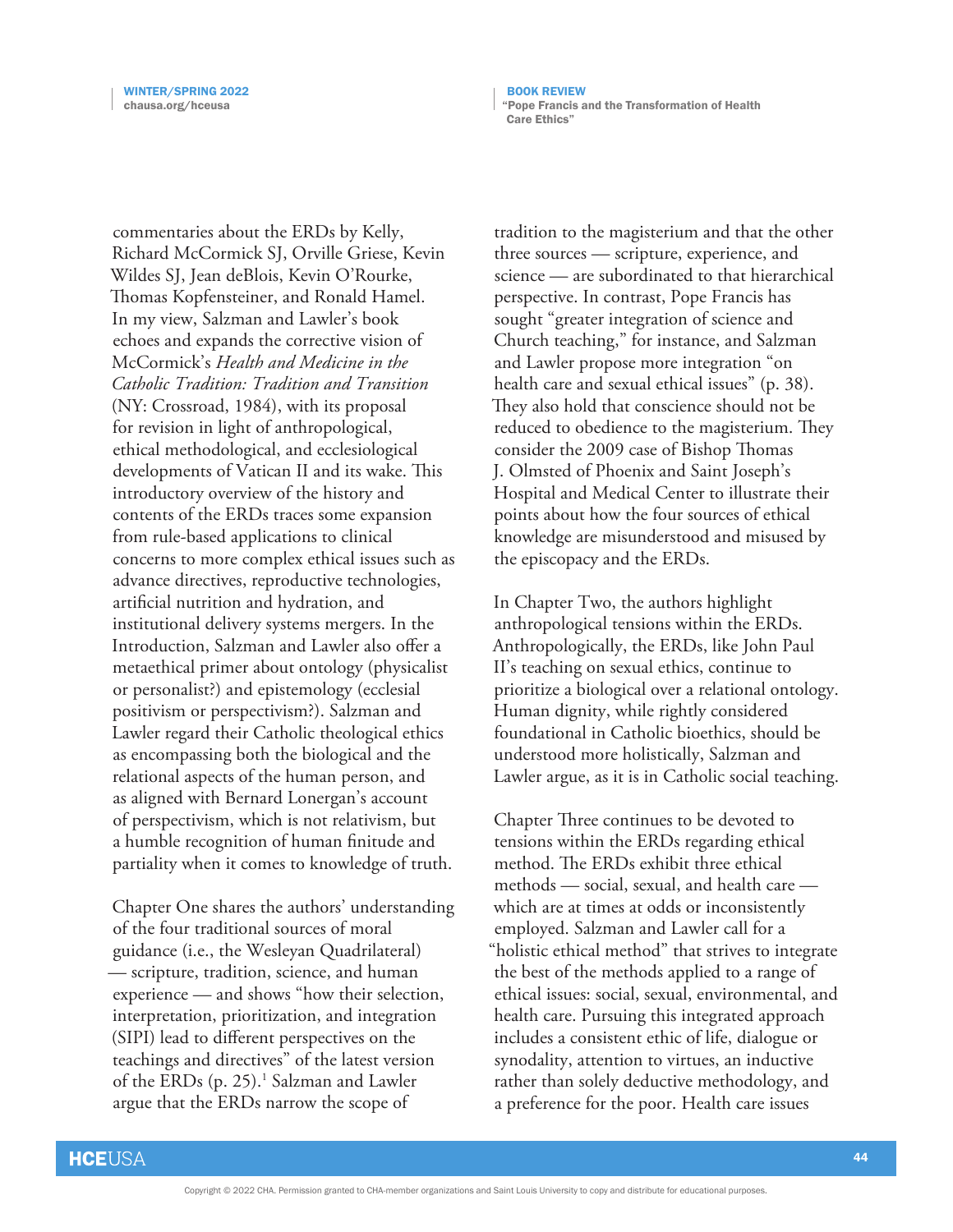addressed within this substantive chapter include administration of artificial nutrition and hydration, direct and indirect abortion, the greening of Catholic health care institutions, and artificial contraception.

Ecclesiological tensions within the ERDs are the focus of Chapter Four. Salzman and Lawler critique the hierarchical model of Church that characterizes the ERDs, especially the authority of the bishops, and propose integrating a mutually reciprocating teaching and learning communion model with an appreciation for the *sensus fidelium*. As Pope Francis advises, "Keep an open mind. Don't get bogged down in your own limited ideas and opinions, but be prepared to change or expand them. The combination of two different ways of thinking can lead to a synthesis that enriches both" (*Amoris Laetitia*, §139, quoted on p. 108). Relatedly, Salzman and Lawler extend their critique of the hierarchical authority of the episcopacy to include the diocesan bishop's reliance upon "approved authors" for guidance on moral questions in health care. Indeed, numerous times in the book, the Salzman and Lawler lambaste the line within the ERDs (p. 7) about "the guidance of *approved authors* can offer appropriate guidance for ethical decision making" (pp. 12, 35, 86, 110, italics added by Salzman and Lawler). Salzman and Lawler rightly argue that the theologian's task includes but goes beyond catechesis, and they call for broader theological consultation, as "equal partners" (p. 117), including lay women and men across expanding demographics amongst the entire body of the baptized faithful. The authors also believe that doing so will prove helpful when bishops sometimes disagree amongst themselves, including when Catholic health systems bridge across dioceses.

BOOK REVIEW "Pope Francis and the Transformation of Health Care Ethics"

The ERDs emaciated perception of and prescriptions for pastoral and spiritual care are dealt with in Chapter Five. In Salzman and Lawler's judgment, the ERDs focus too narrowly on the sacraments and are insufficient regarding spirituality and the human experience of sickness. My students and I had an engaging discussion of the authors' recommendation "that unconscious sick persons should not be involved in the celebration of any sacrament" (135), and their suggestion to expand our awareness of small-"s" sacramental presence beyond the seven Sacraments stimulated reflection and creative brainstorming about discernment, empathy, mercy, and being present to those in our care.

In Chapter Six, the authors tackle part 6 of the ERDs on "Collaborative Arrangements with Other Health Care Organizations and Providers," which is where the sixth edition noticeably has been revised compared to the previous one. Salzman and Lawler critically consider three revisions within this section. First, the ERDs reinforce the authority of the local bishop. Here Salzman and Lawler note that although directive 69 of the ERDs recognize that Catholic health care systems may span numerous dioceses, there are no guidelines for achieving consensus between bishops who may be in disagreement (p. 159). A remedy, in their view, would be the "communionalsynodal approach to decision-making in the Church" (p. 164). Second, the ERDs attempt to clarify the principles governing cooperation, but Salzman and Lawler note its failure to consider proximate and remote material cooperation, as well as its lack of clarity concerning individual and institutional (e.g., a Catholic health care institution as "juridic person") aspects, including conscience,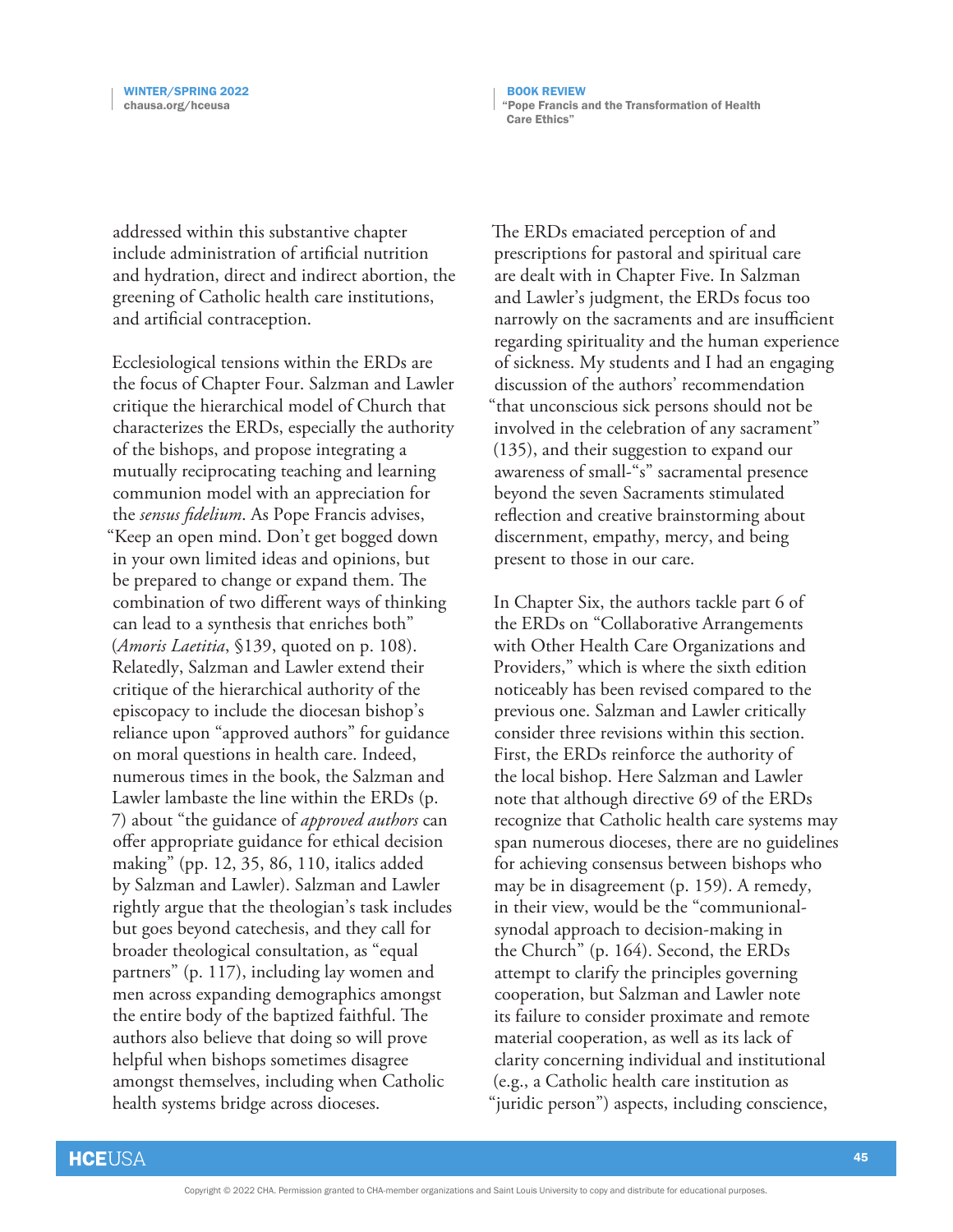BOOK REVIEW "Pope Francis and the Transformation of Health Care Ethics"

the common good, and the "moral act" (i.e., object[s], end, and circumstances). Third, the ERDs continue to be concerned about *scandal*, but Salzman and Lawler wonder "how claims of scandal are to be justified" (177).<sup>2</sup> As for *witness*, the authors recommend reorienting it so that it includes Pope Francis's teachings on synodality and accompaniment.

The final chapter is the most constructive and, I suspect for most readers of *Health Care Ethics USA*, the one that will be of most interest. In Chapter Seven, Salzman and Lawler offer their suggestions for revisions of the ERDs. I don't want to spoil it for anyone, but I appreciate their extension of attention in Catholic health care to include the environment and climate change, race, immigration, technological developments, sex and gender, poverty, and law, policy, and religious freedom.

Because I share most of the concerns raised by Salzman and Lawler, whom for the sake of transparency I should say I count as friends, identifying weaknesses and offering criticisms of their work is difficult. A worry I have is that, while they rightly highlight the sex-abuse crisis and its impact on episcopal authority, repeatedly doing so may backfire by making bishops instead even more defensive against, and resistant to, Salzman and Lawler's criticisms and recommendations.3 Relatedly, Salzman and Lawler rightly call for "the way of dialogue of charity recommended by Popes John Paul II and Francis" (p. 4), and although the bishops might at times fall short on this, I worry that they might feel the same about Salzman and Lawler on occasion in the book. To mitigate the likelihood of such defensiveness, instead of spending most of the book's pages criticizing the bishops and critiquing the

ERDs, perhaps it would have been better to expand the last chapter's excellent suggestions for revising them. Still, I do hope that future revisions of the ERDs will include attention to Salzman and Lawler's book.

#### TOBIAS WINRIGHT, Ph.D.

*Albert Gnaegi Center for Health Care Ethics Saint Louis University St. Louis* tobias.winright@slu.edu

#### ENDNOTES

- The four sources of the so-called Wesleyan Quadrilateral are often invoked, although the third and fourth fonts are explicated variously amongst authors. For example, where Salzman and Lawler refer to *science*, many others highlight *reason*. See Tobias Winright, "Introduction: Christian Ethics and the Four Sources," in *T&T Clark Handbook of Christian Ethics*, ed. Tobias Winright (London: Bloomsbury/T&T Clark, 2021), 1-4, and the subsequent four chapters devoted to each source by Kathryn D. Blanchard (on scripture), D. Stephen Long (on tradition), Laurie Johnston (on experience), and Kathryn Lilla Cox (on reason). Interested readers may also wish to see in this same volume the chapter by Todd A. Salzman and Michael G. Lawler, "Nondiscrimination Legislation and Sexual Orientation and Gender: A Critical Analysis of the Catholic Position," 473-481.
- 2. Although Salzman and Lawler do not offer one, a helpful account of scandal and constructive framework for its justification, see Nathaniel Blanton Hibner, "Scandal: Delving Into Popular Versus Theological Definitions,' *Health Progress* 99, no. 6 (November-December 2018): 71-72; and his "Discerning Scandal: Theological Scandal in Catholic Health Care Decision Making" (PhD diss., Saint Louis University, 2019).
- 3. As I see it, such defensiveness would be similar to the way that some police in the United States react to criticisms such as "defund" or "abolish" the police. See Tobias Winright, "American policing on trial," *The Tablet* (May 6, 2021): https://www.thetablet.co.uk/ features/2/19975/american-policing-on-trial.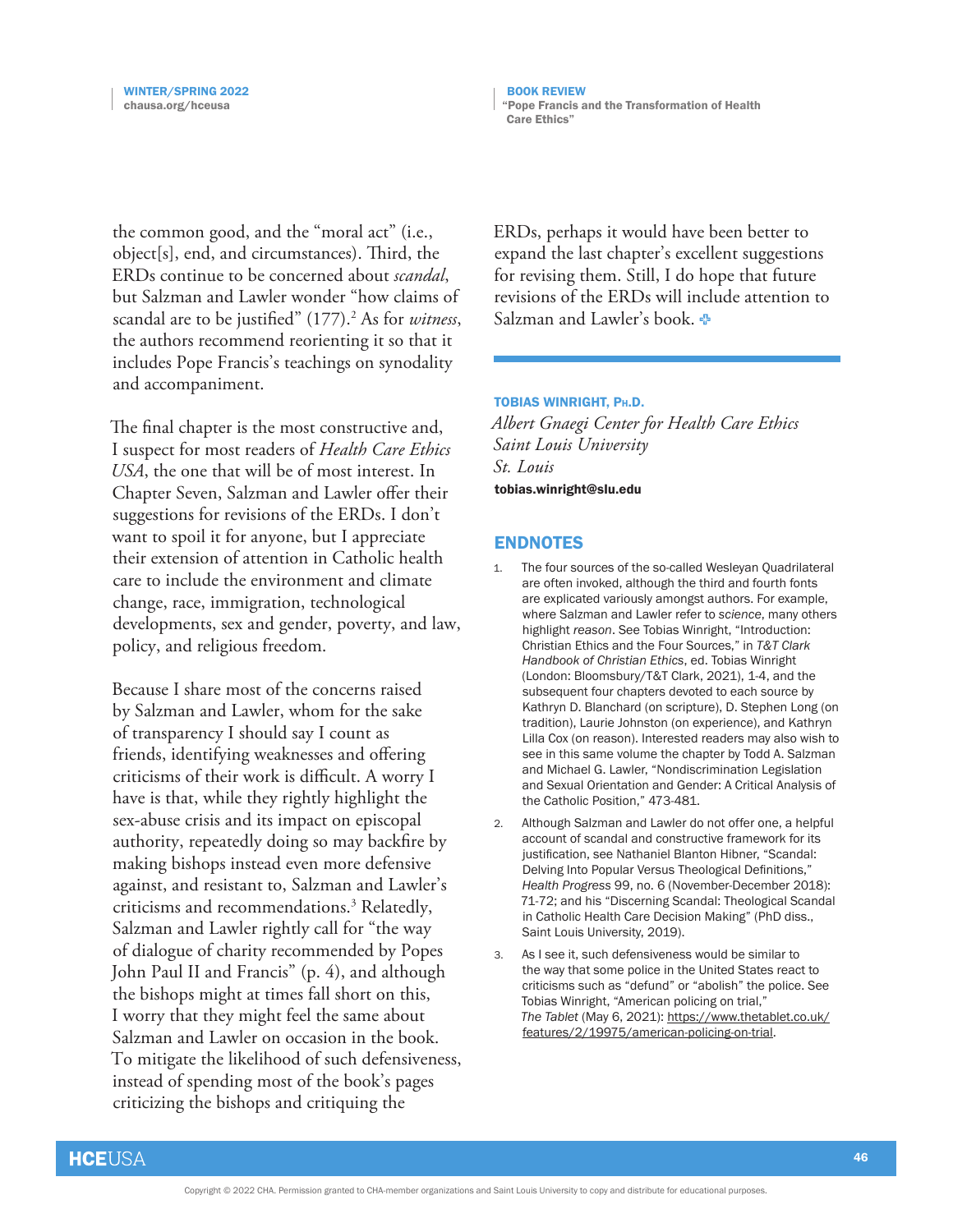# Legal Lens

*Students from the Saint Louis University School of Law Center for Health Law Studies contributed the following items to this column. Amy N. Sanders, Associate Director, supervised contributions by Jessie Bekker (J.D., M.H.A. anticipated 2023) and Darian Diepholz, M.B.A., M.P.H. (J.D. anticipated 2022).* 

# UNVACCINATED? DON'T COUNT ON LEAVING YOUR FAMILY DEATH BENEFITS

Michelle Andrews, *Kaiser Health News*, November 3, 2021. https://khn.org/news/article/unvaccinated-workersdeath-benefits/

The New York Metropolitan Transportation Authority (MTA) has excluded workers who were unvaccinated and died of COVID from their death benefit policy. MTA announced the policy in June, disqualifying bereaved families of the unvaccinated from receiving a \$500,000 payout. About 70% of MTA employees were vaccinated as of early November 2021. Generally, people working risky jobs, including firefighters and transit workers, are provided extra coverage for on-the-job deaths. Disease was not typically considered to be a reason for death payout, because it was presumed disease was contracted outside of working hours. Some employers are flipping the presumption when it comes to COVID. Companies are also considering limiting short-term disability benefits to unvaccinated employees.

# RURAL HEALTH CARE PROVIDERS GET **\$7.5 BILLION IN RELIEF FUNDS**

Mark Walker, *The New York Times*, November 23, 2021. https://www.nytimes.com/2021/11/23/us/politics/ruralhealth-care-relief-funds.html

The Department of Health and Human Services is disbursing \$7.5 billion across 40,000 rural health care providers to help hospitals ravaged by the COVID-19 pandemic keep their doors open. The funding, allocated to rural providers by the American Rescue Plan, passed by Congress in March, aims to secure health care access despite the unique financial struggles rural providers faced as a result of the pandemic. Most rural providers disproportionately receive public insurance payments for patients with complex needs, thinning margins; since 2020, 21 rural hospitals have ceased operations. Providers in rural areas are eligible for payments if they serve at least one Medicare, Medicaid or Children's Health Insurance Program (CHIP) beneficiary. Payments range from \$500 to \$43 million, averaging around \$170,000, based on the number of claims the provider submitted through 2019 up until September 2020. Providers have some discretion over how they spend funds, including coverage of labor costs, personal protective equipment, and ventilators. Vice President Kamala Harris also announced a \$1.5 billion commitment to address provider shortages in both rural and urban areas.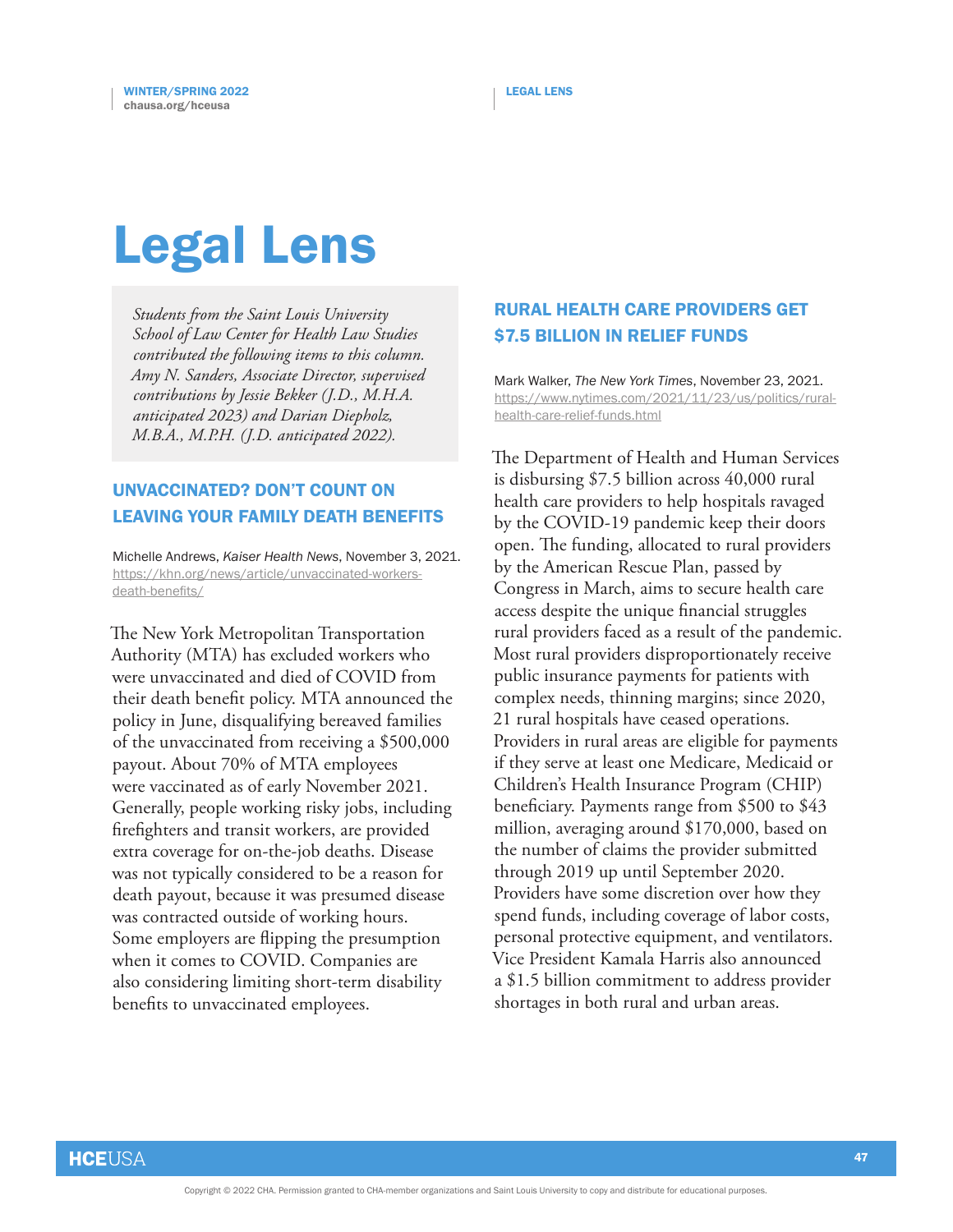# HEALTH SPENDING GROWTH MORE THAN DOUBLED IN FIRST YEAR OF PANDEMIC

Rachael Levy, *Politico*, December 15, 2021. https://www.politico.com/news/2021/12/15/health-carespending-increase-pandemic-524793

By the end of 2020, the medical system accounted for almost one-fifth of the U.S. economy. Health care spending increased 9.7 percent, resulting from the federal spending to contain the spread of the COVID-19 virus. Specifically, funding for health care providers, public health programs, and Medicaid payments increased 36 percent. For example, the Provider Relief Fund and Paycheck Protection Programs were created to compensate providers for lost revenue and increased costs. Medicaid spending increased as 3.7 million people signed up for Medicaid after the pandemic struck due to reasons such as job cuts. This was the biggest rise in Medicaid enrollment since 2015. With the increased enrollment in Medicaid, program spending rose by 9.2 percent (16 percent of the U.S.'s total health care spending). Plus, Medicaid hospital spending increased by 6.7 percent. Finally, outof-pocket spending declined by 3.7 percent for consumers due to less health care being used and little cost-sharing for COVID-19 testing and treatment.

# OPIOID VERDICT PUTS HEALTH SYSTEMS NEXT IN LINE FOR LAWSUITS

Ian Lopez, *Bloomberg Law*, December 15, 2021. https://www.bloomberglaw.com/bloomberglawnews/ health-law-and-business/X4FF96S000000?bna\_news\_ filter=health-law-and-business#jcite

Over the past four years, litigation has ensued over the opioid epidemic leading to over 800,000 overdose deaths in the U.S. These lawsuits have already moved through the drug manufacturers to distributors and recently to pharmacies. Walmart Inc., CVS Health Corp., and Walgreens Boots Alliance Inc. have joined others as the newest drug supply chains that have been blamed for fueling the opioid crises. The court found the chains failed to monitor illegitimate opioid prescriptions properly. A recent case, out of Cleveland, departed from earlier wins, as the court found the pharmacies created a public nuisance, while past judges have tossed the claims out. Such differing conclusions could lead to future forum shopping for courts likely to rule in the plaintiff's favor. Additionally, the Cleveland case could mark a shift in lawsuits, as plaintiffs start assessing other entities who may be responsible for the dispersal of opioids, such as health systems or large, managed care medical groups. David Nool, Rutgers law professor, stated that Walmart, CVS, and Walgreens were in unique situations where "robust compliance systems would have made a difference." Therefore, future litigations will be looking for similar situations of high volume and substandard compliance systems, such as hospitals with large networks. Others who may be liable include marketers for drugmakers and "data aggregators" who collect data for marketing.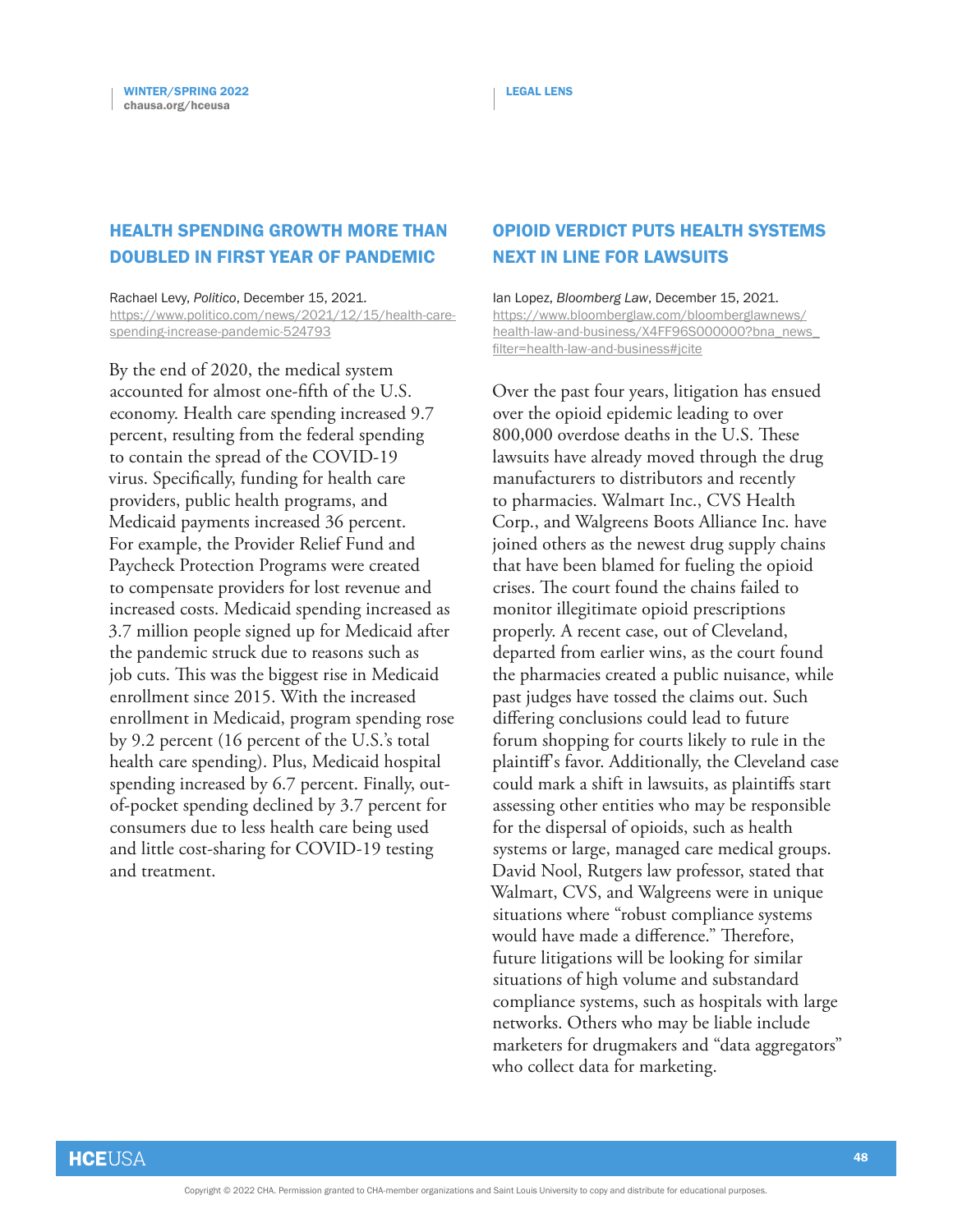# MEDICARE WON'T COVER CONTROVERSIAL ALZHEIMER'S DRUG — UNLESS PATIENTS ARE IN A CLINICAL TRIAL

Katherine Ellen Foley, *Politico*, January 11, 2022. https://www.politico.com/news/2022/01/11/medicarealzheimers-drug-trial-526943

The Centers for Medicare and Medicaid Services (CMS) will provide coverage for a controversial Alzheimer's treatment for those enrolled in clinical trials. The drug, Aduhelm, manufactured by Biogen, "targets amyloid build-ups in the brain thought to cause the disease." While FDA approved, it is unclear whether the decrease in amyloid it causes helps patients' cognition. It is also unclear whether the drug is safe, as some clinical trial participants have experienced brain bleeding or swelling. The drug costs over \$28,000 per year, though Medicare does not consider drug price when making a coverage determination. Instead, Medicare uses a cost-benefit analysis to determine whether the drug's benefits outweigh its potential harms to patient health. CMS has proposed coverage for one scan per patient to detect the proteins Aduhelm attacks. Biogen would be responsible for other clinical trial costs. Biogen's drug is the only one of its kind on the market now, though other drugs are in late-stage clinical trials and would be covered under CMS' proposal. The final coverage decision is expected by April 11.

# GEORGIA BILL AIMS TO LIMIT PROFITS OF MEDICAID MANAGED-CARE COMPANIES

Andy Miller and Rebecca Grapevine, *Kaiser Health News*, January 27, 2022.

https://khn.org/news/article/georgia-legislation-limitprofits-medicaid-managed-care-companies/

Georgia's Medicaid managed care programs may be required to spend a certain amount on medical care or repay millions of dollars should a bipartisan bill pass. The House of Representatives is weighing a mental health parity act, within which is a provision that would require Medicaid managed care companies in the state to spend more on medical care and quality improvements or send its unspent dollars back to the state. On average, the state's managed care insurers pocket \$189 million in profits. Of the 40 state Medicaid programs which contract with managed care companies to insure the state's Medicaid beneficiaries, 36 and the District of Columbia mandate a minimum threshold of dollars spent on medical care. Six, including Georgia, do not. If the bill becomes law, mandatory spending limits would begin in 2023. The state Department of Community Health, which runs the Medicaid program, did not comment on the legislation.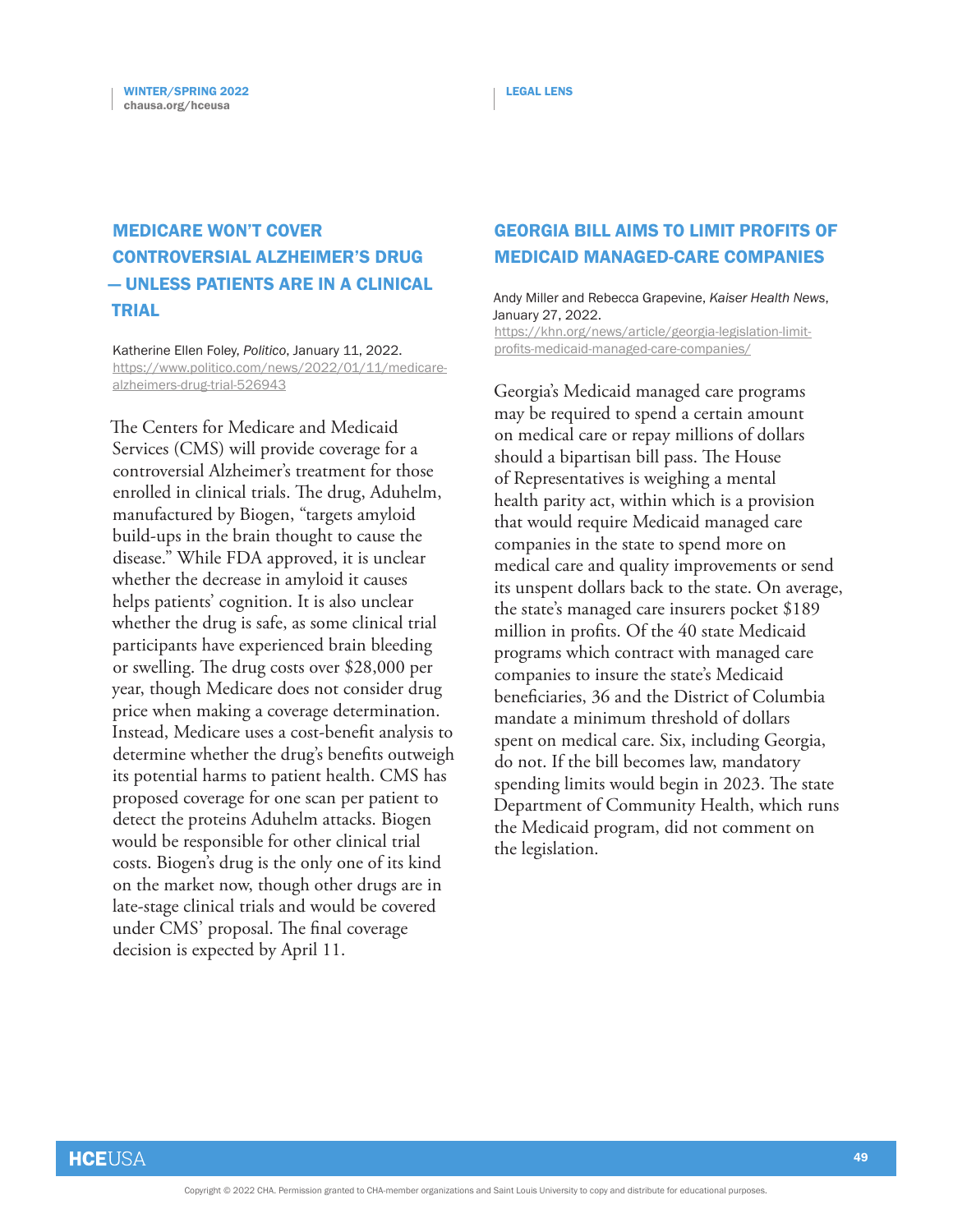# NURSES MADE \$1.5 MILLION SELLING FAKE VACCINATION CARDS, PROSECUTORS SAY

Hannah Knowles, *The Washington Post*, January 30, 2022. https://www.washingtonpost.com/health/2022/01/30/ nurses-fake-vaccination-cards-long-island/

Julie DeVuono, a pediatric nurse who for years taught "vaccine exemption workshops," was arrested in January, along with an employee, for allegedly selling falsified COVID vaccine cards. In about three months, DeVuono, 49, and Marissa Urraro, 44, raked in \$1.5 million in profits. Both were charged with forgery, and DeVuono was also accused of knowingly providing false information to a public office, or offering a false instrument for filing under New York law. They are accused of providing false information to the state through New York's immunization information system. Both have pleaded not guilty. Across the country, cases alleging illegal attempts at dodging COVID vaccination requirements are surfacing. A paramedic in Delaware and a woman in New Jersey were accused of selling fraudulent or blank COVID vaccination documents, respectively.

# MENTAL HEALTH THERAPISTS SEEK EXEMPTION FROM PART OF LAW TO BAN SURPRISE BILLING

Julie Appleby, *Kaiser Health News*, February 3, 2022. https://khn.org/news/article/surprise-billing-mentalhealth-therapists-exemption-no-surprises-act/

Mental health therapists are worried about the price transparency provision of the No Surprises Act, which requires licensed medical practitioners to provide detailed upfront cost

estimates. These estimates include information on the length of a course of treatment. Therapists are concerned because diagnoses take time and can change. If they over estimate by at least \$400, the law allows uninsured or selfpay patients to challenge the bill in arbitration. Mental health providers sent a letter on January 25, 2022, to the Department of Health and Human Services seeking exemption from these "good faith" estimates. The therapists claim requiring billing codes in the estimates before ever seeing a new patient is unethical, and tallying up months of treatment costs could discourage patients from seeking care. They fear insurers could also use estimates to limit treatment for those insured or to negotiate pay. The Center for Medicare & Medicaid Services says mental health providers are not exempt but are working on technical assistance for mental health providers. Additionally, in an email to KHN, CMS noted that mental health providers could provide an estimated cost for screening and follow-up with future estimates after a diagnosis is made.

# BILL SEEKS TO LIMIT OUT-OF-POCKET SPENDING ON INSULIN

Steve LeBlanc, *AP News*, February 10, 2022.

https://apnews.com/article/health-businessmassachusetts-medication-prescription-drugs-bb30f93e3 39efb00474e485523fbac63

The Massachusetts Senate approved a bill in February 2022 that addresses the rise in prescription drug costs. The bill proposes to eliminate deductibles and coinsurance, plus cap co-pays at \$25 for a 30-day supply of insulin. Supporters of the bill point to the out-ofpocket costs for insulin reaching over \$1,000 a year for some patients. Beyond insulin, the bill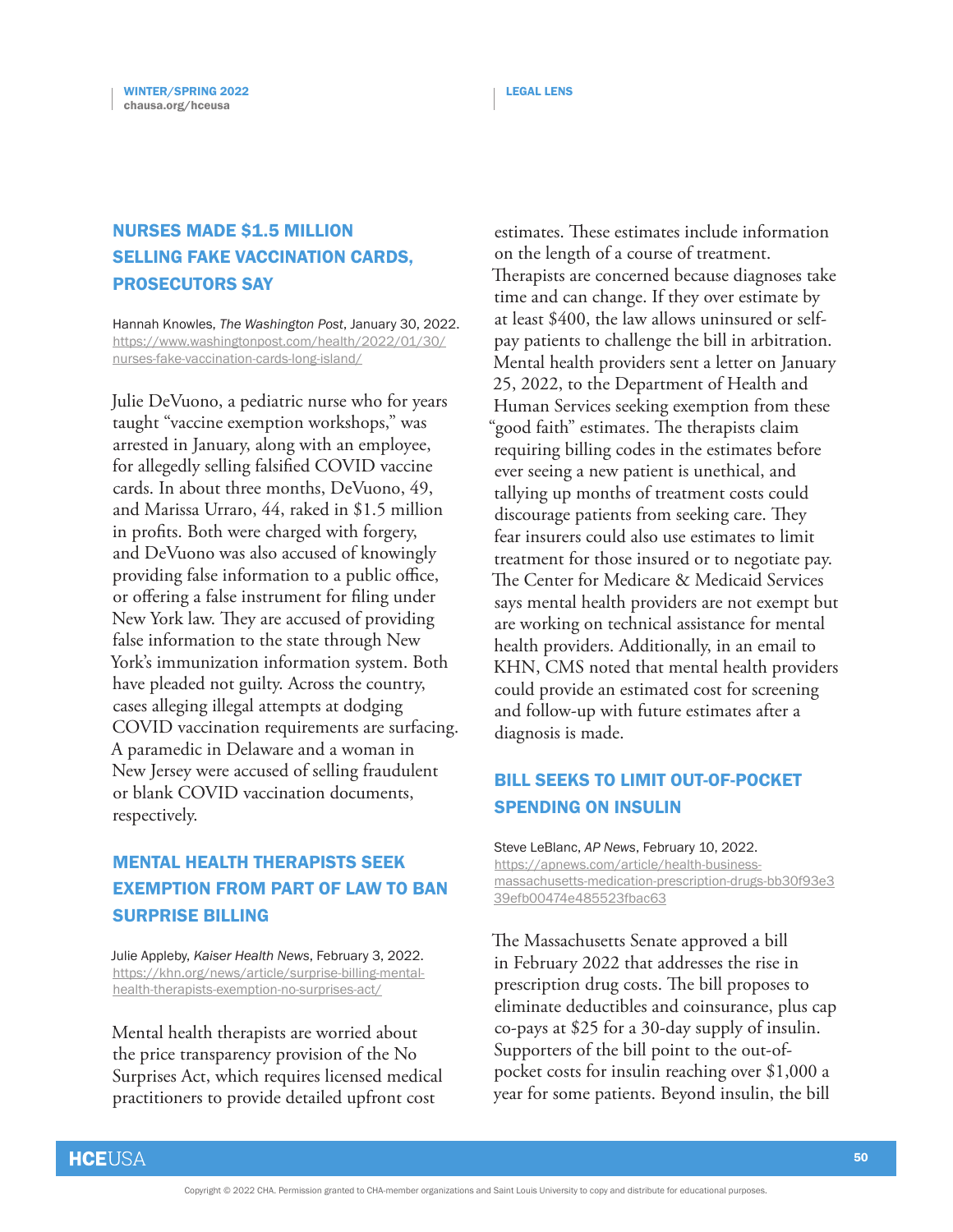#### LEGAL LENS

would direct the Massachusetts Health Policy Commission to create a process for finding other drugs with a price threshold that could pose a public health risk. The Commission could recommend pricing to increase access and manufacturers that do not comply would have to pay a fee towards new drug cost assistance programs to support patients, specifically communities of color and low-income disproportionately harmed. Additionally, the

bill would provide easier access to mail-order prescriptions and allow patients to choose their pharmacy by new specialty drug licensing for pharmacists. Finally, pharmacy benefit managers would have more oversite with the bill, and pharmaceutical companies would be required to alert the state of new drugs coming to market and significant prices increases of current drugs. The bill is now headed to the House for review.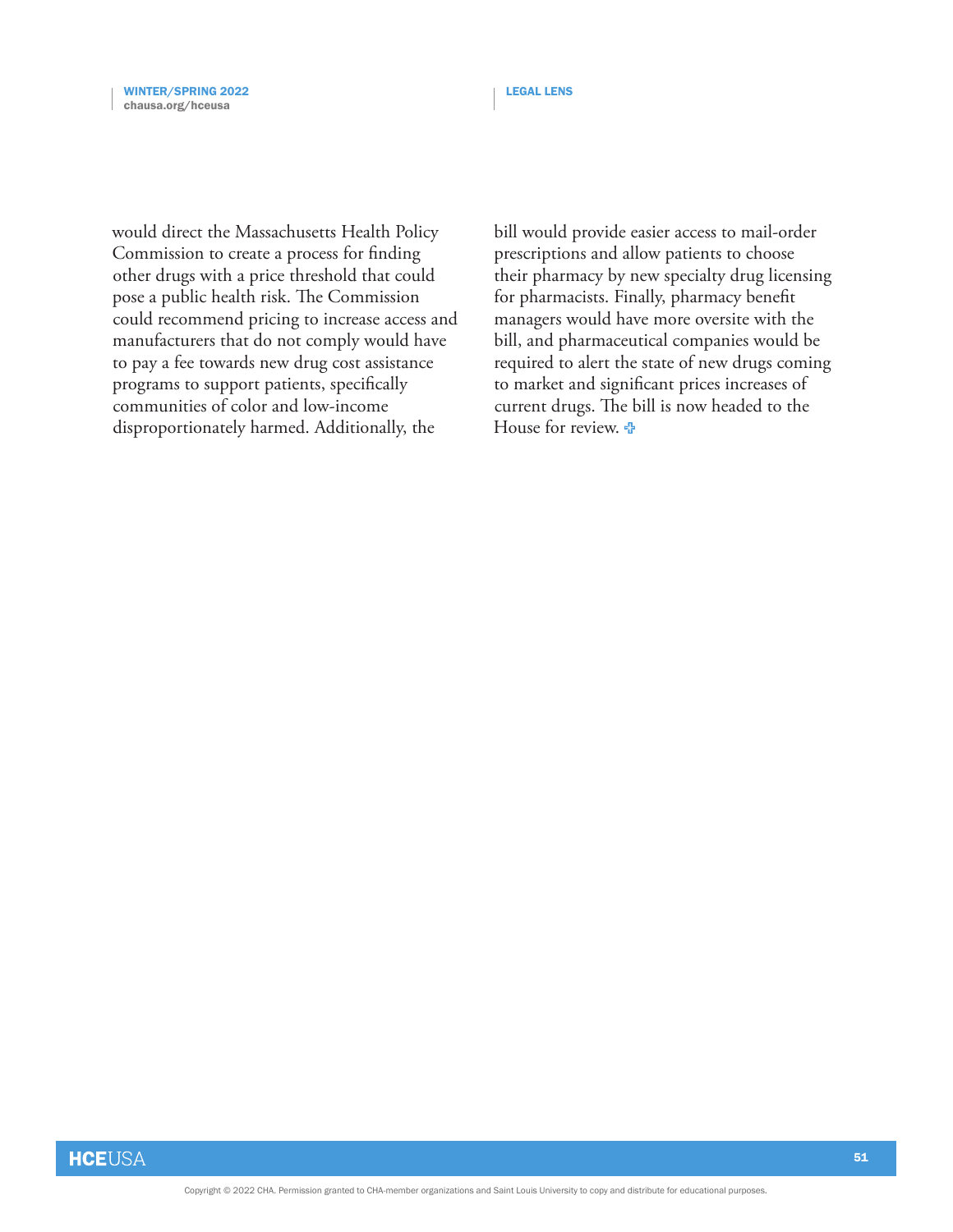# Literature Review

Reviewed by Jordan Bauer, RN, MS

**Sheppard, Katherine N, Barbara G Runk, Ralitsa S Maduro, Monica Fancher, Andrea N Mayo, Donna D Wilmoth, Merri K Morgan, and Kathie S Zimbro. 2022. "Nursing Moral Distress and Intent to Leave Employment During the COVID-19 Pandemic."** *Journal of Nursing Care Quality* **37 (1): 28-34. doi:10.1097/ NCQ.0000000000000596.**

This research study was performed by nurses and for nurses. It arose out of a concern that the increasing number of COVID-19 cases with limited resources to care for them in the healthcare system would harm nurses. Specifically, the authors suspected that an increase in moral distress among nurses would cause them to seek employment elsewhere. Moral distress, which is defined as a phenomenon that occurs when one knows the ethically correct action to take but is constrained from acting, has been shown to increase nurse turnover. This study claims to be the first to connect that datum with the COVID-19 pandemic and took place during the late summer months of 2020 when there was a particularly high incidence of COVID-19 occurring in healthcare systems across the country.

In short, their suspicions were confirmed. They identified two factors in moral distress that influence nurses in leaving their position: 1) poor patient care quality and safety; 2) work environment. On the one hand, nurses who expressed moral distress regarding patient care quality and safety were almost three times

more likely to state they were considering leaving their position due to moral distress. For these, the moral distress arose from such things as witnessing violations of standards of practice or medical errors and not feeling sufficiently supported to report the violation. Other factors may have included taking care of patients that a nurse did not feel qualified to care for. On the other hand, and perhaps even more dramatically, nurses who expressed moral distress over issues with work environment were nine times more likely to state that they were considering leaving their position due to moral distress. Some of these influences in the work environment may have included working with a lack of resources or perceiving a lack of respect for patients. Additionally, poor work environment may have involved feeling pressured or required to do things that the nurse was not comfortable with or in the patients' best interest.

In their discussion and summary, these authors emphasize the importance of both minimizing moral distress where possible and helping nurses develop good coping strategies for moral distress. In their hospital system, the nurse executive took charge in engaging nurses for the sake of minimizing moral distress and helping them feel supported ethically. The nurse executive also tried to foster a sense of belongingness among the nursing staff. Regarding coping, the authors noted a shocking deficiency in nurse familiarity with ethics consultation and thus suggest greater ethics education on such resources. They also recommend ensuring that nurses are utilizing the employee assistance programs, such as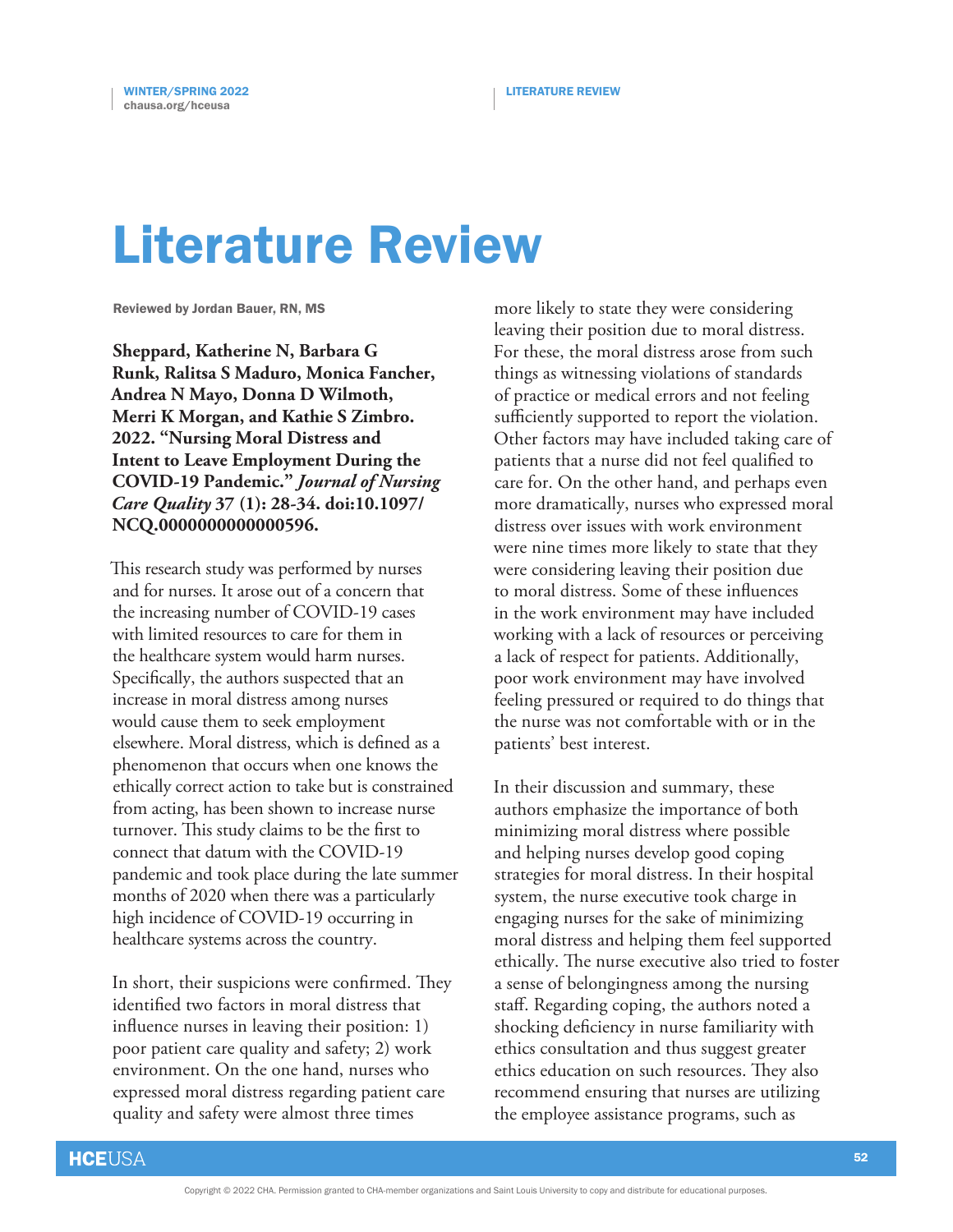counseling, already in place for the sake of mental health. Apart from addressing these deficiencies, the study is weak in making suggestions for mitigating moral distress on a systemic level. However, it drives home the connection between the moral harm that is occurring among nurses with poor employee retention, particularly during COVID-19. The researchers in this study emphasize that nursing turnover presents a tremendous expense to the health care organization (recruiting, hiring, orienting, etc.) over several months. This makes keeping frontline nurses in place and in action a huge priority for maintaining the bottom line. For those who may not prioritize the moral health of nurses, this nurse-driven study advocates for greater attention to moral distress among nurses on the grounds of expense to the organization, as if to say, "Maybe this will get their attention."

**Spilg, Edward G, Cynda H. Rushton, Jennifer L Phillips, Tetyana Kendzerska, Mysa Saad, Wendy Gifford, Mamta Gautam, et al. 2022. "The New Frontline: Exploring the Links Between Moral Distress, Moral Resilience and Mental Health in Healthcare Workers During the COVID-19 Pandemic."**  *BMC Psychiatry* **22 (19): 1-12. doi:10.1186/ s12888-021-03637-w**

This study performed in Canada from April to September, 2020, stresses the point that healthcare organizations should do more to protect their most valuable assets, namely their employees. The study observes that health care workers will unavoidably face moral adversity in the workplace. Situations of moral conflict persist and are exacerbated by such tremendous triggers as the culmination of the COVID-19 pandemic. The study investigates

the relationships between the moral resiliency, moral distress and mental health of health care workers in the midst of the pandemic. Moral distress, according to these authors, is described as the distress that comes from ethically judging and acting when the consequences seem to challenge one's own integrity. It comes from frequently making tough ethical choices like triaging patients in the context of limited resources or whether to follow directions that go against professional standards. Moral resiliency, on the other hand, is the ability to sustain or restore one's integrity in response to such adversity. The study hopes to demonstrate the protective potential of developing moral resilience against the onslaught of potentially morally distressing events that health care workers are exposed to.

There are four notable results from this study. First, health care workers who are exposed more frequently to COVID-19 patients have a correspondingly higher likelihood of experiencing moral distress, a trend that continues despite passing time and exposure. It does not just improve with time or experience. Secondly, health care workers with such frequent exposure are prone to higher moral distress if their moral resiliency is low. Third, there is a correlation between high moral resilience and better mental health outcomes. Finally, some populations (particularly males, those without current mental disorders, those who sleep well and those who experience high levels of support) are more prone to moral resilience than others.

Above all, this study demonstrates that moral resilience does temper the development of moral distress while being exposed to potentially morally distressing events (such

Copyright © 2022 CHA. Permission granted to CHA-member organizations and Saint Louis University to copy and distribute for educational purposes.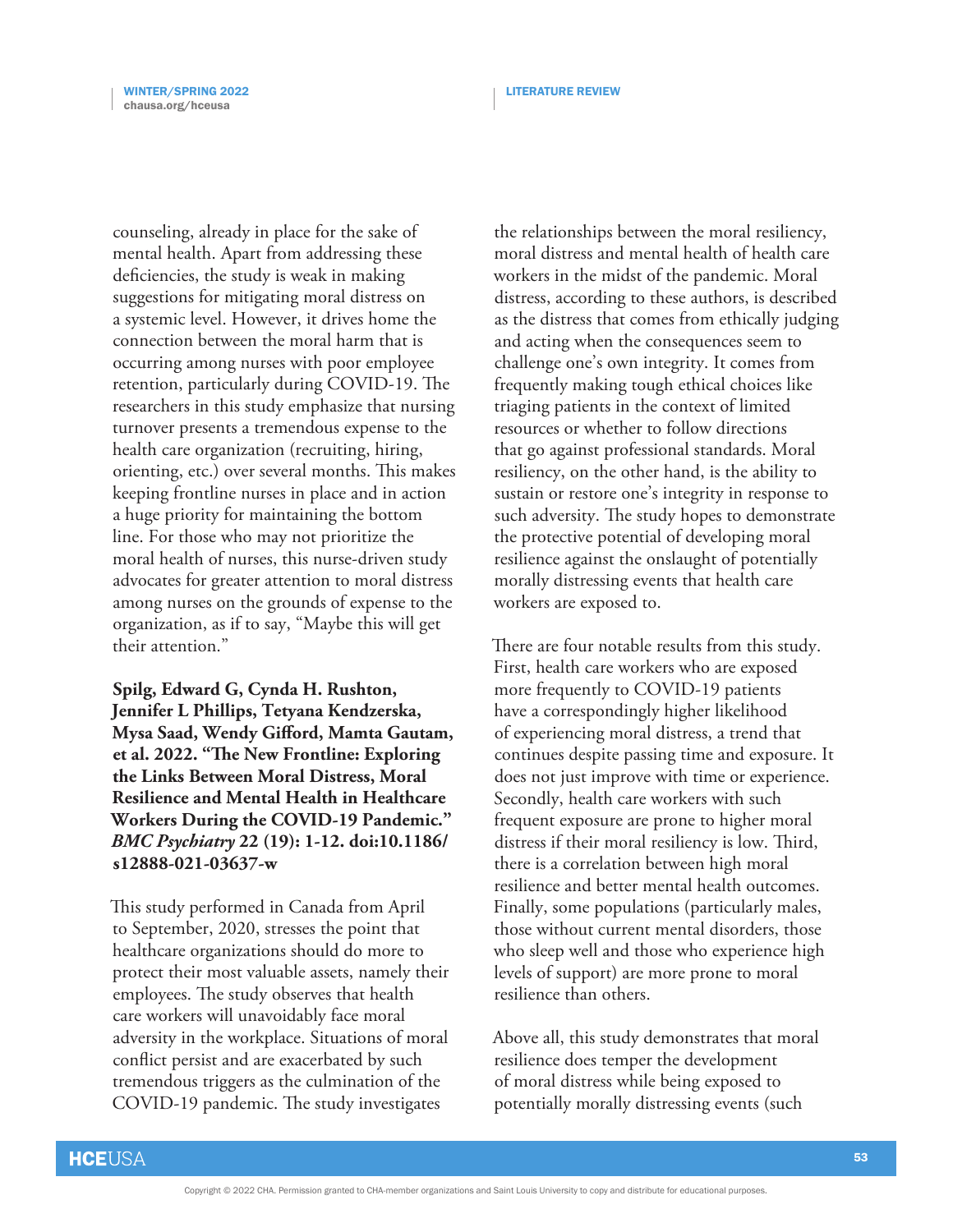as frequently caring for COVID-19 patients). The authors acknowledge the need to reduce the frequency and intensity of exposure to COVID-19 patients on a systemic level, but they underscore the need to simultaneously cultivate healthcare workers' capacities of moral resilience. Moral adversity will occur, the researchers admit, but the healthcare system should acknowledge and confront the internal sources of distress by promoting self-regulatory skills such as mindfulness and inculcating moral efficacy, self-stewardship, and buoyancy among their health care workers. They should also develop a community of support and interconnection that honors individual integrity and values. In short, health care systems (and health care as a whole) need to train health care workers to deal with moral adversity in a confident and mutually supportive way. If it was not obvious before, COVID-19 has made this very clear: this is how we protect our greatest assets.

### **Jackson-Meyer, Kate. 2020. "Moral Distress in Health Care Professionals."** *Health Progress:* **23-29.**

This article by Kate Jackson-Meyer offers a more comprehensive view of what moral distress is and how it impacts health care workers, both before and during the COVID-19 pandemic. She provides a very helpful overview of the development of the term. When first coined, moral distress applied to those who know the right thing to do but are constrained by the institution from doing so. Now, however, a broader definition of moral distress is called for which consists of negative self-directed emotions or attitudes in response to perceived involvement in situations one perceives to be morally undesirable. Admittedly,

this definition includes almost all situations that stimulate moral discomfort and encompasses, to varying degrees, the vast majority of health care professionals during the COVID-19 pandemic. Yes, she suggests, the problem is that big. Somewhat presciently, Jackson-Meyer envisions that the moral effects of the pandemic on health care professionals will be long lasting (and she is writing in 2020).

Moral distress, Jackson-Meyer points out, is rooted in challenges to one's self-understanding as a moral being. Its effects occur in waves including initial distress, reactive distress and moral residue. Further, the effects are physical, emotional, behavioral, and spiritual. They may manifest as fatigue, anger, guilt, anxiety, depression, spiritual distress, loss of meaning. These effects may lead to burnout, and they clearly reveal the vulnerability of the healthcare professional and their need for considerable care.

How do we care for our health care professionals, particularly in light of the pandemic? Jackson-Meyer proposes a substantial and multi-layered approach for health care systems. Of note, she emphasizes the need to address three levels of moral distress: moral, psychological, and spiritual. Each level deserves its own interventions, calling for the involvement of ethicists, spiritual advisors, and mental health professionals. She also advocates for both immediate and long-term action plans rooted in ethical education, moral distress assessments, and ethical discussions. Some of her interventions include using the MMD-HP (Measure of Moral Distress for Health Care Professionals) assessment, practicing interdisciplinary moral health rounds, and offering ethics workshops and webinars. Further, Jackson-Meyer invites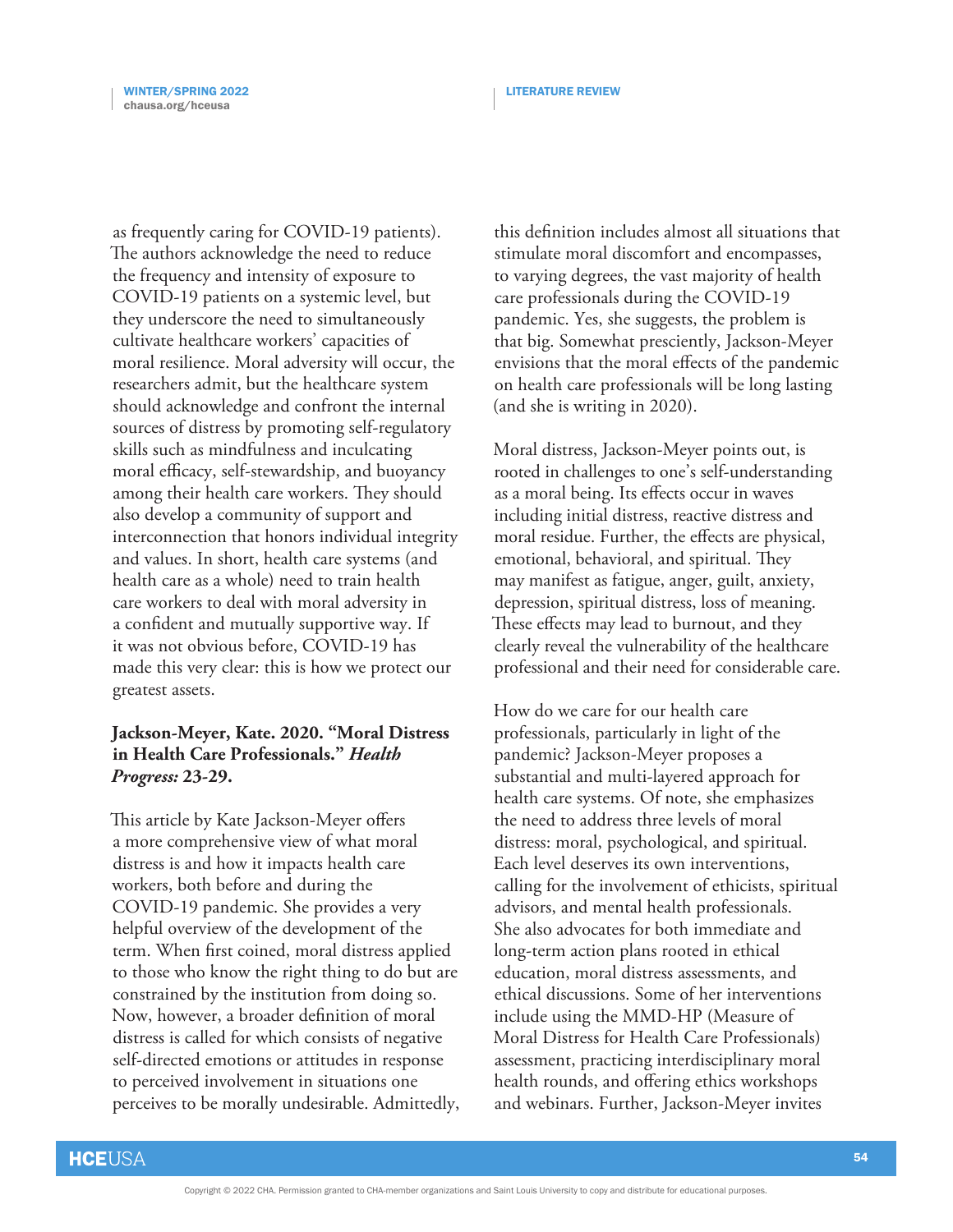further investigation into moral distress along the lines of Catholic morality, social teaching, and theology. In her view, there is work to be done on all fronts.

#### **SYNTHESIS**

As a hospice nurse in the early stages of the COVID-19 pandemic, I recall being hit with the enormity of potentially morally distressing events such as limiting visitors for dying patients. It is heartbreaking and it is personal. These three articles all demonstrate that health care organizations need to take serious action in addressing moral distress among health care workers during the COVID-19 pandemic. As nurse shortages now challenge health care systems, travel nurses are filling in gaps at a tremendous cost, and large sign-on bonuses are being used for recruitment. Now is the time to take an honest look at the real issues behind health care worker burnout. Money cannot fix it. Beyond mere concern for the bottom line or employees as our greatest assets, Jackson-Meyer admirably perceives health care workers as themselves worthy of the same compassion and care provided to patients. Her proposed interventions beautifully resemble acts of mercy. It is a matter of Christian charity. For me, as a nurse working in the field, her analysis and action plan ring true and re-enkindle in me a desire to engage with and care for my colleagues on the front lines with me.

Despite their different perspectives, all three articles point out the tragic inadequacies of the current health care environment in dealing with moral distress. Likewise, all three call for greater assessment, some level of systemic change, and the development of moral resiliency or coping among health care workers. Health care organizations need to start by assessing

underlying levels of moral distress and daring to ask the difficult questions about whether their employees feel supported in ethical decision making. This is no small task. However, our health care workers, our colleagues or mission partners, are suffering from moral distress and feeling like they cannot do their jobs anymore. Attending to these wounds must be part of our Catholic mission. <sub>\*</sub>

#### JORDAN BAUER, RN, MS

*Ph.D. Student Saint Louis University Albert Gnaegi Center for Health Care Ethics Huntertown, Indiana* jordan.bauer@slu.edu